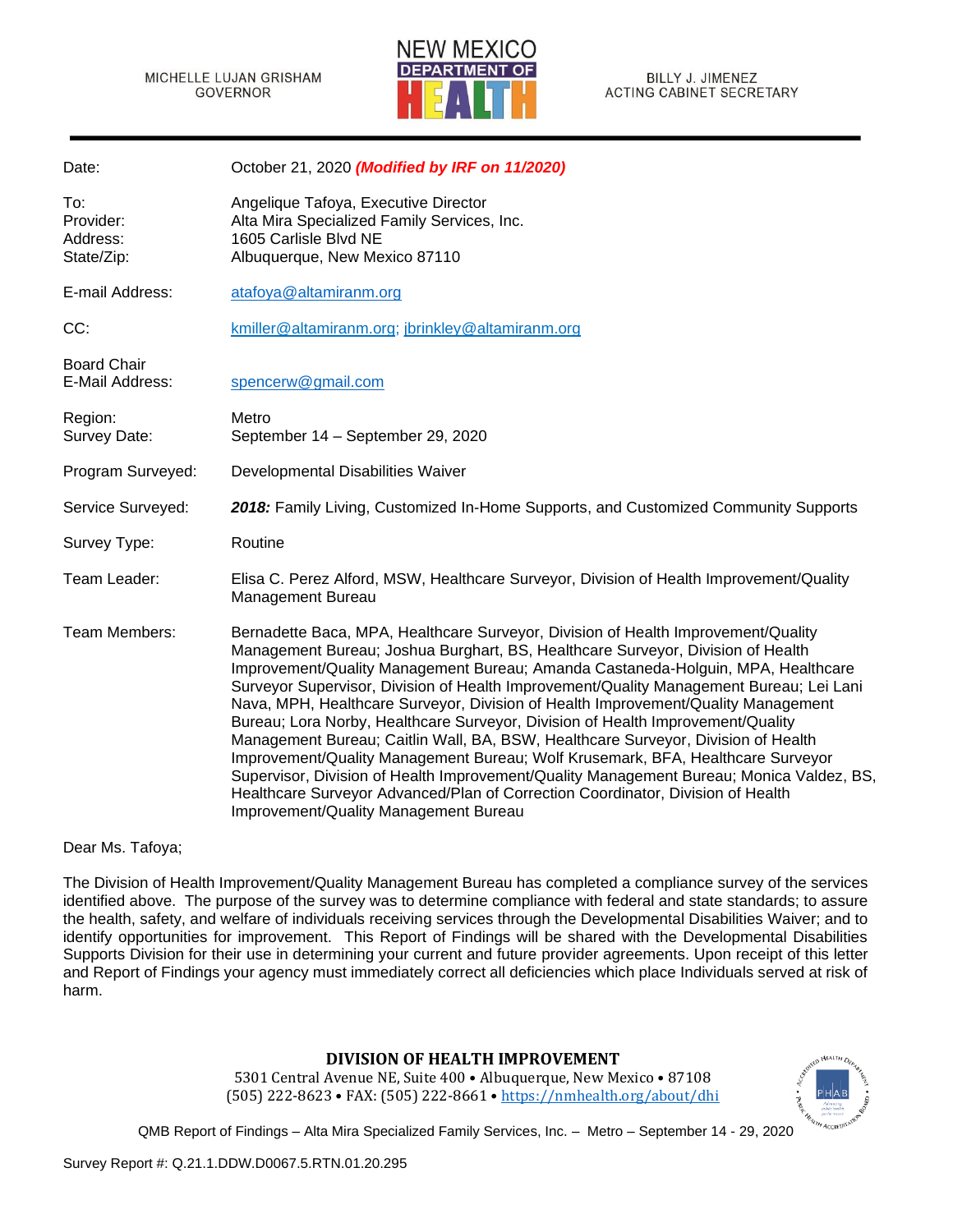## **Determination of Compliance:**

*Partial Compliance with Standard Level Tags and Conditions of Participation Level Tags:* This determination is based on noncompliance with one to five (1 – 5) Condition of Participation Level Tags *(refer to Attachment D for details)*. The attached QMB Report of Findings indicates Standard Level and Condition of Participation Level deficiencies identified and requires completion and implementation of a Plan of Correction.

The following tags are identified as Condition of Participation Level:

- Tag # 1A22 Agency Personnel Competency
- Tag # 1A09.1 Medication Delivery PRN Medication Administration *(Removed by IRF)*
- Tag # 1A31 Client Rights / Human Rights

The following tags are identified as Standard Level:

- Tag # 1A43.1 General Events Reporting: Individual Reporting
- Tag # 1A09.0 Medication Delivery Routine Medication Administration
- Tag # 1A09.1.0 Medication Delivery PRN Medication Administration
- Tag # 1A15.2 Administrative Case File: Healthcare Documentation (Therap and Required Plans)

#### **Plan of Correction:**

The attached Report of Findings identifies the deficiencies found during your agency's on-site compliance review. You are required to complete and implement a Plan of Correction. Your agency has a total of 45 business days (10 business days to submit your POC for approval and 35 days to implement your *approved* Plan of Correction) from the receipt of this letter.

You were provided information during the exit meeting portion of your on-site survey. Please refer to this information (Attachment A) for specific instruction on completing your Plan of Correction. At a minimum your Plan of Correction should address the following for each Tag cited:

#### **Corrective Action for Current Citation**:

• How is the deficiency going to be corrected? (i.e. obtained documents, retrain staff, individuals and/or staff no longer in service, void/adjusts completed, etc.) This can be specific to each deficiency cited or if possible an overall correction, i.e. all documents will be requested and filed as appropriate.

#### **On-going Quality Assurance/Quality Improvement Processes:**

- What is going to be done on an ongoing basis? (i.e. file reviews, etc.)
- How many individuals is this going to effect? (i.e. percentage of individuals reviewed, number of files reviewed, etc.)
- How often will this be completed? (i.e. weekly, monthly, quarterly, etc.)
- Who is responsible? (responsible position within your agency)
- What steps will be taken if issues are found? (i.e. retraining, requesting documents, filing RORA, etc.)
- How is this integrated in your agency's QIS, QI Committee reviews and annual report?

## **Submission of your Plan of Correction:**

Please submit your agency's Plan of Correction in the available space on the two right-hand columns of the Report of Findings. *(See attachment "A" for additional guidance in completing the Plan of Correction)*.

Within 10 business days of receipt of this letter your agency Plan of Correction must be submitted to the parties below:

- **1. Quality Management Bureau, Attention: Monica Valdez, Plan of Correction Coordinator in any of the following ways:**
	- a. Electronically at [MonicaE.Valdez@state.nm.us](mailto:MonicaE.Valdez@state.nm.us) *(preferred method)*
	- b. Fax to 505-222-8661, or
	- c. Mail to POC Coordinator, 5301 Central Ave NE Suite 400, Albuquerque, New Mexico 87108
- **2. Developmental Disabilities Supports Division Regional Office for region of service surveyed**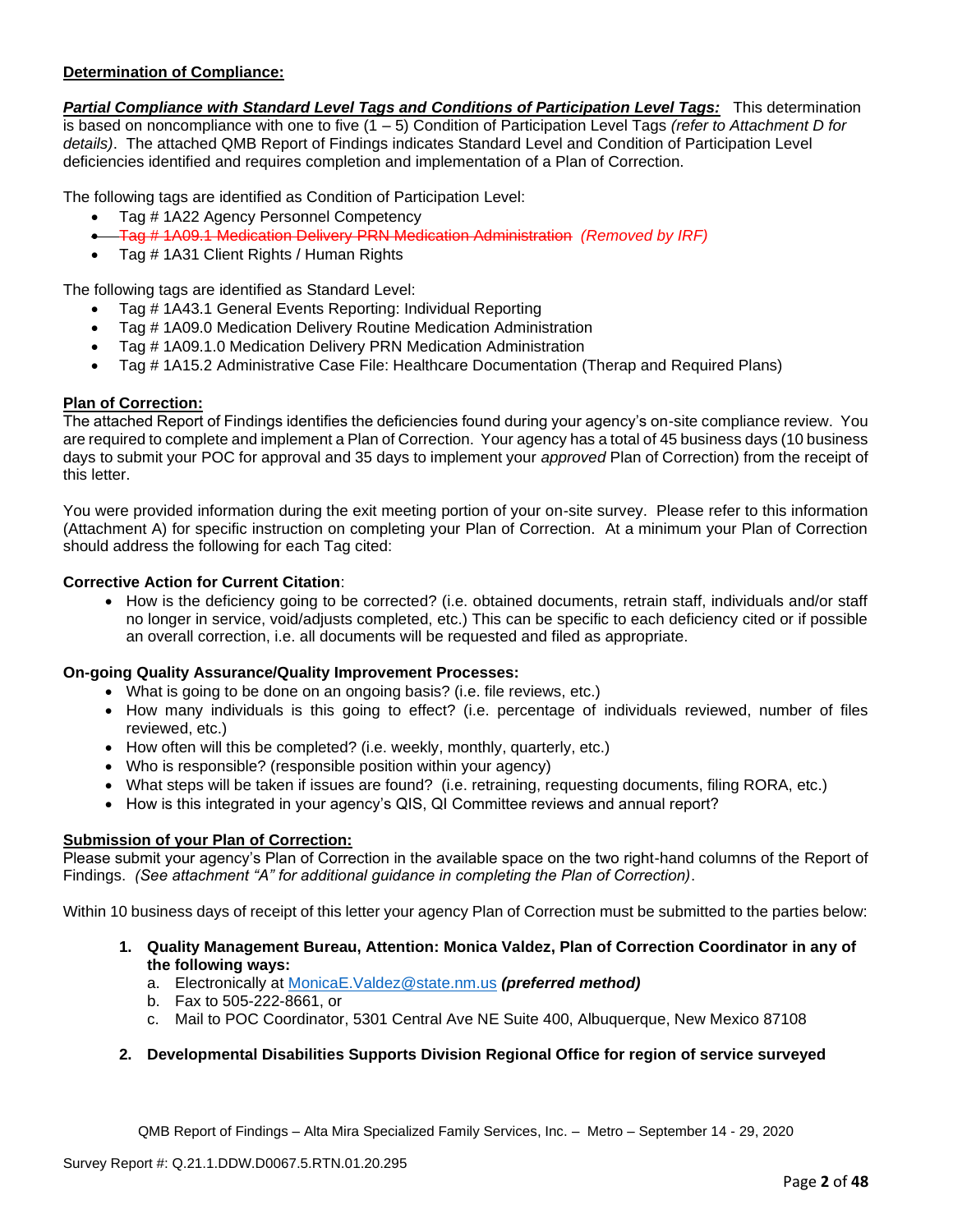Upon notification from QMB that your *Plan of Correction has been approved*, you must implement all remedies and corrective actions to come into compliance. If your Plan of Correction is denied, you must resubmit a revised plan as soon as possible for approval, as your POC approval and all remedies must be completed within 45 business days of the receipt of this letter.

Failure to submit your POC within the allotted 10 business days or complete and implement your Plan of Correction within the total 45 business days allowed may result in the imposition of a \$200 per day Civil Monetary Penalty until it is received, completed and/or implemented.

### **Billing Deficiencies:**

If you have deficiencies noted in this report of findings under the *Service Domain: Medicaid Billing/Reimbursement*, you must complete a "Void/Adjust" claim or remit the identified overpayment via a check within 30 calendar days of the date of this letter to HSD/OIG/PIU, *though this is not the preferred method of payment*. If you choose to pay via check, please include a copy of this letter with the payment. Make the check payable to the New Mexico Human Services Department and mail to:

> Attention: *Lisa Medina-Lujan* HSD/OIG/Program Integrity Unit 1474 Rodeo Road Santa Fe, New Mexico 87505

If you have questions and would like to speak with someone at HSD/OIG/PIU, please contact:

#### *Lisa Medina-Lujan [\(Lisa.medina-lujan@state.nm.us\)](mailto:Lisa.medina-lujan@state.nm.us)*

Please be advised that there is a one-week lag period for applying payments received by check to Void/Adjust claims. During this lag period, your other claim payments may be applied to the amount you owe even though you have sent a refund, reducing your payment amount. For this reason, we recommend that you allow the system to recover the overpayment instead of sending in a check.

#### **Request for Informal Reconsideration of Findings (IRF):**

If you disagree with a finding of deficient practice, you have 10 business days upon receipt of this notice to request an IRF. Submit your request for an IRF in writing to:

> ATTN: QMB Bureau Chief Request for Informal Reconsideration of Findings 5301 Central Ave NE Suite #400 Albuquerque, NM 87108 Attention: IRF request/QMB

See Attachment "C" for additional guidance in completing the request for Informal Reconsideration of Findings. The request for an IRF will not delay the implementation of your Plan of Correction which must be completed within 45 total business days (10 business days to submit your POC for approval and 35 days to implement your *approved* Plan of Correction). Providers may not appeal the nature or interpretation of the standard or regulation, the team composition or sampling methodology. If the IRF approves the modification or removal of a finding, you will be advised of any changes.

Please contact the Plan of Correction Coordinator, Monica Valdez at 505-273-1930 or email at: [MonicaE.Valdez@state.nm.us](mailto:MonicaE.Valdez@state.nm.us) if you have questions about the Report of Findings or Plan of Correction. Thank you for your cooperation and for the work you perform.

Sincerely,

Elisa C. Perez Alford, MSW

Elisa C. Perez Alford, MSW Team Lead/Healthcare Surveyor Division of Health Improvement / Quality Management Bureau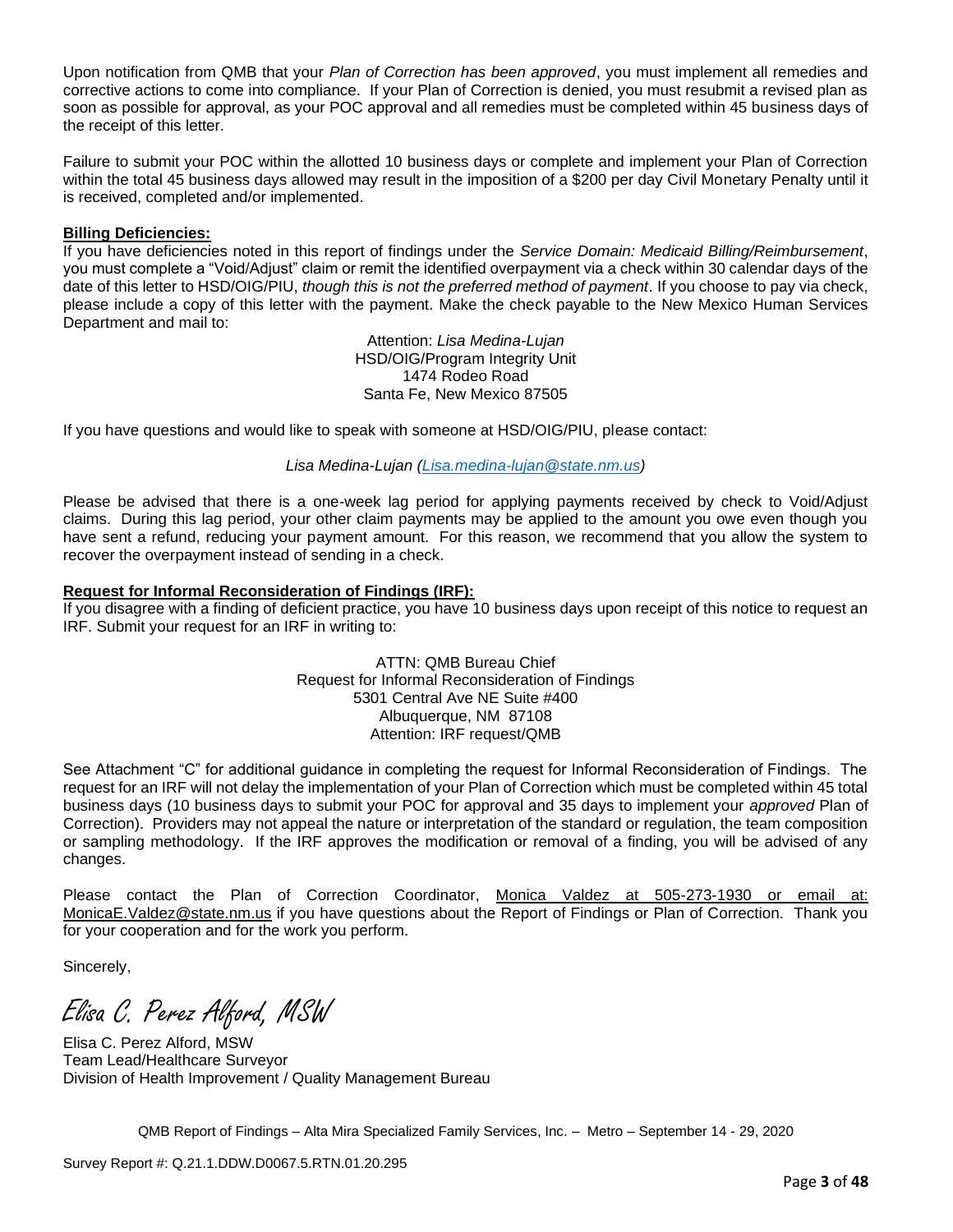# **Survey Process Employed:**

| <b>Administrative Review Start Date:</b> | September 14, 2020                                                                                                                                                                                                                                                                                                                                           |
|------------------------------------------|--------------------------------------------------------------------------------------------------------------------------------------------------------------------------------------------------------------------------------------------------------------------------------------------------------------------------------------------------------------|
| Contact:                                 | Alta Mira Specialized Family Services, Inc.<br>Kari Jo Miller, Internal Service Coordinator/Family Services Director                                                                                                                                                                                                                                         |
|                                          | <b>DOH/DHI/QMB</b><br>Elisa C. Perez Alford, MSW, Team Lead/Healthcare Surveyor                                                                                                                                                                                                                                                                              |
| On-site Entrance Conference Date:        | September 14, 2020                                                                                                                                                                                                                                                                                                                                           |
| Present:                                 | Alta Mira Specialized Family Services, Inc.<br>Angelique Tafoya, Executive Director<br>Kari Jo Miller, Internal Service Coordinator/Family Services Director<br>Julie Brinkley, Registered Nurse & Health Care Coordinator<br>Anna Chmielenko, HR Director<br>Bobby Jones, Systems Director<br>Sean Murphy, Training Manager<br>Thu Doan, Financial Director |
|                                          | <b>DOH/DHI/QMB</b><br>Elisa C. Perez Alford, MSW, Team Lead/Healthcare Surveyor<br>Bernadette Baca, MPA, Healthcare Surveyor<br>Joshua Burghart, BS, Healthcare Surveyor<br>Lei Lani Nava, MPH, Healthcare Surveyor<br>Lora Norby, Healthcare Surveyor<br>Caitlin Wall, BA, BSW, Healthcare Surveyor                                                         |
| <b>Exit Conference Date:</b>             | September 29, 2020                                                                                                                                                                                                                                                                                                                                           |
| Present:                                 | <b>Alta Mira Specialized Family Services, Inc.</b><br>Angelique Tafoya, Executive Director<br>Kari Jo Miller, Internal Service Coordinator/Family Services Director<br>Julie Brinkley, Registered Nurse & Health Care Coordinator                                                                                                                            |
|                                          | <b>DOH/DHI/QMB</b><br>Elisa C. Perez Alford, MSW, Team Lead/Healthcare Surveyor<br>Bernadette Baca, MPA, Healthcare Surveyor<br>Amanda Castaneda-Holguin, MPA, Healthcare Surveyor Supervisor<br>Lei Lani Nava, MPH, Healthcare Surveyor<br>Caitlin Wall, BA, BSW, Healthcare Surveyor                                                                       |
|                                          | <b>DDSD - Metro Regional Office</b><br>Tony Fragua, Social and Community Service Coordinator                                                                                                                                                                                                                                                                 |
| Administrative Locations Visited:        | 0 (Note: No administrative locations visited due to COVID-19<br>Public Health Emergency.)                                                                                                                                                                                                                                                                    |
| Total Sample Size:                       | 20                                                                                                                                                                                                                                                                                                                                                           |
|                                          | 0 - Jackson Class Members<br>20 - Non-Jackson Class Members                                                                                                                                                                                                                                                                                                  |
|                                          | 16 - Family Living<br>2 - Customized In-Home Supports<br>8 - Customized Community Supports                                                                                                                                                                                                                                                                   |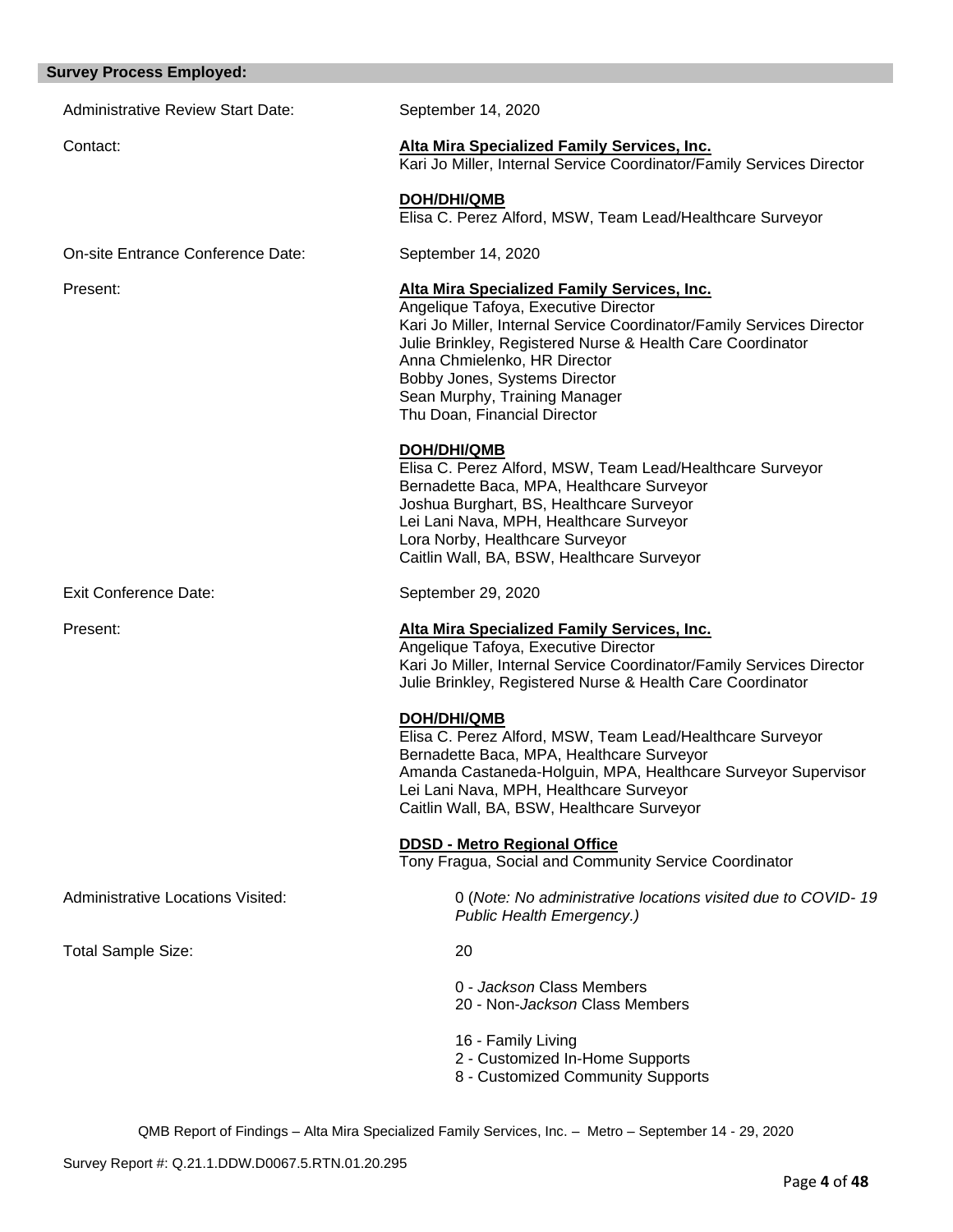| Total Homes Observed by Video                                | 13 (Note: No home visits conducted due to COVID-19<br>Public Health Emergency, however, Video Observations were<br>conducted)                           |
|--------------------------------------------------------------|---------------------------------------------------------------------------------------------------------------------------------------------------------|
| Family Living Observed by Video<br>❖                         | 13 (Note: 3 individuals did not have video capability)                                                                                                  |
| Persons Served Records Reviewed                              | 20                                                                                                                                                      |
| Persons Served Interviewed                                   | 15 (Note: Interviews conducted by video / phone due to<br>COVID-19 Public Health Emergency)                                                             |
| Persons Served Not Seen and/or Not Available                 | 5 (Note: 1 individual declined to be interviewed/observed;<br>1 individual did not have video capability; 3 individuals were<br>unable to be contacted) |
| Direct Support Personnel Records Reviewed                    | 159                                                                                                                                                     |
| Direct Support Personnel Interviewed                         | 23 (Note: Interviews conducted by video / phone due to<br>COVID-19 Public Health Emergency)                                                             |
| Substitute Care/Respite Personnel<br><b>Records Reviewed</b> | 115                                                                                                                                                     |
| Service Coordinator Records Reviewed                         | 14                                                                                                                                                      |
| Nurse Interview                                              | 1                                                                                                                                                       |

Administrative Processes and Records Reviewed:

- Medicaid Billing/Reimbursement Records for all Services Provided
- Accreditation Records
- Oversight of Individual Funds
- Individual Medical and Program Case Files, including, but not limited to:
	- <sup>o</sup>Individual Service Plans
		- **Progress on Identified Outcomes**
		- **<sup>o</sup>Healthcare Plans**
		- Medication Administration Records
		- Medical Emergency Response Plans
		- **Therapy Evaluations and Plans**
		- Healthcare Documentation Regarding Appointments and Required Follow-Up Other Required Health Information
- Internal Incident Management Reports and System Process / General Events Reports
- Personnel Files, including nursing and subcontracted staff
- Staff Training Records, Including Competency Interviews with Staff
- Agency Policy and Procedure Manual
- Caregiver Criminal History Screening Records
- Consolidated Online Registry/Employee Abuse Registry
- Human Rights Committee Notes and Meeting Minutes
- Evacuation Drills of Residences and Service Locations
- Quality Assurance / Improvement Plan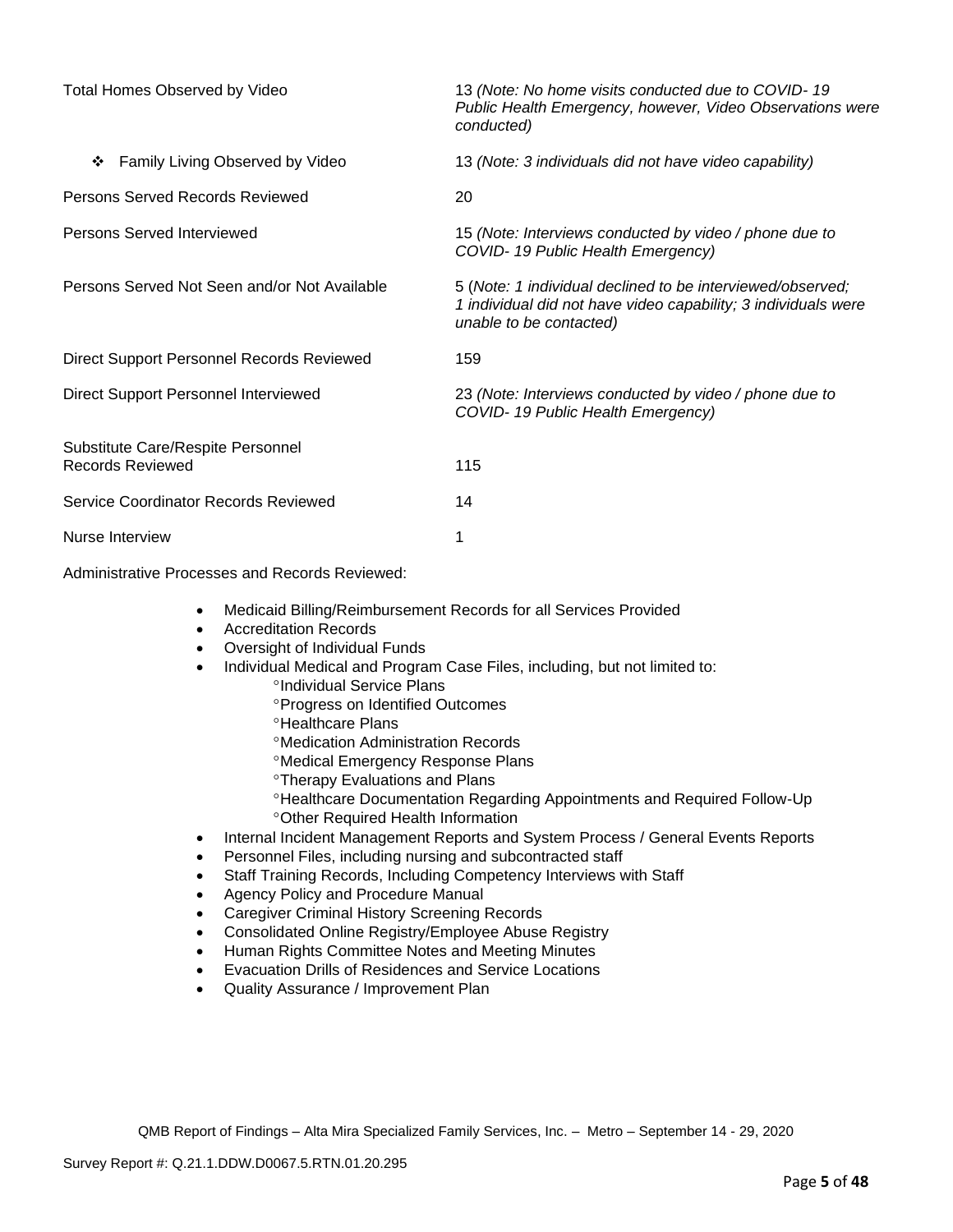CC: Distribution List: DOH - Division of Health Improvement

DOH - Developmental Disabilities Supports Division

DOH - Office of Internal Audit

HSD - Medical Assistance Division

NM Attorney General's Office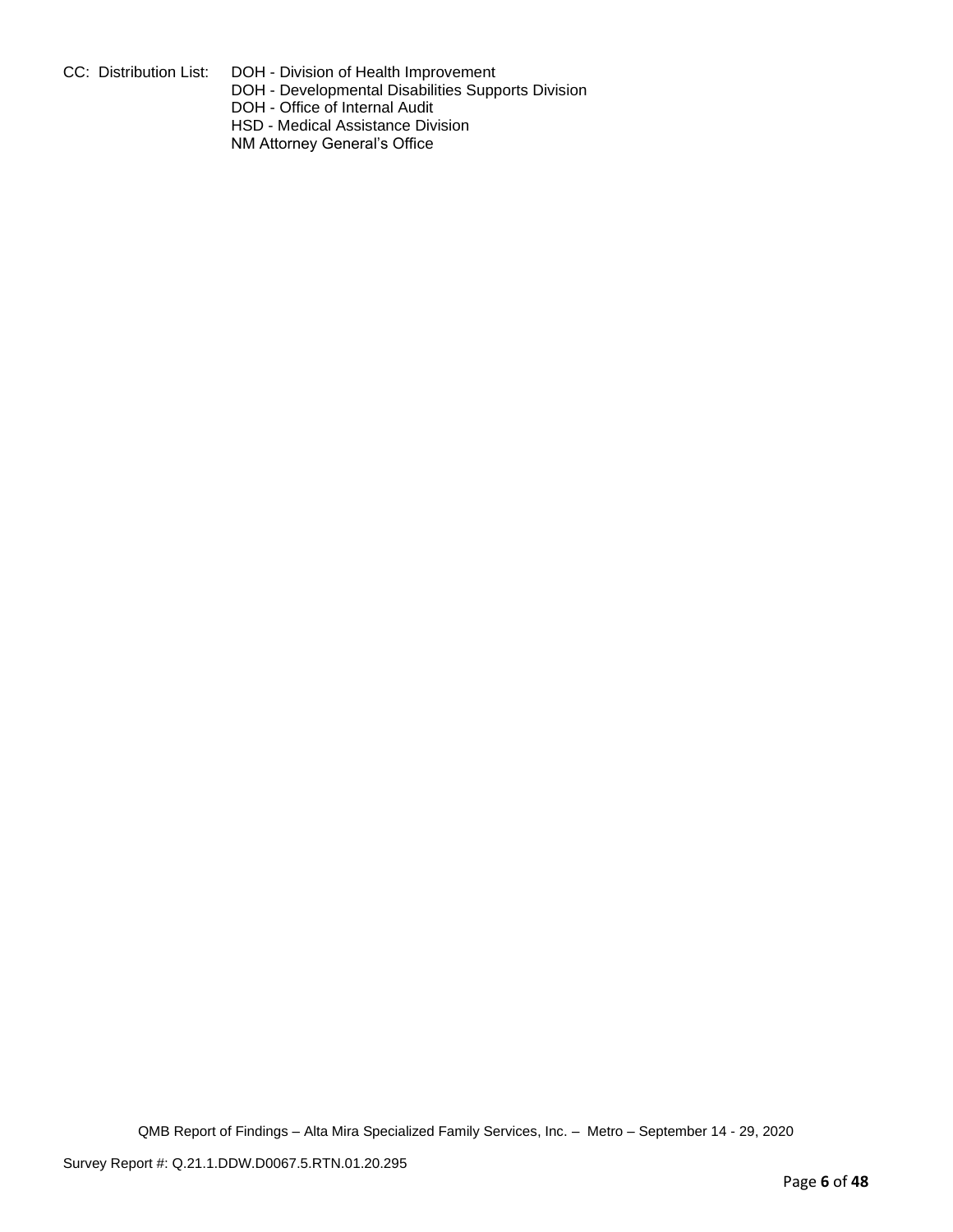# **Attachment A**

# **Provider Instructions for Completing the QMB Plan of Correction (POC) Process**

### *Introduction:*

After a QMB Compliance Survey, your QMB Report of Findings will be sent to you via e-mail.

Each provider must develop and implement a Plan of Correction (POC) that identifies specific quality assurance and quality improvement activities the agency will implement to correct deficiencies and prevent continued deficiencies and non-compliance.

Agencies must submit their Plan of Correction within ten (10) business days from the date you receive the QMB Report of Findings. (Providers who do not submit a POC within 10 business days may be referred to the DDSD Regional Office for purposes of contract management or the Internal Review Committee [IRC] for possible actions or sanctions).

Agencies must fully implement their approved Plan of Correction within 45 business days (10 business days to submit your POC for approval and 35 days to implement your approved Plan of Correction) from the date they receive the QMB Report of Findings. Providers who fail to complete a POC within the 45-business days allowed will be referred to the IRC for possible actions or sanctions.

If you have questions about the Plan of Correction process, call the Plan of Correction Coordinator at 505-273-1930 or email at [MonicaE.Valdez@state.nm.us.](mailto:MonicaE.Valdez@state.nm.us) Requests for technical assistance must be requested through your Regional DDSD Office.

The POC process cannot resolve disputes regarding findings. If you wish to dispute a finding on the official Report of Findings, you must file an Informal Reconsideration of Findings (IRF) request within ten (10) business days of receiving your report. Please note that you must still submit a POC for findings that are in question (see Attachment C).

#### *Instructions for Completing Agency POC:*

#### *Required Content*

Your Plan of Correction should provide a step-by-step description of the methods to correct each deficient practice cited to prevent recurrence and information that ensures the regulation cited comes into and remains in compliance. The remedies noted in your POC are expected to be added to your Agency's required, annual Quality Assurance (QA) Plan.

If a deficiency has already been corrected since the on-site survey, the plan should state how it was corrected, the completion date (date the correction was accomplished), and how possible recurrence of the deficiency will be prevented.

*The following details should be considered when developing your Plan of Correction:*

#### *The Plan of Correction must address each deficiency cited in the Report of Findings unless otherwise noted with a "No Plan of Correction Required statement." The Plan of Correction must address the five (5) areas listed below:*

- 1. How the specific and realistic corrective action will be accomplished for individuals found to have been affected by the deficient practice.
- 2. How the agency will identify other individuals who have the potential to be affected by the same deficient practice, and how the agency will act to protect those individuals in similar situations.
- 3. What Quality Assurance measures will be put into place and what systemic changes made to ensure the deficient practice will not recur.
- 4. Indicate how the agency plans to monitor its performance to make certain solutions are sustained. The agency must develop a QA plan for ensuring correction is achieved and sustained. This QA plan must be implemented, and the corrective action is evaluated for its effectiveness. The plan of correction is integrated into the agency quality assurance system; and
- 5. Include dates when corrective actions will be completed. The corrective action completion dates must be acceptable to the State.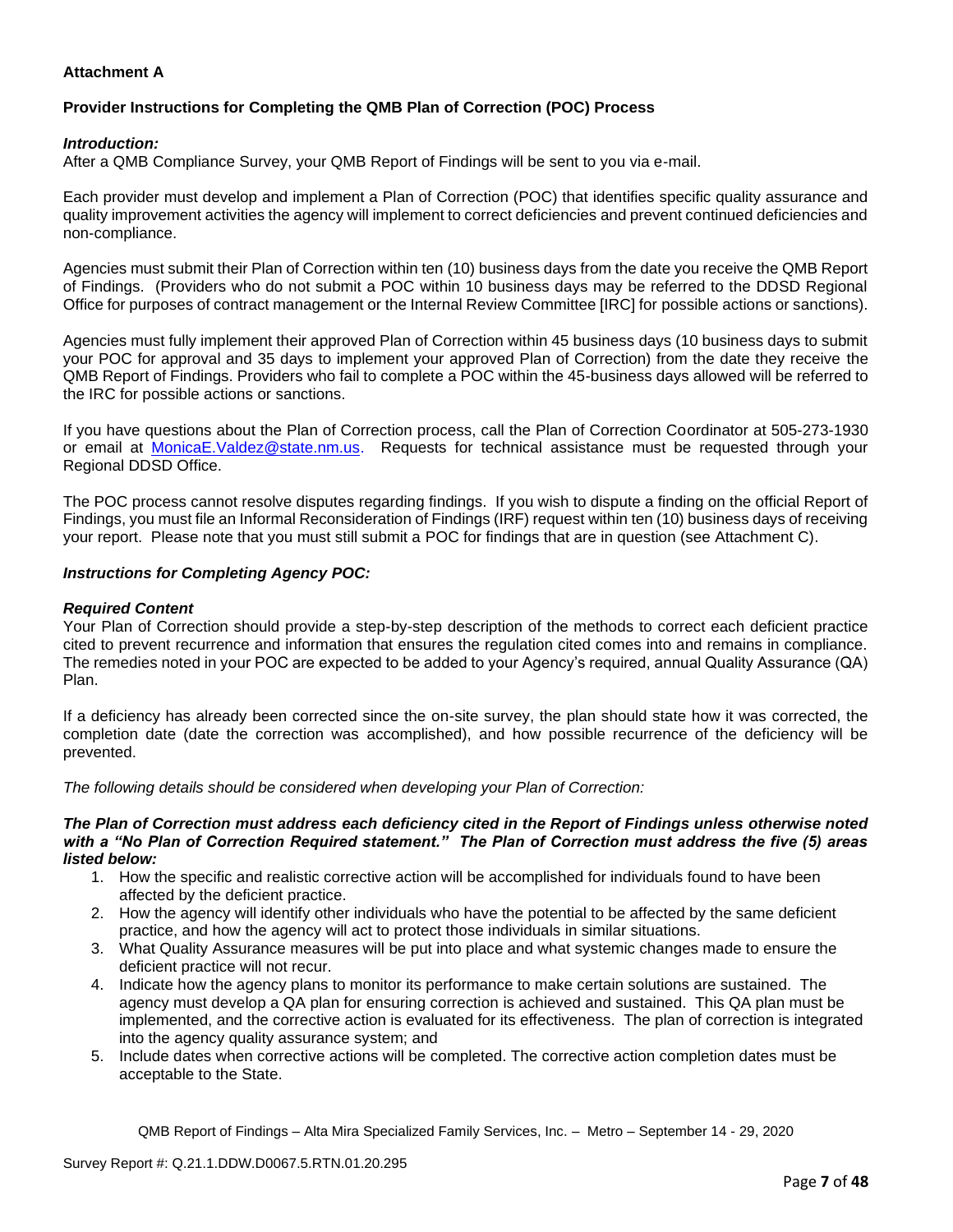*The following details should be considered when developing your Plan of Correction:*

- Details about how and when Individual Served, agency personnel and administrative and service delivery site files are audited by agency personnel to ensure they contain required documents;
- Information about how medication administration records are reviewed to verify they contain all required information before they are distributed to service sites, as they are being used, and after they are completed;
- Your processes for ensuring that all required agency personnel are trained on required DDSD required trainings;
- How accuracy in billing/reimbursement documentation is assured;
- How health, safety is assured;
- For Case Management providers, how Individual Service Plans are reviewed to verify they meet requirements, how the timeliness of level of care (LOC) packet submissions and consumer visits are tracked;
- Your process for gathering, analyzing and responding to quality data indicators; and,
- Details about Quality Targets in various areas, current status, analyses about why targets were not met, and remedies implemented.

*Note:* **Instruction or in-service of staff alone may not be a sufficient plan of correction.** This is a good first step toward correction, but additional steps must be taken to ensure the deficiency is corrected and will not recur.

#### *Completion Dates*

- The plan of correction must include a **completion date** (entered in the far right-hand column) for each finding. Be sure the date is **realistic** in the amount of time your Agency will need to correct the deficiency; not to exceed 45 total business days.
- Direct care issues should be corrected immediately and monitored appropriately.
- Some deficiencies may require a staged plan to accomplish total correction.
- Deficiencies requiring replacement of equipment, etc., may require more time to accomplish correction but should show reasonable time frames.

### *Initial Submission of the Plan of Correction Requirements*

- 1. The Plan of Correction must be completed on the official QMB Survey Report of Findings/Plan of Correction Form and received by QMB within ten (10) business days from the date you received the report of findings.
- 2. For questions about the POC process, call the POC Coordinator, Monica Valdez at 505-273-1930 or email at [MonicaE.Valdez@state.nm.us](mailto:MonicaE.Valdez@state.nm.us) for assistance.
- 3. For Technical Assistance (TA) in developing or implementing your POC, contact your Regional DDSD Office.
- 4. Submit your POC to Monica Valdez, POC Coordinator in any of the following ways:
	- a. Electronically at [MonicaE.Valdez@state.nm.us](mailto:MonicaE.Valdez@state.nm.us) *(preferred method)*
	- b. Fax to 505-222-8661, or
	- c. Mail to POC Coordinator, 5301 Central Ave NE Suite 400, Albuquerque, New Mexico 87108
- 5. *Do not submit supporting documentation* (evidence of compliance) to QMB *until after* your POC has been approved by the QMB.
- 6. QMB will notify you when your POC has been "approved" or "denied."
	- a. During this time, whether your POC is "approved," or "denied," you will have a maximum of 45-business days from the date of receipt of your Report of Findings to correct all survey deficiencies.
	- b. If your POC is denied, it must be revised and resubmitted as soon as possible, as the 45-business day limit is in effect.
	- c. If your POC is denied a second time your agency may be referred to the Internal Review Committee.
	- d. You will receive written confirmation when your POC has been approved by QMB and a final deadline for completion of your POC.
	- e. Please note that all POC correspondence will be sent electronically unless otherwise requested.
- 7. Failure to submit your POC within 10 business days without prior approval of an extension by QMB will result in a referral to the Internal Review Committee and the possible implementation of monetary penalties and/or sanctions.

#### *POC Document Submission Requirements*

Once your POC has been approved by the QMB Plan of Correction Coordinator you must submit copies of documents as evidence that all deficiencies have been corrected, as follows.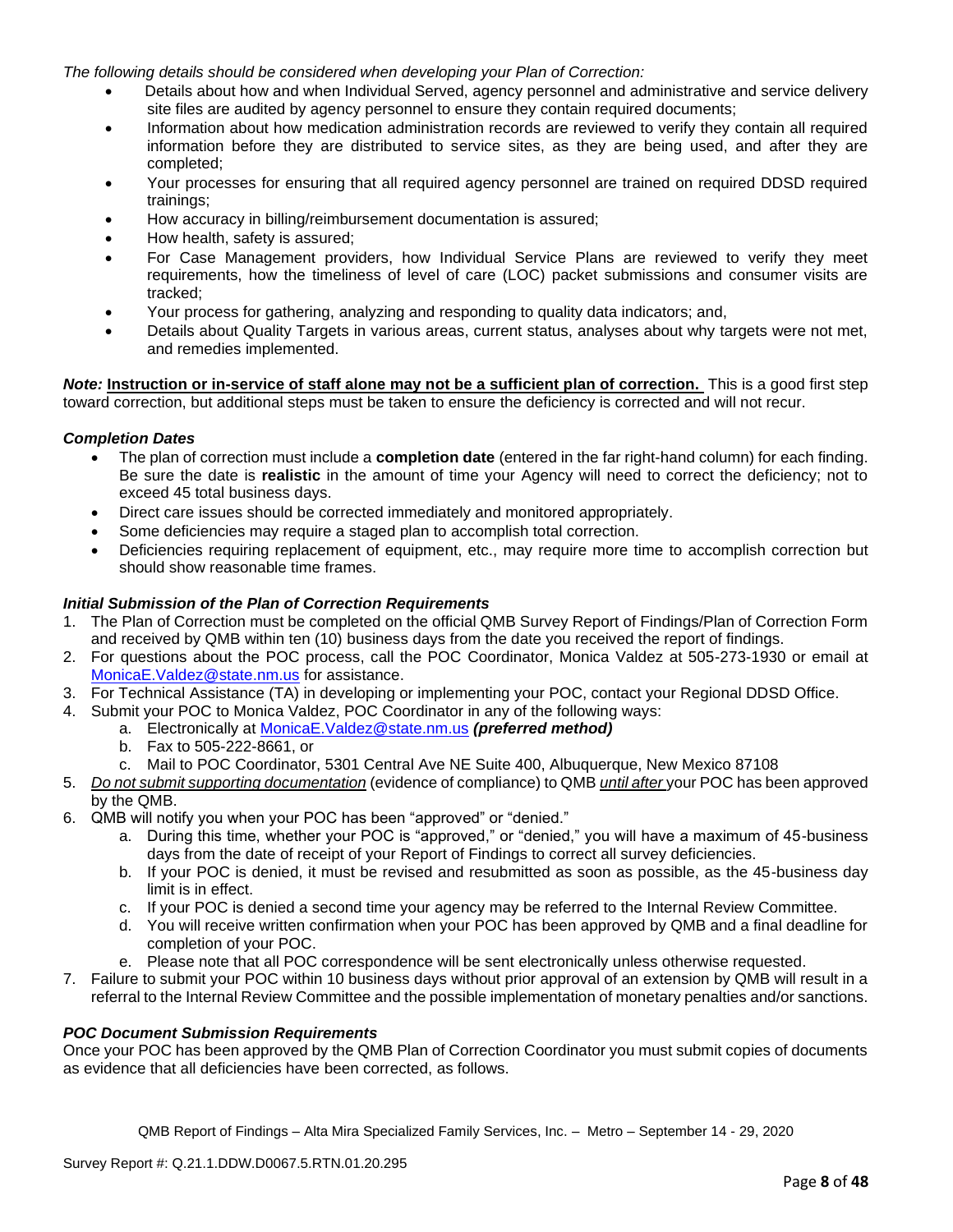- 1. Your internal documents are due within a *maximum* of 45-business days of receipt of your Report of Findings.
- 2. It is preferred that you submit your documents via USPS or other carrier (scanned and saved to CD/DVD disc, flash drive, etc.). If documents containing HIPAA Protected Health Information (PHI) documents must be submitted through S-Comm (Therap), Fax or Postal System, do not send PHI directly to NMDOH email accounts. If the documents do not contain protected Health information (PHI) then you may submit your documents electronically scanned and attached to e-mails.
- 3. All submitted documents *must be annotated*; please be sure the tag numbers and Identification numbers are indicated on each document submitted. Documents which are not annotated with the Tag number and Identification number may not be accepted.
- 4. Do not submit original documents; Please provide copies or scanned electronic files for evidence. Originals must be maintained in the agency file(s) per DDSD Standards.
- 5. In lieu of some documents, you may submit copies of file or home audit forms that clearly indicate cited deficiencies have been corrected, other attestations of correction must be approved by the Plan of Correction Coordinator prior to their submission.
- 6. When billing deficiencies are cited, you must provide documentation to justify billing and/or void and adjust forms submitted to Xerox State Healthcare, LLC for the deficiencies cited in the Report of Findings.

**Revisions, Modifications or Extensions to your Plan of Correction (post QMB approval) must be made in writing and submitted to the Plan of Correction Coordinator, prior to the completion date and are approved on a case-by-case basis. No changes may be made to your POC or the timeframes for implementation without written approval of the POC Coordinator.**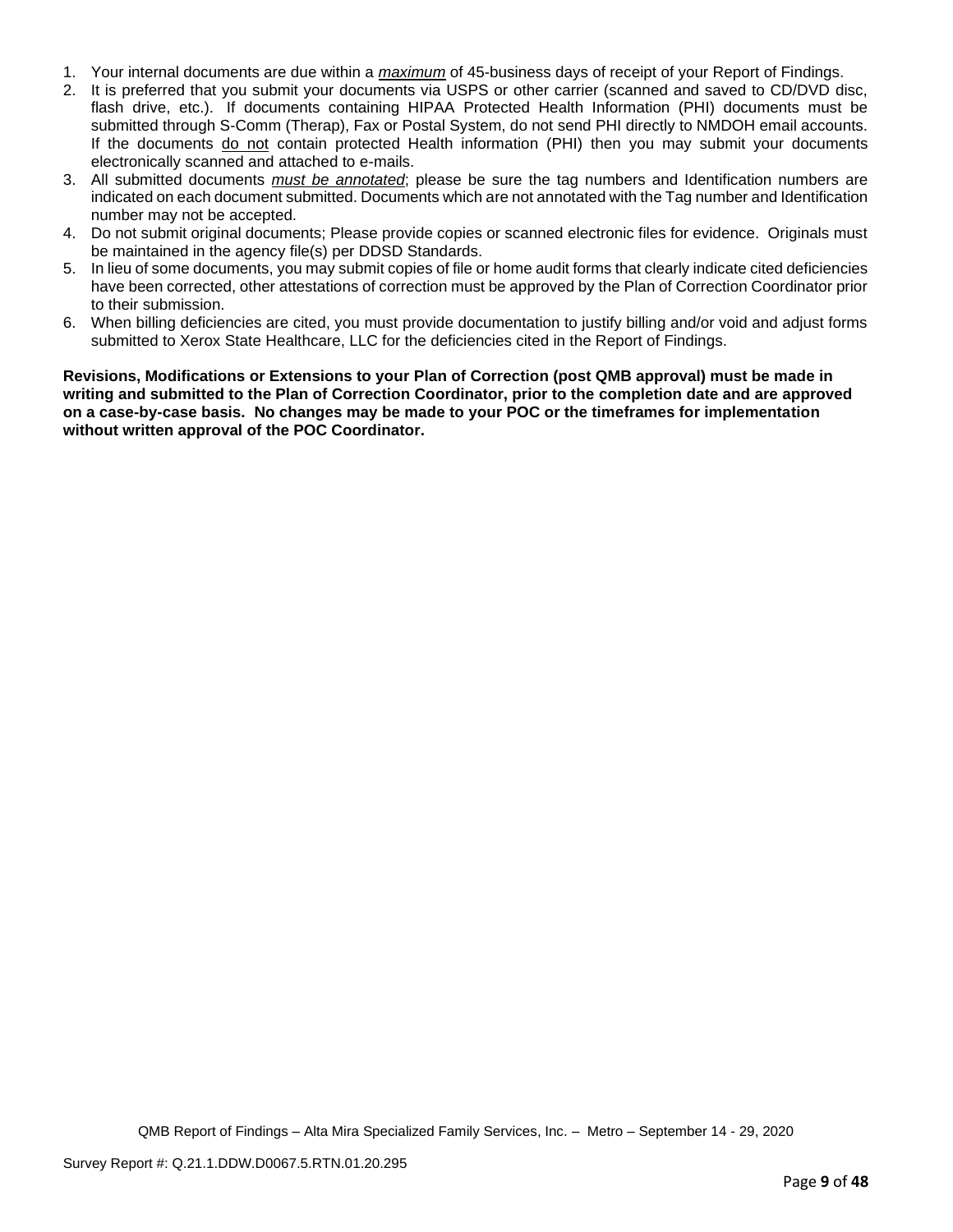## **Department of Health, Division of Health Improvement QMB Determination of Compliance Process**

The Division of Health Improvement, Quality Management Bureau (QMB) surveys compliance of the Developmental Disabilities Waiver (DDW) standards and other state and federal regulations. For the purpose of the LCA / CI survey the CMS waiver assurances have been grouped into four (4) Service Domains: Plan of Care (ISP Implementation); Qualified Providers; Health, Welfare and Safety; and Administrative Oversight (note that Administrative Oversight listed in this document is not the same as the CMS assurance of Administrative Authority. Used in this context it is related to the agency's operational policies and procedures, Quality Assurance system and Medicaid billing and reimbursement processes.)

The QMB Determination of Compliance process is based on provider compliance or non-compliance with standards and regulations identified during the on-site survey process and as reported in the QMB Report of Findings. All areas reviewed by QMB have been agreed to by DDSD and DHI/QMB and are reflective of CMS requirements. All deficiencies (non-compliance with standards and regulations) are identified and cited as either a Standard level deficiency or a Condition of Participation level deficiency in the QMB Reports of Findings. All deficiencies require corrective action when non-compliance is identified.

Each deficiency in your Report of Findings has been predetermined to be a Standard Level Deficiency, a Condition of Participation Level Deficiency, if below 85% compliance or a non-negotiable Condition of Participation Level Deficiency. Your Agency's overall Compliance Determination is based on a Scope and Severity Scale which takes into account the number of Standard and Condition Level Tags cited as well as the percentage of Individuals affected in the sample.

# **Conditions of Participation (CoPs)**

CoPs are based on the Centers for Medicare and Medicaid Services, Home and Community-Based Waiver required assurances, in addition to the New Mexico Developmental Disability Waiver (DDW) Service Standards. The Division of Health Improvement (DHI), in conjunction with the Developmental Disability Support Division (DDSD), has identified certain deficiencies that have the potential to be a Condition of Participation Level, if the tag falls below 85% compliance based on the number of people affected. Additionally, there are what are called nonnegotiable Conditions of Participation, regardless if one person or multiple people are affected. In this context, a CoP is defined as an essential / fundamental regulation or standard, which when out of compliance directly affects the health and welfare of the Individuals served. If no deficiencies within a Tag are at the level of a CoP, it is cited as a Standard Level Deficiency.

# *Service Domains and CoPs for Living Care Arrangements and Community Inclusion are as follows:*

**Service Domain: Service Plan: ISP Implementation -** *Services are delivered in accordance with the service plan, including type, scope, amount, duration and frequency specified in the service plan.*

#### **Potential Condition of Participation Level Tags, if compliance is below 85%:**

- **1A08.3 –** Administrative Case File: Individual Service Plan / ISP Components
- **1A32 –** Administrative Case File: Individual Service Plan Implementation
- **LS14 –** Residential Service Delivery Site Case File (ISP and Healthcare Requirements)
- **IS14 –** CCS / CIES Service Delivery Site Case File (ISP and Healthcare Requirements)

**Service Domain: Qualified Providers -** *The State monitors non-licensed/non-certified providers to assure adherence to waiver requirements. The State implements its policies and procedures for verifying that provider training is conducted in accordance with State requirements and the approved waiver.*

#### **Potential Condition of Participation Level Tags, if compliance is below 85%:**

- **1A20 -** Direct Support Personnel Training
- **1A22 -** Agency Personnel Competency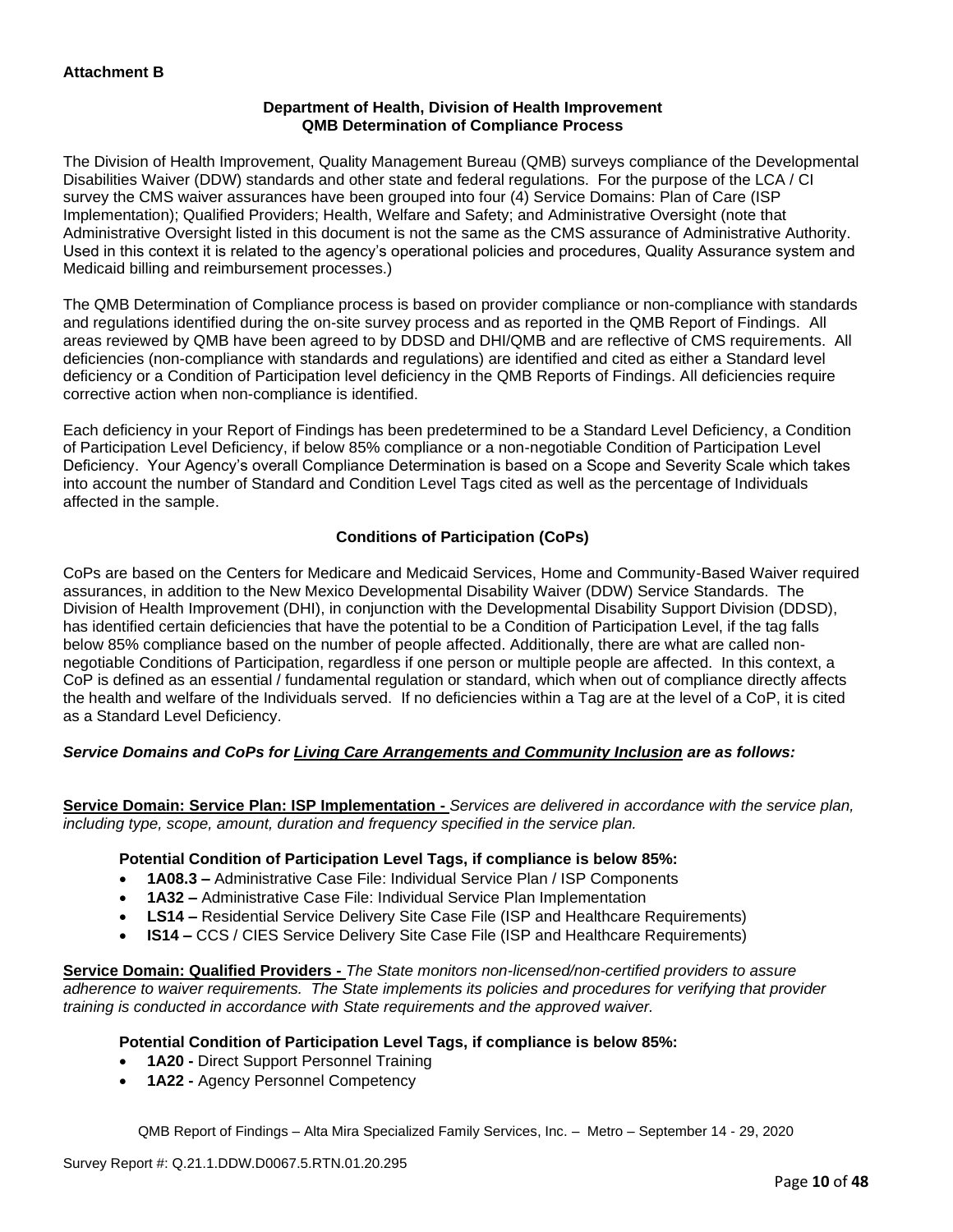• **1A37 –** Individual Specific Training

### **Non-Negotiable Condition of Participation Level Tags (one or more Individuals are cited):**

- **1A25.1 –** Caregiver Criminal History Screening
- **1A26.1 –** Consolidated On-line Registry Employee Abuse Registry

**Service Domain: Health, Welfare and Safety -** *The State, on an ongoing basis, identifies, addresses and seeks to prevent occurrences of abuse, neglect and exploitation. Individuals shall be afforded their basic human rights. The provider supports individuals to access needed healthcare services in a timely manner.*

### **Potential Condition of Participation Level Tags, if compliance is below 85%:**

- **1A08.2 –** Administrative Case File: Healthcare Requirements & Follow-up
- **1A09 –** Medication Delivery Routine Medication Administration
- **1A09.1 –** Medication Delivery PRN Medication Administration
- **1A15.2 –** Administrative Case File: Healthcare Documentation (Therap and Required Plans)

#### **Non-Negotiable Condition of Participation Level Tags (one or more Individuals are cited):**

- **1A05 –** General Requirements / Agency Policy and Procedure Requirements
- **1A07 –** Social Security Income (SSI) Payments
- **1A09.2 –** Medication Delivery Nurse Approval for PRN Medication
- **1A15 –** Healthcare Coordination Nurse Availability / Knowledge
- **1A31 –** Client Rights/Human Rights
- **LS25.1 –** Residential Reqts. (Physical Environment Supported Living / Family Living / Intensive Medical Living)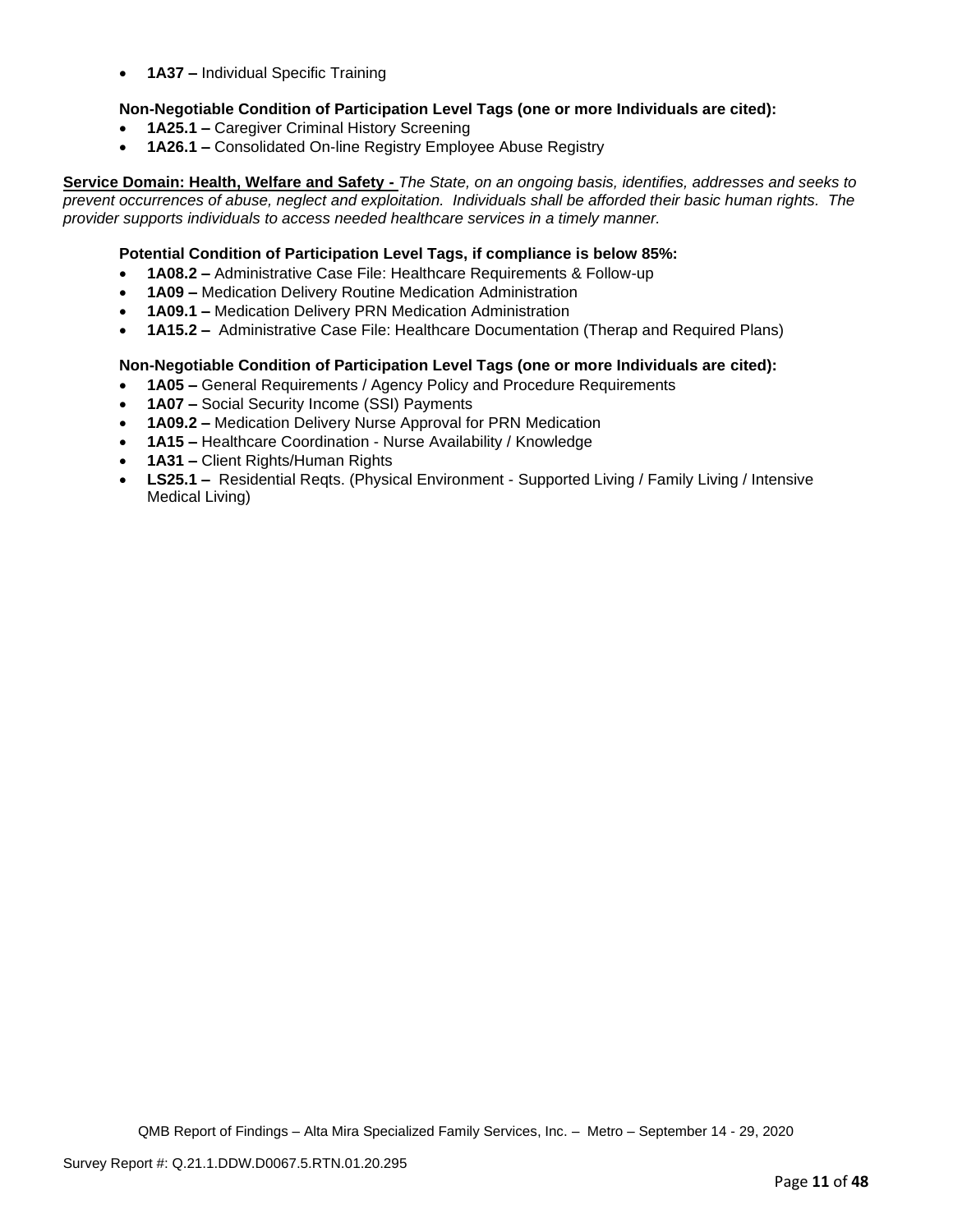### **Attachment C**

#### **Guidelines for the Provider Informal Reconsideration of Finding (IRF) Process**

#### **Introduction:**

Throughout the QMB Survey process, surveyors are openly communicating with providers. Open communication means surveyors have clarified issues and/or requested missing information before completing the review through the use of the signed/dated "Document Request," or "Administrative Needs," etc. forms. Regardless, there may still be instances where the provider disagrees with a specific finding. Providers may use the following process to informally dispute a finding.

#### **Instructions:**

- 1. The Informal Reconsideration of the Finding (IRF) request must be received in writing to the QMB Bureau Chief **within 10 business days** of receipt of the final Report of Findings **(***Note: No extensions are granted for the IRF)***.**
- 2. The written request for an IRF *must* be completed on the QMB Request for Informal Reconsideration of Finding form available on the QMB website: <https://nmhealth.org/about/dhi/cbp/irf/>
- 3. The written request for an IRF must specify in detail the request for reconsideration and why the finding is inaccurate.
- 4. The IRF request must include all supporting documentation or evidence.
- 5. If you have questions about the IRF process, email the IRF Chairperson, Valerie V. Valdez at [valerie.valdez@state.nm.us](mailto:valerie.valdez@state.nm.us) for assistance.

#### **The following limitations apply to the IRF process:**

- The written request for an IRF and all supporting evidence must be received within 10 business days.
- Findings based on evidence requested during the survey and not provided may not be subject to reconsideration.
- The supporting documentation must be new evidence not previously reviewed or requested by the survey team.
- Providers must continue to complete their Plan of Correction during the IRF process
- Providers may not request an IRF to challenge the sampling methodology.
- Providers may not request an IRF based on disagreement with the nature of the standard or regulation.
- Providers may not request an IRF to challenge the team composition.
- Providers may not request an IRF to challenge the DHI/QMB determination of compliance or the length of their DDSD provider contract.

A Provider forfeits the right to an IRF if the request is not received within 10 business days of receiving the report and/or does not include all supporting documentation or evidence to show compliance with the standards and regulations.

The IRF Committee will review the request; the Provider will be notified in writing of the ruling; no face-to-face meeting will be conducted.

When a Provider requests that a finding be reconsidered, it does not stop or delay the Plan of Correction process. **Providers must continue to complete the Plan of Correction, including the finding in dispute regardless of the IRF status.** If a finding is removed or modified, it will be noted and removed or modified from the Report of Findings. It should be noted that in some cases a Plan of Correction may be completed prior to the IRF process being completed. The provider will be notified in writing on the decisions of the IRF committee.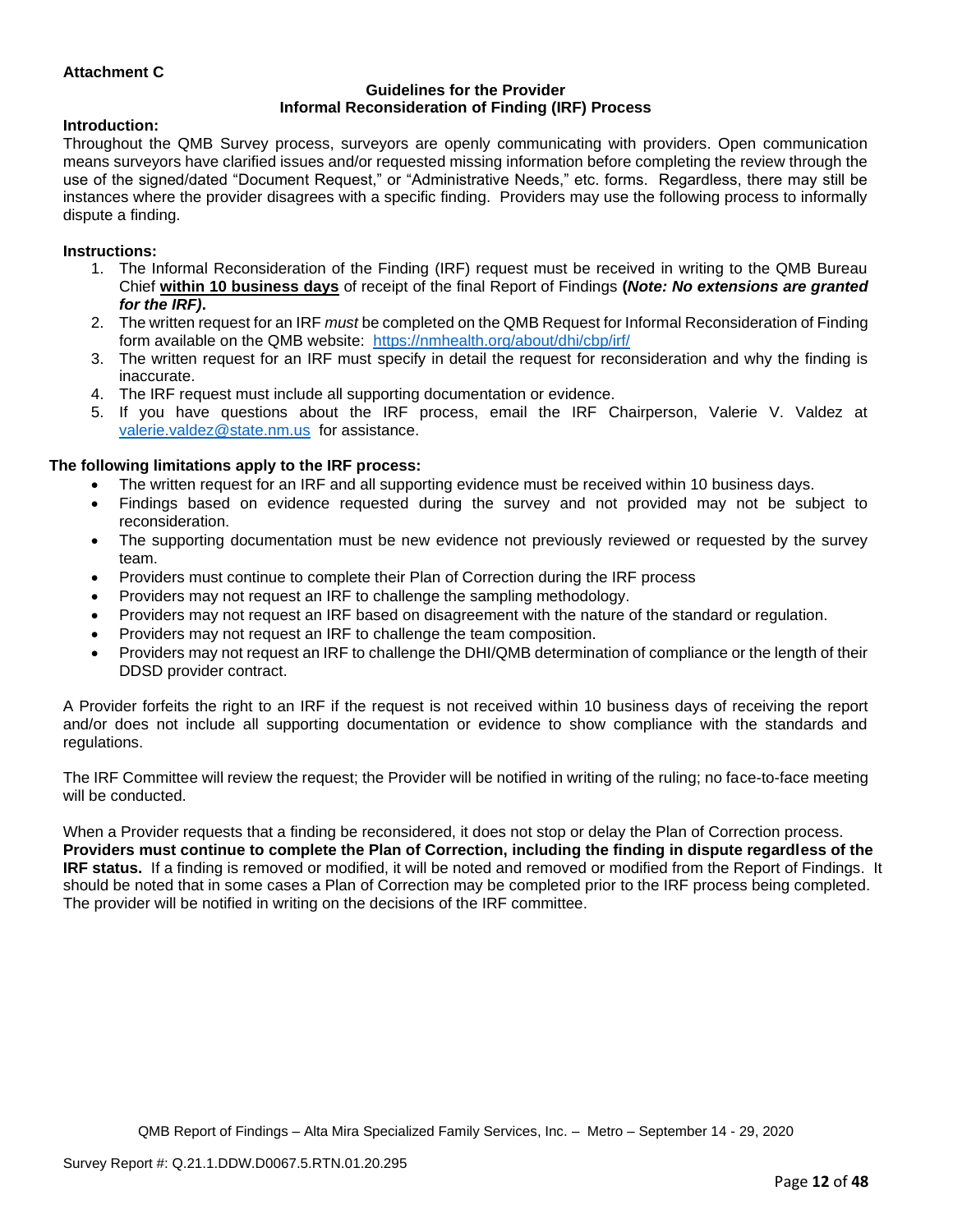# **QMB Determinations of Compliance**

### **Compliance:**

The QMB determination of *Compliance* indicates that a provider has either no deficiencies found during a survey or that no deficiencies at the Condition of Participation Level were found. The agency has obtained a level of compliance such that there is a minimal potential for harm to individuals' health and safety. To qualify for a determination of *Compliance*, the provider must have received no Conditions of Participation Level Deficiencies and have a minimal number of Individuals on the sample affected by the findings indicated in the Standards Level Tags.

### **Partial-Compliance with Standard Level Tags:**

The QMB determination of *Partial-Compliance with Standard Level Tags* indicates that a provider is in compliance with all Condition of Participation Level deficiencies but is out of compliance with a certain percentage of Standard Level deficiencies. This partial-compliance, if not corrected, may result in a negative outcome or the potential for more than minimal harm to individuals' health and safety. There are two ways to receive a determination of Partial Compliance with Standard Level Tags:

- 1. Your Report of Findings includes 16 or fewer Standards Level Tags with between 75% and 100% of the survey sample affected in any tag.
- 2. Your Report of Findings includes 17 or more Standard Level Tags with between 50% to 74% of the survey sample affected in any tag.

# **Partial-Compliance with Standard Level Tags and Condition of Participation Level Tags:**

The QMB determination of *Partial-Compliance with Standard Level Tags and Condition of Participation Level Tags*  indicates that a provider is out of compliance with one to five  $(1 - 5)$  Condition of Participation Level Tags. This partial-compliance, if not corrected, may result in a serious negative outcome or the potential for more than minimal harm to individuals' health and safety.

#### **Non-Compliance:**

The QMB determination of *Non-Compliance* indicates a provider is significantly out of compliance with both Standard Level deficiencies and Conditions of Participation level deficiencies. This non-compliance, if not corrected, may result in a serious negative outcome or the potential for more than minimal harm to individuals' health and safety. There are three ways an agency can receive a determination of Non-Compliance:

- 1. Your Report of Findings includes 17 or more total Tags with 0 to 5 Condition of Participation Level Tags with 75% to 100% of the survey sample affected in any Condition of Participation Level tag.
- 2. Your Report of Findings includes any amount of Standard Level Tags with 6 or more Condition of Participation Level Tags.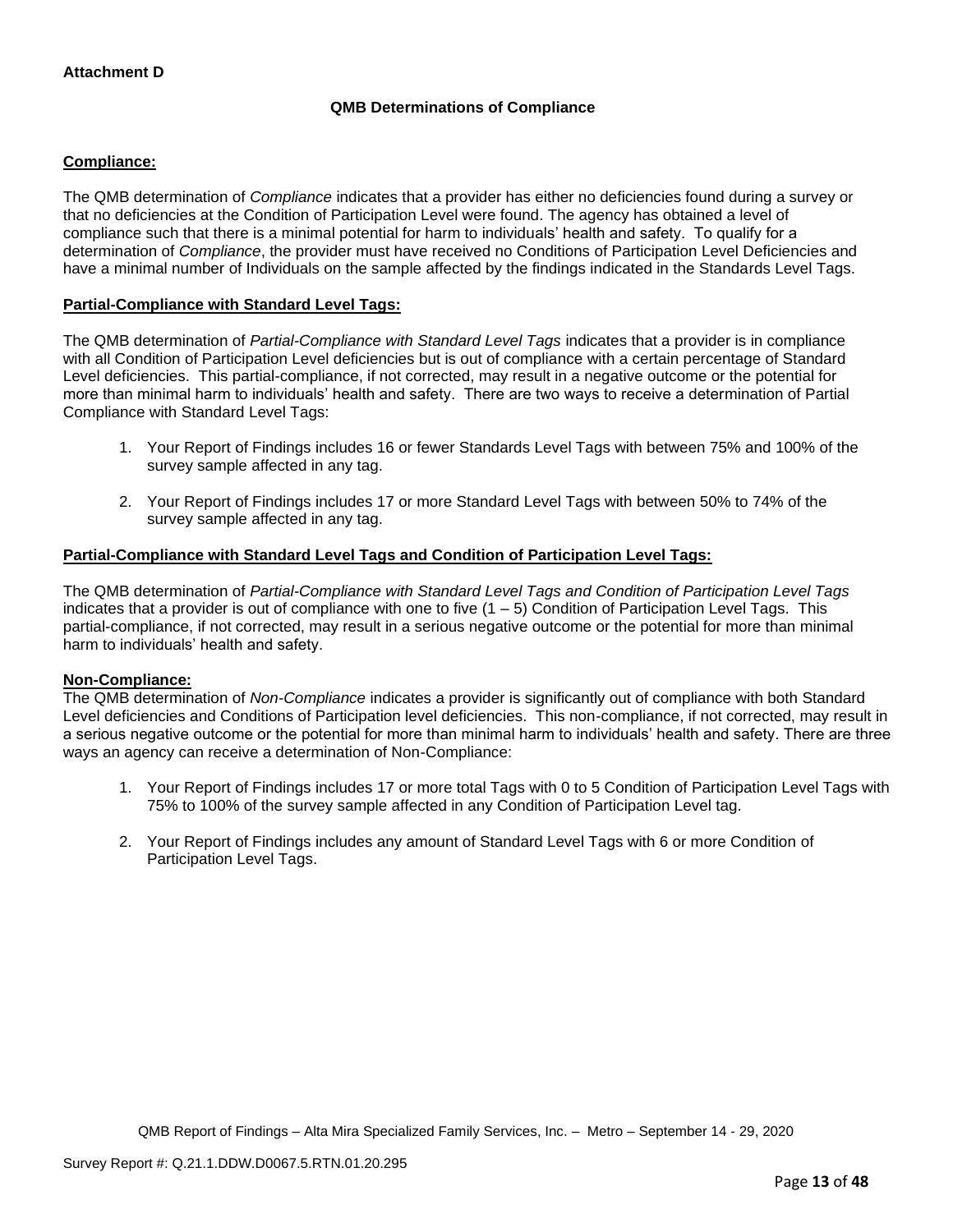| Compliance                                                                                                 | <b>Weighting</b>                                                                                                              |                                                                                                                                 |                                                                                                                          |                                                                                                                               |                                                                                                                                |                                                                                                                             |                                                                                                               |
|------------------------------------------------------------------------------------------------------------|-------------------------------------------------------------------------------------------------------------------------------|---------------------------------------------------------------------------------------------------------------------------------|--------------------------------------------------------------------------------------------------------------------------|-------------------------------------------------------------------------------------------------------------------------------|--------------------------------------------------------------------------------------------------------------------------------|-----------------------------------------------------------------------------------------------------------------------------|---------------------------------------------------------------------------------------------------------------|
| <b>Determination</b>                                                                                       |                                                                                                                               | LOW                                                                                                                             |                                                                                                                          | <b>MEDIUM</b>                                                                                                                 |                                                                                                                                |                                                                                                                             | <b>HIGH</b>                                                                                                   |
| <b>Total Tags:</b>                                                                                         | up to 16                                                                                                                      | 17 or more                                                                                                                      | up to 16                                                                                                                 | 17 or more                                                                                                                    | <b>Any Amount</b>                                                                                                              | 17 or more                                                                                                                  | <b>Any Amount</b>                                                                                             |
|                                                                                                            | and                                                                                                                           | and                                                                                                                             | and                                                                                                                      | and                                                                                                                           | And/or                                                                                                                         | and                                                                                                                         | And/or                                                                                                        |
| COP Level Tags:                                                                                            | 0 COP                                                                                                                         | 0 COP                                                                                                                           | 0 COP                                                                                                                    | 0 COP                                                                                                                         | 1 to 5 COP                                                                                                                     | 0 to 5 CoPs                                                                                                                 | 6 or more COP                                                                                                 |
|                                                                                                            | and                                                                                                                           | and                                                                                                                             | and                                                                                                                      | and                                                                                                                           |                                                                                                                                | and                                                                                                                         |                                                                                                               |
| Sample Affected:                                                                                           | 0 to 74%                                                                                                                      | 0 to 49%                                                                                                                        | 75 to 100%                                                                                                               | 50 to 74%                                                                                                                     |                                                                                                                                | 75 to 100%                                                                                                                  |                                                                                                               |
| "Non-Compliance"                                                                                           |                                                                                                                               |                                                                                                                                 |                                                                                                                          |                                                                                                                               |                                                                                                                                | 17 or more<br><b>Total Tags with</b><br>75 to 100% of<br>the Individuals<br>in the sample<br>cited in any CoP<br>Level tag. | Any Amount of<br><b>Standard Level</b><br>Tags and 6 or<br>more Conditions<br>of Participation<br>Level Tags. |
| "Partial Compliance<br>with Standard Level<br>tags and Condition of<br><b>Participation Level</b><br>Tags" |                                                                                                                               |                                                                                                                                 |                                                                                                                          |                                                                                                                               | <b>Any Amount</b><br><b>Standard Level</b><br>Tags, plus 1 to 5<br><b>Conditions of</b><br><b>Participation Level</b><br>tags. |                                                                                                                             |                                                                                                               |
| "Partial Compliance<br>with Standard Level<br>tags"                                                        |                                                                                                                               |                                                                                                                                 | up to 16<br><b>Standard Level</b><br>Tags with 75 to<br>100% of the<br>individuals in<br>the sample cited<br>in any tag. | 17 or more<br><b>Standard Level</b><br>Tags with 50 to<br><b>74%</b> of the<br>individuals in<br>the sample cited<br>any tag. |                                                                                                                                |                                                                                                                             |                                                                                                               |
| "Compliance"                                                                                               | Up to 16<br><b>Standard Level</b><br>Tags with 0 to<br><b>74% of the</b><br>individuals in<br>the sample<br>cited in any tag. | 17 or more<br><b>Standard Level</b><br>Tags with 0 to<br><b>49% of the</b><br>individuals in<br>the sample cited<br>in any tag. |                                                                                                                          |                                                                                                                               |                                                                                                                                |                                                                                                                             |                                                                                                               |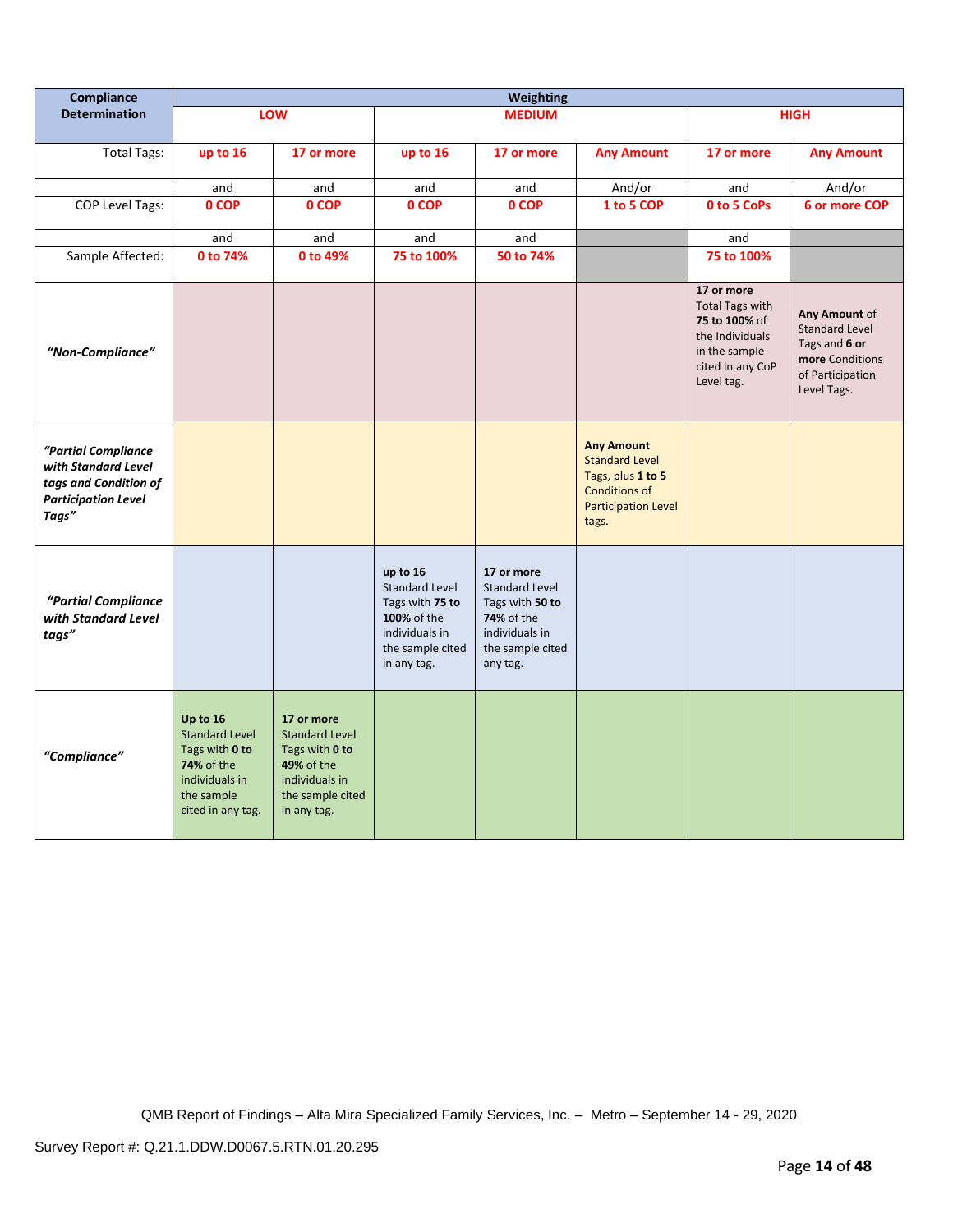**Agency: Alta Mira Specialized Family Services, Inc – Metro Region** Program: Developmental Disabilities Waiver<br>Service: 2018: Family Living, Customized In 2018: Family Living, Customized In-Home Supports, and Customized Community Supports<br>Routine Survey Type:<br>Survey Date: **Survey Date: September 14 – 29, 2020**

| <b>Standard of Care</b>                         | <b>Deficiencies</b>                                | Agency Plan of Correction, On-going QA/QI<br>and Responsible Party                                                                                      | <b>Completion</b><br><b>Date</b> |
|-------------------------------------------------|----------------------------------------------------|---------------------------------------------------------------------------------------------------------------------------------------------------------|----------------------------------|
|                                                 |                                                    | Service Domain: Qualified Providers - The State monitors non-licensed/non-certified providers to assure adherence to waiver requirements. The State     |                                  |
|                                                 |                                                    | implements its policies and procedures for verifying that provider training is conducted in accordance with State requirements and the approved waiver. |                                  |
| Tag #1A22 Agency Personnel Competency           | <b>Condition of Participation Level Deficiency</b> |                                                                                                                                                         |                                  |
| Developmental Disabilities (DD) Waiver          | After an analysis of the evidence it has been      | Provider:                                                                                                                                               |                                  |
| Service Standards 2/26/2018; Re-Issue:          | determined there is a significant potential for a  | <b>State your Plan of Correction for the</b>                                                                                                            |                                  |
| 12/28/2018; Eff 1/1/2019                        | negative outcome to occur.                         | deficiencies cited in this tag here (How is the                                                                                                         |                                  |
| Chapter 13: Nursing Services 13.2.11            |                                                    | deficiency going to be corrected? This can be                                                                                                           |                                  |
| <b>Training and Implementation of Plans:</b>    | Based on interview, the Agency did not ensure      | specific to each deficiency cited or if possible an                                                                                                     |                                  |
| 1. RNs and LPNs are required to provide         | training competencies were met for 5 of 23         | overall correction?): $\rightarrow$                                                                                                                     |                                  |
| Individual Specific Training (IST) regarding    | Direct Support Personnel.                          |                                                                                                                                                         |                                  |
| <b>HCPs and MERPs.</b>                          |                                                    |                                                                                                                                                         |                                  |
| 2. The agency nurse is required to deliver and  | When DSP were asked, if they received              |                                                                                                                                                         |                                  |
| document training for DSP/DSS regarding the     | training on the Individual's Individual            |                                                                                                                                                         |                                  |
| healthcare interventions/strategies and MERPs   | Service Plan and what the plan covered, the        |                                                                                                                                                         |                                  |
| that the DSP are responsible to implement,      | following was reported:                            |                                                                                                                                                         |                                  |
| clearly indicating level of competency achieved |                                                    |                                                                                                                                                         |                                  |
| by each trainee as described in Chapter 17.10   | • DSP #585 stated, "We are working on body         | <b>Provider:</b>                                                                                                                                        |                                  |
| Individual-Specific Training.                   | movement. Working on mobility helping him          | <b>Enter your ongoing Quality</b>                                                                                                                       |                                  |
|                                                 | be independent, he will communicate                | <b>Assurance/Quality Improvement</b>                                                                                                                    |                                  |
| <b>Chapter 17: Training Requirement</b>         | through his gestures." Per the ISP 2/1/2020        | processes as it related to this tag number                                                                                                              |                                  |
| 17.10 Individual-Specific Training: The         | - 1/31/2021 the Live Outcome states, "will         | here (What is going to be done? How many                                                                                                                |                                  |
| following are elements of IST: defined          | practice tolerating watching TV starting at 2      | individuals is this going to affect? How often will                                                                                                     |                                  |
| standards of performance, curriculum tailored   | minutes and getting to 4." (Individual #11)        | this be completed? Who is responsible? What                                                                                                             |                                  |
| to teach skills and knowledge necessary to      |                                                    | steps will be taken if issues are found?): $\rightarrow$                                                                                                |                                  |
| meet those standards of performance, and        | When DSP were asked, if they received              |                                                                                                                                                         |                                  |
| formal examination or demonstration to verify   | training on the Individual's Behavioral            |                                                                                                                                                         |                                  |
| standards of performance, using the             | Crisis Intervention Plan (BCIP) and if so,         |                                                                                                                                                         |                                  |
| established DDSD training levels of             | what the plan covered, the following was           |                                                                                                                                                         |                                  |
| awareness, knowledge, and skill.                | reported:                                          |                                                                                                                                                         |                                  |
| Reaching an awareness level may be              |                                                    |                                                                                                                                                         |                                  |
| accomplished by reading plans or other          | • DSP #537 stated, "No he does not."               |                                                                                                                                                         |                                  |
| information. The trainee is cognizant of        | According to the Individual Specific Training      |                                                                                                                                                         |                                  |
| information related to a person's specific      | Section of the ISP the individual has              |                                                                                                                                                         |                                  |
|                                                 |                                                    |                                                                                                                                                         |                                  |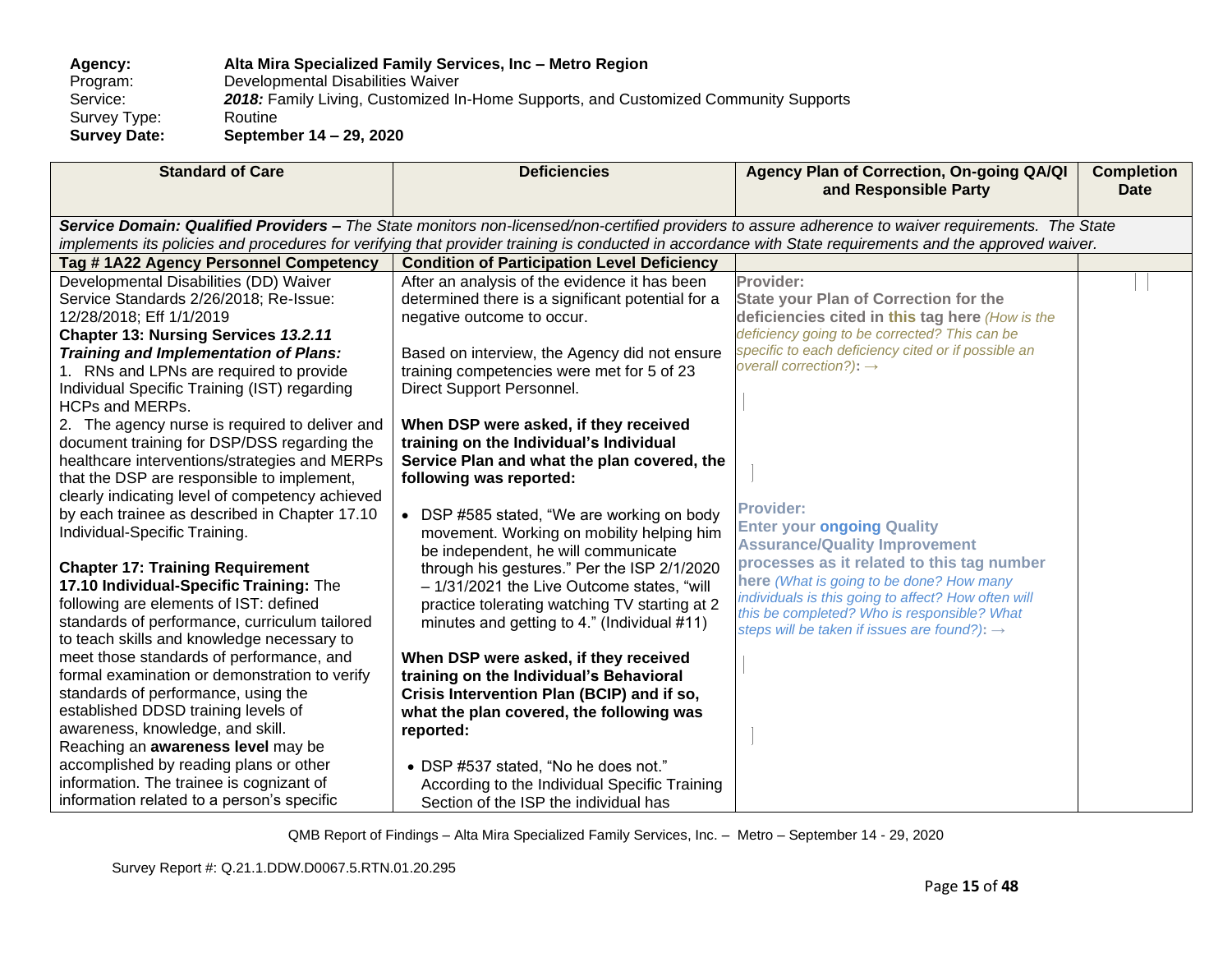| condition. Verbal or written recall of basic<br>information or knowing where to access the | Behavioral Crisis Intervention Plan.<br>(Individual #1) |  |
|--------------------------------------------------------------------------------------------|---------------------------------------------------------|--|
| information can verify awareness.                                                          |                                                         |  |
| Reaching a knowledge level may take the                                                    | When DSP was asked, if the Individual had               |  |
| form of observing a plan in action, reading a                                              | Health Care Plans, where could they be                  |  |
| plan more thoroughly, or having a plan                                                     | located and if they had been trained, the               |  |
| described by the author or their designee.                                                 | following was reported:                                 |  |
| Verbal or written recall or demonstration may                                              |                                                         |  |
| verify this level of competence.                                                           | DSP #655 stated, "He has a Health Care<br>$\bullet$     |  |
| Reaching a skill level involves being trained                                              | Plan for Falls." As indicated by the                    |  |
| by a therapist, nurse, designated or                                                       | Electronic Comprehensive Health                         |  |
| experienced designated trainer. The trainer                                                | Assessment Tool, the Individual has Health              |  |
| shall demonstrate the techniques according to                                              | Care Plans for Aspiration, Status of                    |  |
| the plan. Then they observe and provide                                                    | Care/Hygiene, Skin and Wound, and                       |  |
| feedback to the trainee as they implement the                                              | Spasticity or Contractures. (Individual #8)             |  |
| techniques. This should be repeated until                                                  |                                                         |  |
| competence is demonstrated. Demonstration                                                  | DSP #519 stated, "Supports for hydration,               |  |
| of skill or observed implementation of the                                                 | Tube feeding, Aspiration, Hygiene,                      |  |
| techniques or strategies verifies skill level                                              | Seizures, Constipation, Bowel/Bladder,                  |  |
| competence. Trainees should be observed on                                                 | Colonized/infected with multidrug." As                  |  |
| more than one occasion to ensure appropriate                                               | indicated by the Electronic Comprehensive               |  |
| techniques are maintained and to provide                                                   | Health Assessment Tool, the Individual                  |  |
| additional coaching/feedback.                                                              | requires Health Care Plans for Respiratory,             |  |
| Individuals shall receive services from                                                    | Spasticity or Contractures, and Skin and                |  |
| competent and qualified Provider Agency                                                    | Wound. (Individual #13)                                 |  |
| personnel who must successfully complete IST                                               |                                                         |  |
| requirements in accordance with the                                                        | DSP #562 stated, "Care/Hygiene, Seizures,               |  |
| specifications described in the ISP of each                                                | and Respiratory." As indicated by the                   |  |
| person supported.                                                                          | Electronic Comprehensive Health                         |  |
| 1.<br>IST must be arranged and conducted at                                                | Assessment Tool, the Individual requires                |  |
| least annually. IST includes training on the ISP                                           | Health Care Plans for Body Mass Index.                  |  |
| Desired Outcomes, Action Plans, strategies,                                                | (Individual #21)                                        |  |
| and information about the person's preferences                                             |                                                         |  |
| regarding privacy, communication style, and                                                | When DSP was asked if the Individual had                |  |
| routines. More frequent training may be                                                    | <b>Medical Emergency Response Plans and</b>             |  |
| necessary if the annual ISP changes before the                                             | where they could be located, the following              |  |
| year ends.                                                                                 | was reported:                                           |  |
| 2.<br>IST for therapy-related WDSI, HCPs,                                                  |                                                         |  |
| MERPs, CARMPs, PBSA, PBSP, and BCIP,                                                       | • DSP #519 stated, "Yes, Tube feeding,                  |  |
| must occur at least annually and more often if                                             | Aspiration, Seizures, Constipation, and                 |  |
| plans change, or if monitoring by the plan                                                 | Bowel/Bladder." As indicated by the                     |  |
| author or agency finds incorrect                                                           | Electronic Comprehensive Health                         |  |
| implementation, when new DSP or CM are                                                     |                                                         |  |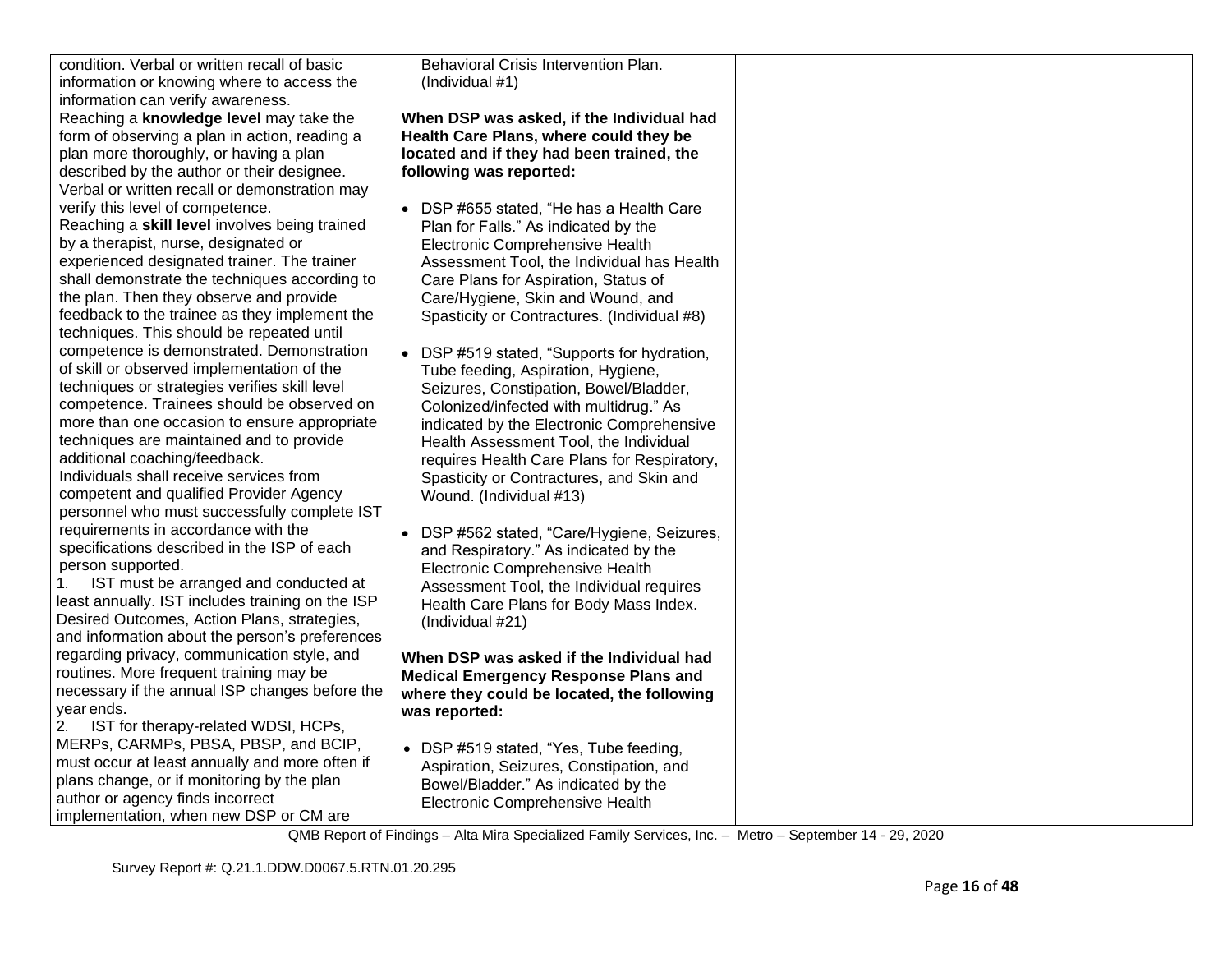| assigned to work with a person, or when an        | Assessment Tool, the Individual has    |  |
|---------------------------------------------------|----------------------------------------|--|
| existing DSP or CM requires a refresher.          | Medical Emergency Response Plans for   |  |
| 3. The competency level of the training is        | MRSA and Respiratory. (Individual #13) |  |
| based on the IST section of the ISP.              |                                        |  |
| 4. The person should be present for and           |                                        |  |
| involved in IST whenever possible.                |                                        |  |
| 5. Provider Agencies are responsible for          |                                        |  |
| tracking of IST requirements.                     |                                        |  |
| 6. Provider Agencies must arrange and             |                                        |  |
| ensure that DSP's are trained on the contents     |                                        |  |
| of the plans in accordance with timelines         |                                        |  |
| indicated in the Individual-Specific Training     |                                        |  |
| Requirements: Support Plans section of the        |                                        |  |
| ISP and notify the plan authors when new DSP      |                                        |  |
| are hired to arrange for trainings.               |                                        |  |
| 7. If a therapist, BSC, nurse, or other author of |                                        |  |
| a plan, healthcare or otherwise, chooses to       |                                        |  |
| designate a trainer, that person is still         |                                        |  |
| responsible for providing the curriculum to the   |                                        |  |
| designated trainer. The author of the plan is     |                                        |  |
| also responsible for ensuring the designated      |                                        |  |
| trainer is verifying competency in alignment      |                                        |  |
| with their curriculum, doing periodic quality     |                                        |  |
| assurance checks with their designated trainer,   |                                        |  |
| and re-certifying the designated trainer at least |                                        |  |
| annually and/or when there is a change to a       |                                        |  |
| person's plan.                                    |                                        |  |
|                                                   |                                        |  |
|                                                   |                                        |  |
|                                                   |                                        |  |
|                                                   |                                        |  |
|                                                   |                                        |  |
|                                                   |                                        |  |
|                                                   |                                        |  |
|                                                   |                                        |  |
|                                                   |                                        |  |
|                                                   |                                        |  |
|                                                   |                                        |  |
|                                                   |                                        |  |
|                                                   |                                        |  |
|                                                   |                                        |  |
|                                                   |                                        |  |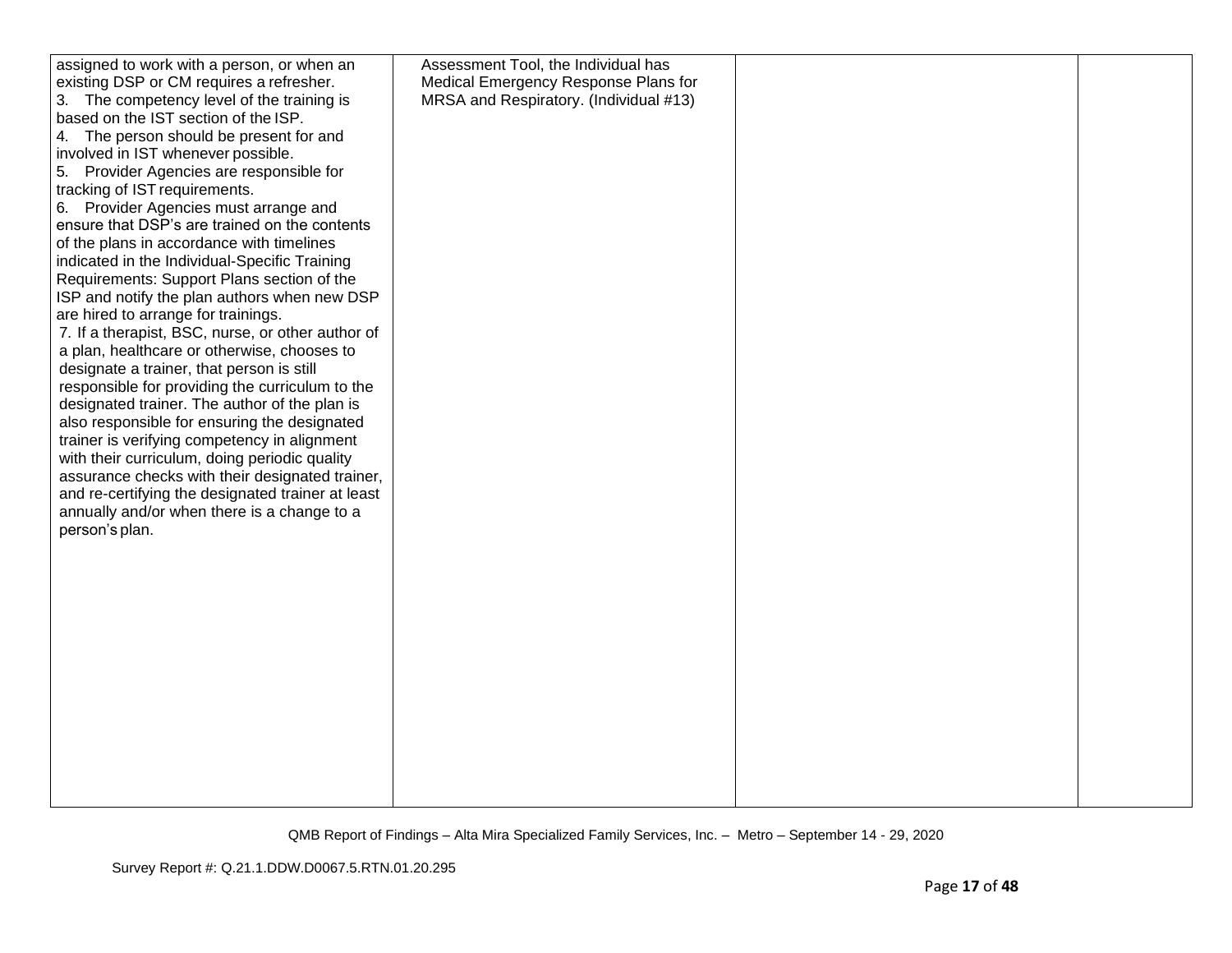| Tag # 1A43.1 General Events Reporting:                                                                                                                                                                                                                                                                                                                                                                                                                                                                                                                                                                                                                                                                               | <b>Standard Level Deficiency</b>                                                                                                                                                                                                                                                                                                                     |                                                                                                                                                                                                                                                                                                                                                           |  |
|----------------------------------------------------------------------------------------------------------------------------------------------------------------------------------------------------------------------------------------------------------------------------------------------------------------------------------------------------------------------------------------------------------------------------------------------------------------------------------------------------------------------------------------------------------------------------------------------------------------------------------------------------------------------------------------------------------------------|------------------------------------------------------------------------------------------------------------------------------------------------------------------------------------------------------------------------------------------------------------------------------------------------------------------------------------------------------|-----------------------------------------------------------------------------------------------------------------------------------------------------------------------------------------------------------------------------------------------------------------------------------------------------------------------------------------------------------|--|
| <b>Individual Reporting</b>                                                                                                                                                                                                                                                                                                                                                                                                                                                                                                                                                                                                                                                                                          |                                                                                                                                                                                                                                                                                                                                                      |                                                                                                                                                                                                                                                                                                                                                           |  |
| Developmental Disabilities (DD) Waiver<br>Service Standards 2/26/2018; Re-Issue:<br>12/28/2018; Eff 1/1/2019<br><b>Chapter 19: Provider Reporting</b><br><b>Requirements: 19.2 General Events</b>                                                                                                                                                                                                                                                                                                                                                                                                                                                                                                                    | Based on record review, the Agency did not<br>follow the General Events Reporting<br>requirements as indicated by the policy for 3 of<br>20 individuals.                                                                                                                                                                                             | Provider:<br><b>State your Plan of Correction for the</b><br>deficiencies cited in this tag here (How is the<br>deficiency going to be corrected? This can be<br>specific to each deficiency cited or if possible an                                                                                                                                      |  |
| Reporting (GER): The purpose of General<br>Events Reporting (GER) is to report, track and<br>analyze events, which pose a risk to adults in<br>the DD Waiver program, but do not meet<br>criteria for ANE or other reportable incidents as<br>defined by the IMB. Analysis of GER is<br>intended to identify emerging patterns so that                                                                                                                                                                                                                                                                                                                                                                               | The following General Events Reporting<br>records contained evidence that indicated<br>the General Events Report was not entered<br>and / or approved within the required<br>timeframe:<br>Individual #10                                                                                                                                            | overall correction?): $\rightarrow$                                                                                                                                                                                                                                                                                                                       |  |
| preventative action can be taken at the<br>individual, Provider Agency, regional and<br>statewide level. On a quarterly and annual<br>basis, DDSD analyzes GER data at the<br>provider, regional and statewide levels to<br>identify any patterns that warrant intervention.<br>Provider Agency use of GER in Therap is<br>required as follows:<br>1. DD Waiver Provider Agencies<br>approved to provide Customized In-<br>Home Supports, Family Living, IMLS,                                                                                                                                                                                                                                                       | • General Events Report (GER) indicates on<br>8/6/2020 the Individual was taken to Urgent<br>Care. (Emergency Services). GER was<br>approved 8/14/2020.<br>Individual #11<br>• General Events Report (GER) indicates on<br>2/15/2020 the Individual was taken to the<br>ER and admitted to ICU. (Emergency<br>Services). GER was approved 2/25/2020. | <b>Provider:</b><br><b>Enter your ongoing Quality</b><br><b>Assurance/Quality Improvement</b><br>processes as it related to this tag number<br>here (What is going to be done? How many<br>individuals is this going to affect? How often will<br>this be completed? Who is responsible? What<br>steps will be taken if issues are found?): $\rightarrow$ |  |
| Supported Living, Customized<br><b>Community Supports, Community</b><br>Integrated Employment, Adult Nursing<br>and Case Management must use GER in<br>the Therap system.<br>DD Waiver Provider Agencies<br>2.<br>referenced above are responsible for entering<br>specified information into the GER section of<br>the secure website operated under contract by<br>Therap according to the GER Reporting<br>Requirements in Appendix B GER<br>Requirements.<br>3.<br>At the Provider Agency's discretion<br>additional events, which are not required by<br>DDSD, may also be tracked within the GER<br>section of Therap.<br>GER does not replace a Provider<br>4.<br>Agency's obligations to report ANE or other | Individual #12<br>• General Events Report (GER) indicates on<br>1/16/2020 the Individual had a small<br>abrasion on the back of the right thigh.<br>(Injury). GER was approved. 1/29/2020                                                                                                                                                            |                                                                                                                                                                                                                                                                                                                                                           |  |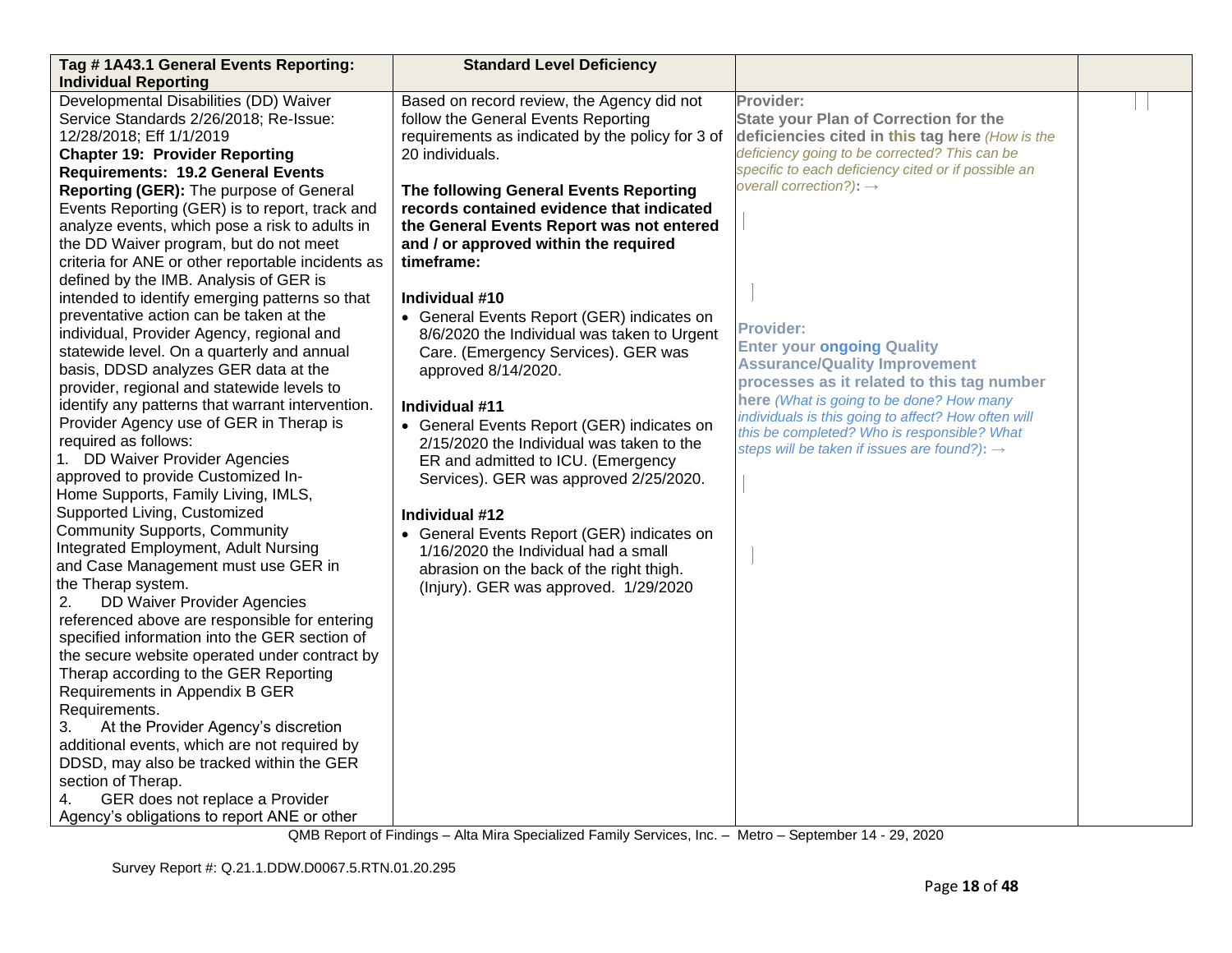| reportable incidents as described in Chapter<br>18: Incident Management System.<br>5.<br>GER does not replace a Provider<br>Agency's obligations related to healthcare  |  |  |
|-------------------------------------------------------------------------------------------------------------------------------------------------------------------------|--|--|
| coordination, modifications to the ISP, or any<br>other risk management and QI activities.                                                                              |  |  |
| Appendix B GER Requirements: DDSD is<br>pleased to introduce the revised General<br>Events Reporting (GER), requirements. There<br>are two important changes related to |  |  |
| medication error reporting:<br>1. Effective immediately, DDSD requires ALL<br>medication errors be entered into Therap                                                  |  |  |
| GER with the exception of those required to<br>be reported to Division of Health                                                                                        |  |  |
| Improvement-Incident Management Bureau.<br>2. No alternative methods for reporting are<br>permitted.                                                                    |  |  |
| The following events need to be reported in<br>the Therap GER:                                                                                                          |  |  |
| • Emergency Room/Urgent Care/Emergency<br><b>Medical Services</b>                                                                                                       |  |  |
| • Falls Without Injury                                                                                                                                                  |  |  |
| • Injury (including Falls, Choking, Skin<br>Breakdown and Infection)                                                                                                    |  |  |
| • Law Enforcement Use                                                                                                                                                   |  |  |
| • Medication Errors                                                                                                                                                     |  |  |
| • Medication Documentation Errors                                                                                                                                       |  |  |
| • Missing Person/Elopement                                                                                                                                              |  |  |
| • Out of Home Placement- Medical:<br>Hospitalization, Long Term Care, Skilled<br>Nursing or Rehabilitation Facility Admission                                           |  |  |
| • PRN Psychotropic Medication                                                                                                                                           |  |  |
| • Restraint Related to Behavior                                                                                                                                         |  |  |
| • Suicide Attempt or Threat                                                                                                                                             |  |  |
| <b>Entry Guidance: Provider Agencies must</b>                                                                                                                           |  |  |
| complete the following sections of the GER<br>with detailed information: profile information,                                                                           |  |  |
| event information, other event information,                                                                                                                             |  |  |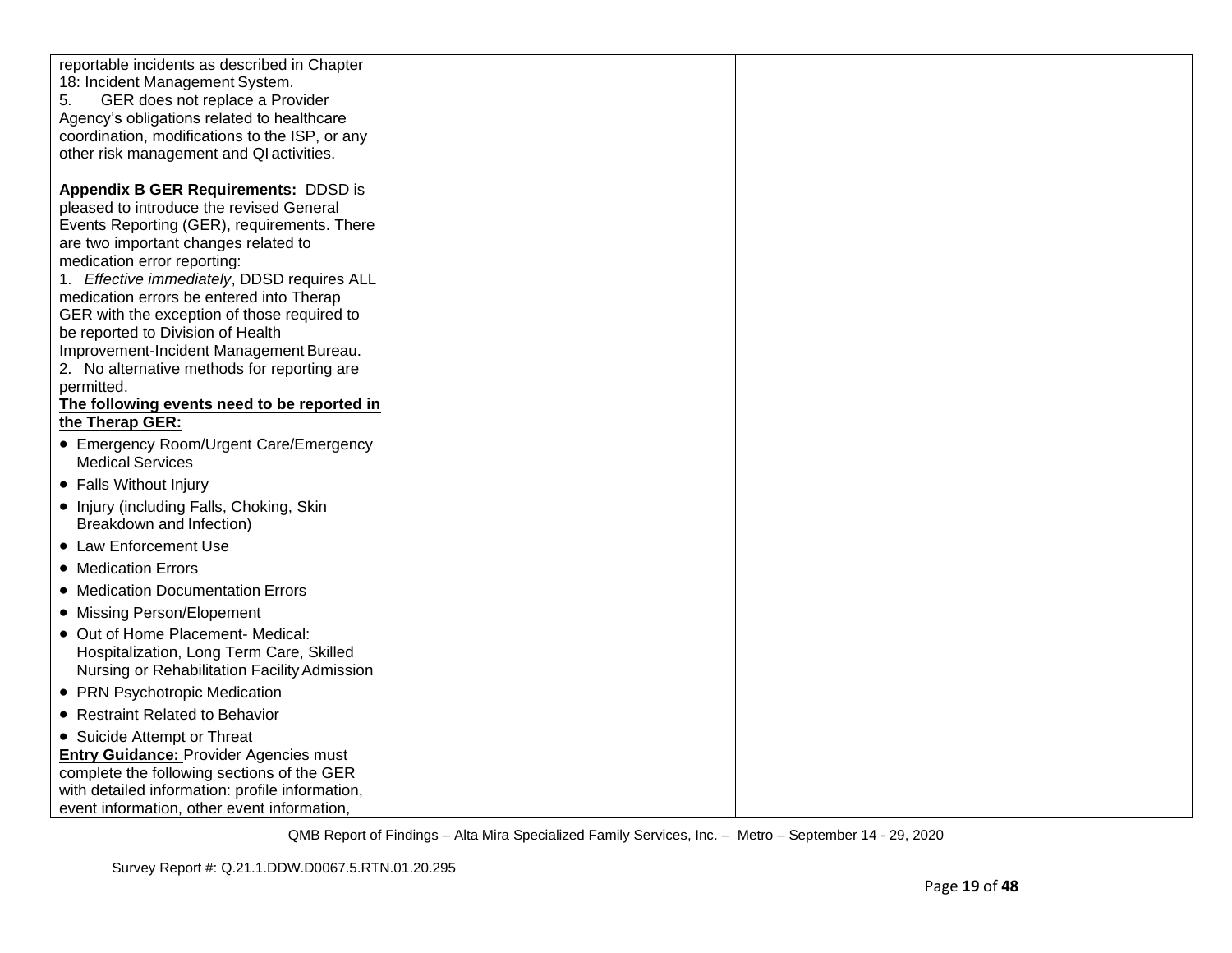| general information, notification, actions  |  |  |
|---------------------------------------------|--|--|
| taken or planned, and the review follow up  |  |  |
| comments section. Please attach any         |  |  |
| pertinent external documents such as        |  |  |
| discharge summary, medical consultation     |  |  |
| form, etc. Provider Agencies must enter and |  |  |
| approve GERs within 2 business days with    |  |  |
| the exception of Medication Errors which    |  |  |
| must be entered into GER on at least a      |  |  |
| monthly basis.                              |  |  |
|                                             |  |  |
|                                             |  |  |
|                                             |  |  |
|                                             |  |  |
|                                             |  |  |
|                                             |  |  |
|                                             |  |  |
|                                             |  |  |
|                                             |  |  |
|                                             |  |  |
|                                             |  |  |
|                                             |  |  |
|                                             |  |  |
|                                             |  |  |
|                                             |  |  |
|                                             |  |  |
|                                             |  |  |
|                                             |  |  |
|                                             |  |  |
|                                             |  |  |
|                                             |  |  |
|                                             |  |  |
|                                             |  |  |
|                                             |  |  |
|                                             |  |  |
|                                             |  |  |
|                                             |  |  |
|                                             |  |  |
|                                             |  |  |
|                                             |  |  |
|                                             |  |  |
|                                             |  |  |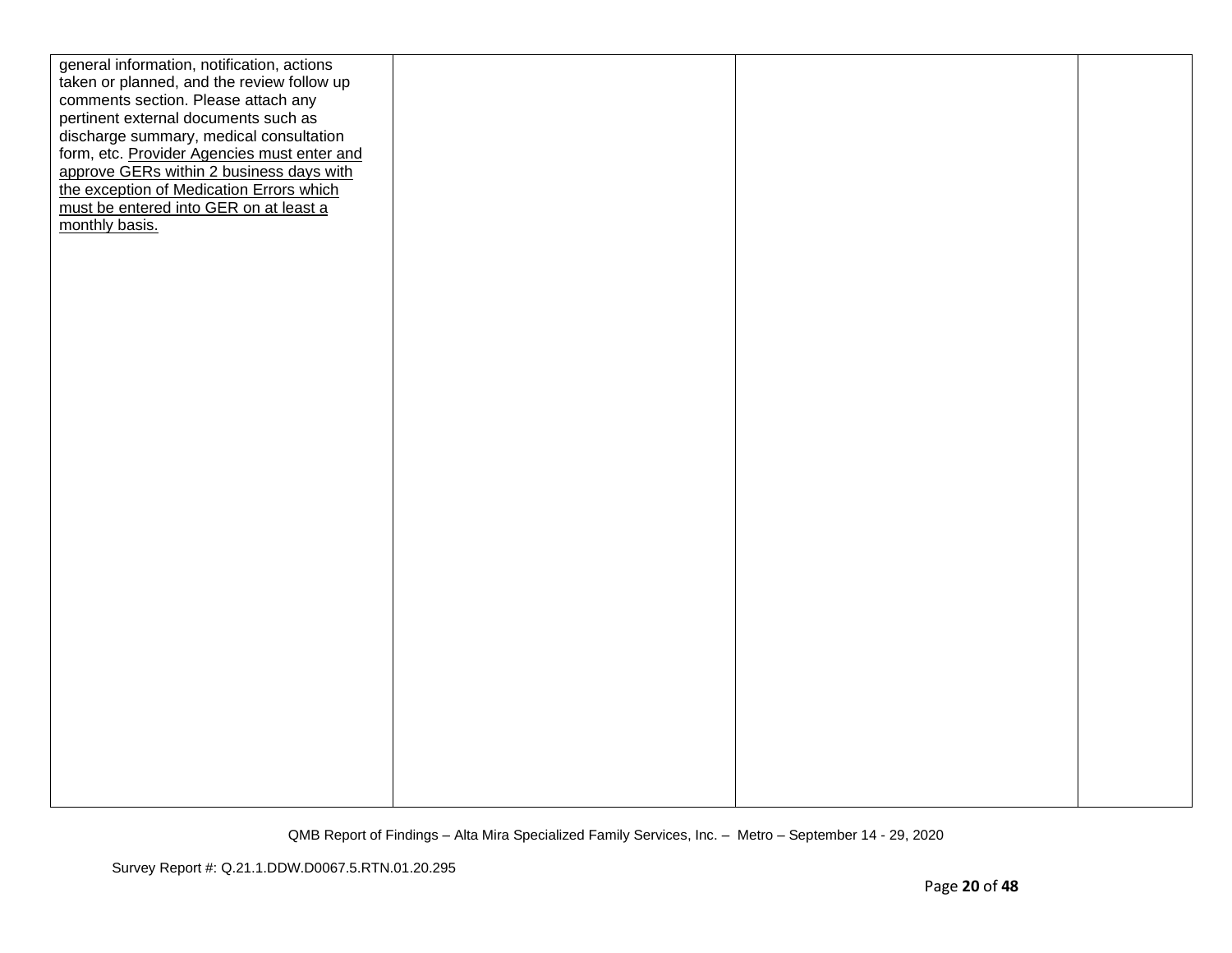| <b>Standard of Care</b>                                                                                                                                          | <b>Deficiencies</b>                                                                    | Agency Plan of Correction, On-going QA/QI<br>and Responsible Party                               | <b>Completion</b><br><b>Date</b> |  |  |
|------------------------------------------------------------------------------------------------------------------------------------------------------------------|----------------------------------------------------------------------------------------|--------------------------------------------------------------------------------------------------|----------------------------------|--|--|
| Service Domain: Health and Welfare - The state, on an ongoing basis, identifies, addresses and seeks to prevent occurrences of abuse, neglect and                |                                                                                        |                                                                                                  |                                  |  |  |
| exploitation. Individuals shall be afforded their basic human rights. The provider supports individuals to access needed healthcare services in a timely manner. |                                                                                        |                                                                                                  |                                  |  |  |
| Tag #1A09.0 Medication Delivery Routine                                                                                                                          | <b>Standard Level Deficiency</b>                                                       |                                                                                                  |                                  |  |  |
| <b>Medication Administration</b>                                                                                                                                 |                                                                                        |                                                                                                  |                                  |  |  |
| Developmental Disabilities (DD) Waiver                                                                                                                           | Medication Administration Records (MAR)                                                | Provider:                                                                                        |                                  |  |  |
| Service Standards 2/26/2018; Re-Issue:                                                                                                                           | were reviewed for the months of August 2020.                                           | <b>State your Plan of Correction for the</b>                                                     |                                  |  |  |
| 12/28/2018; Eff 1/1/2019                                                                                                                                         |                                                                                        | deficiencies cited in this tag here (How is the<br>deficiency going to be corrected? This can be |                                  |  |  |
| <b>Chapter 20: Provider Documentation and</b>                                                                                                                    | Based on record review, 1 of 3 individuals had                                         | specific to each deficiency cited or if possible an                                              |                                  |  |  |
| <b>Client Records 20.6 Medication</b><br><b>Administration Record (MAR):</b> A current                                                                           | Medication Administration Records (MAR)<br>which contained missing medications entries | overall correction?): $\rightarrow$                                                              |                                  |  |  |
| Medication Administration Record (MAR) must                                                                                                                      | and/or other errors:                                                                   |                                                                                                  |                                  |  |  |
| be maintained in all settings where                                                                                                                              |                                                                                        |                                                                                                  |                                  |  |  |
| medications or treatments are delivered.                                                                                                                         | Individual #21                                                                         |                                                                                                  |                                  |  |  |
| Family Living Providers may opt not to use                                                                                                                       | August 2020                                                                            |                                                                                                  |                                  |  |  |
| MARs if they are the sole provider who                                                                                                                           |                                                                                        |                                                                                                  |                                  |  |  |
| supports the person with medications or                                                                                                                          | Medication Administration Records did not                                              |                                                                                                  |                                  |  |  |
| treatments. However, if there are services                                                                                                                       | contain the strength of the medication which                                           |                                                                                                  |                                  |  |  |
| provided by unrelated DSP, ANS for                                                                                                                               | is to be given:                                                                        | <b>Provider:</b>                                                                                 |                                  |  |  |
| Medication Oversight must be budgeted, and a                                                                                                                     | • Glucosamine (1 time daily)                                                           | <b>Enter your ongoing Quality</b>                                                                |                                  |  |  |
| MAR must be created and used by the DSP.                                                                                                                         |                                                                                        | <b>Assurance/Quality Improvement</b><br>processes as it related to this tag number               |                                  |  |  |
| Primary and Secondary Provider Agencies are                                                                                                                      |                                                                                        | here (What is going to be done? How many                                                         |                                  |  |  |
| responsible for:                                                                                                                                                 |                                                                                        | individuals is this going to affect? How often will                                              |                                  |  |  |
| 1. Creating and maintaining either an                                                                                                                            |                                                                                        | this be completed? Who is responsible? What                                                      |                                  |  |  |
| electronic or paper MAR in their service                                                                                                                         |                                                                                        | steps will be taken if issues are found?): $\rightarrow$                                         |                                  |  |  |
| setting. Provider Agencies may use the<br>MAR in Therap but are not mandated to                                                                                  |                                                                                        |                                                                                                  |                                  |  |  |
| do so.                                                                                                                                                           |                                                                                        |                                                                                                  |                                  |  |  |
| 2. Continually communicating any                                                                                                                                 |                                                                                        |                                                                                                  |                                  |  |  |
| changes about medications and                                                                                                                                    |                                                                                        |                                                                                                  |                                  |  |  |
| treatments between Provider Agencies to                                                                                                                          |                                                                                        |                                                                                                  |                                  |  |  |
| assure health and safety.                                                                                                                                        |                                                                                        |                                                                                                  |                                  |  |  |
| 7. Including the following on the MAR:                                                                                                                           |                                                                                        |                                                                                                  |                                  |  |  |
| a. The name of the person, a                                                                                                                                     |                                                                                        |                                                                                                  |                                  |  |  |
| transcription of the physician's or                                                                                                                              |                                                                                        |                                                                                                  |                                  |  |  |
| licensed health care provider's orders                                                                                                                           |                                                                                        |                                                                                                  |                                  |  |  |
| including the brand and generic                                                                                                                                  |                                                                                        |                                                                                                  |                                  |  |  |
| names for all ordered routine and PRN                                                                                                                            |                                                                                        |                                                                                                  |                                  |  |  |
| medications or treatments, and the                                                                                                                               |                                                                                        |                                                                                                  |                                  |  |  |
| diagnoses for which the medications                                                                                                                              |                                                                                        |                                                                                                  |                                  |  |  |
| or treatments are prescribed;                                                                                                                                    |                                                                                        |                                                                                                  |                                  |  |  |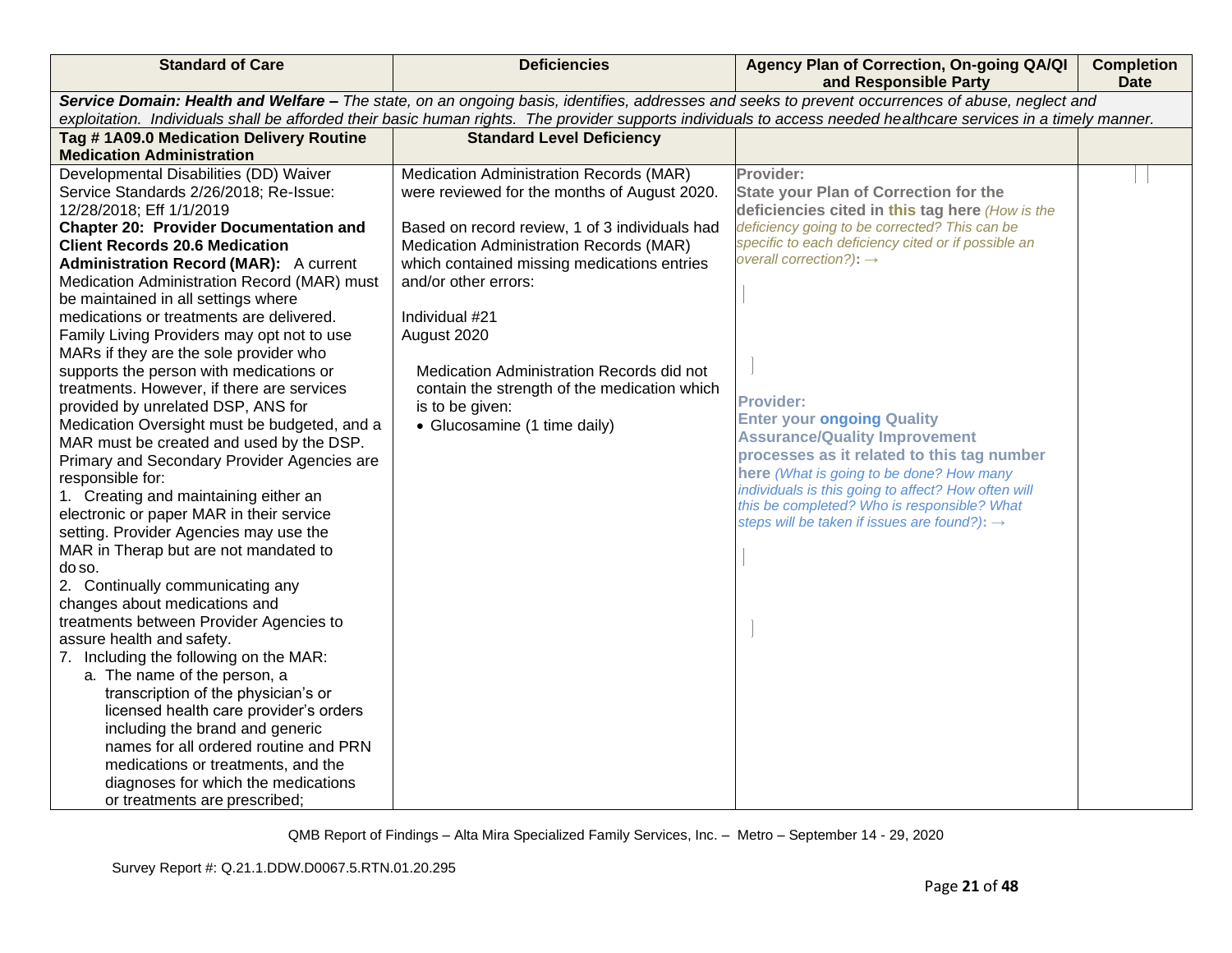| b. The prescribed dosage, frequency        |  |  |
|--------------------------------------------|--|--|
| and method or route of administration;     |  |  |
| times and dates of administration for      |  |  |
| all ordered routine or PRN                 |  |  |
| prescriptions or treatments; over the      |  |  |
| counter (OTC) or "comfort"                 |  |  |
| medications or treatments and all self-    |  |  |
| selected herbal or vitamin therapy;        |  |  |
| c. Documentation of all time limited or    |  |  |
| discontinued medications or treatments;    |  |  |
| d. The initials of the individual          |  |  |
| administering or assisting with the        |  |  |
| medication delivery and a signature        |  |  |
| page or electronic record that             |  |  |
| designates the full name                   |  |  |
| corresponding to the initials;             |  |  |
| e. Documentation of refused, missed, or    |  |  |
| held medications or treatments;            |  |  |
| f. Documentation of any allergic           |  |  |
| reaction that occurred due to              |  |  |
| medication or treatments; and              |  |  |
| g. For PRN medications or treatments:      |  |  |
| i. instructions for the use of the PRN     |  |  |
| medication or treatment which must         |  |  |
| include observable signs/symptoms or       |  |  |
| circumstances in which the                 |  |  |
| medication or treatment is to be used      |  |  |
| and the number of doses that may be        |  |  |
| used in a 24-hour period;                  |  |  |
| ii. clear documentation that the           |  |  |
| DSP contacted the agency nurse             |  |  |
| prior to assisting with the                |  |  |
| medication or treatment, unless            |  |  |
| the DSP is a Family Living                 |  |  |
| Provider related by affinity of            |  |  |
| consanguinity; and                         |  |  |
| iii. documentation of the                  |  |  |
| effectiveness of the PRN                   |  |  |
| medication or treatment.                   |  |  |
|                                            |  |  |
| <b>Chapter 10 Living Care Arrangements</b> |  |  |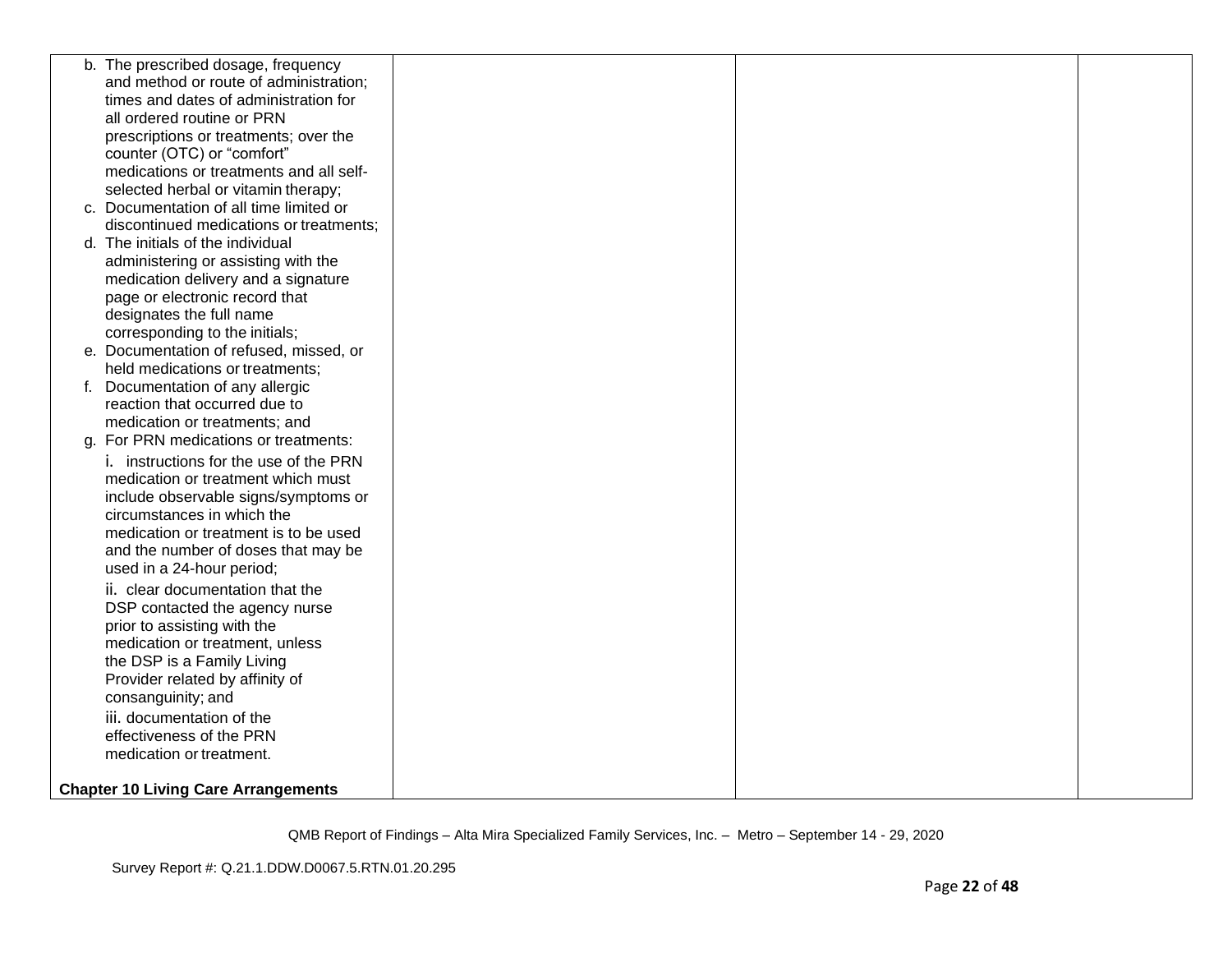| 10.3.4 Medication Assessment and<br>Delivery:<br>Living Supports Provider Agencies must<br>support and comply with:<br>1. the processes identified in the DDSD<br>AWMD training;<br>2. the nursing and DSP functions<br>identified in the Chapter 13.3 Part 2- Adult<br><b>Nursing Services;</b><br>3. all Board of Pharmacy regulations as noted<br>in Chapter 16.5 Board of Pharmacy; and<br>4. documentation requirements in a<br><b>Medication Administration Record</b><br>(MAR) as described in Chapter 20.6<br><b>Medication Administration Record</b><br>$(MAR)$ .<br>NMAC 16.19.11.8 MINIMUM STANDARDS: |  |
|------------------------------------------------------------------------------------------------------------------------------------------------------------------------------------------------------------------------------------------------------------------------------------------------------------------------------------------------------------------------------------------------------------------------------------------------------------------------------------------------------------------------------------------------------------------------------------------------------------------|--|
| A. MINIMUM STANDARDS FOR THE<br>DISTRIBUTION, STORAGE, HANDLING                                                                                                                                                                                                                                                                                                                                                                                                                                                                                                                                                  |  |
| AND RECORD KEEPING OF DRUGS:                                                                                                                                                                                                                                                                                                                                                                                                                                                                                                                                                                                     |  |
| (d) The facility shall have a Medication                                                                                                                                                                                                                                                                                                                                                                                                                                                                                                                                                                         |  |
| Administration Record (MAR) documenting                                                                                                                                                                                                                                                                                                                                                                                                                                                                                                                                                                          |  |
| medication administered to residents,                                                                                                                                                                                                                                                                                                                                                                                                                                                                                                                                                                            |  |
| including over-the-counter medications.<br>This documentation shall include:                                                                                                                                                                                                                                                                                                                                                                                                                                                                                                                                     |  |
| Name of resident;<br>(i)                                                                                                                                                                                                                                                                                                                                                                                                                                                                                                                                                                                         |  |
| Date given;<br>(ii)                                                                                                                                                                                                                                                                                                                                                                                                                                                                                                                                                                                              |  |
| (iii) Drug product name;                                                                                                                                                                                                                                                                                                                                                                                                                                                                                                                                                                                         |  |
| Dosage and form;<br>(iv)                                                                                                                                                                                                                                                                                                                                                                                                                                                                                                                                                                                         |  |
| Strength of drug;<br>(V)                                                                                                                                                                                                                                                                                                                                                                                                                                                                                                                                                                                         |  |
| Route of administration;<br>(Vi)<br>(vii) How often medication is to be taken;                                                                                                                                                                                                                                                                                                                                                                                                                                                                                                                                   |  |
| (viii) Time taken and staff initials;                                                                                                                                                                                                                                                                                                                                                                                                                                                                                                                                                                            |  |
| Dates when the medication is<br>(ix)                                                                                                                                                                                                                                                                                                                                                                                                                                                                                                                                                                             |  |
| discontinued or changed;                                                                                                                                                                                                                                                                                                                                                                                                                                                                                                                                                                                         |  |
| The name and initials of all staff<br>(x)                                                                                                                                                                                                                                                                                                                                                                                                                                                                                                                                                                        |  |
| administering medications.                                                                                                                                                                                                                                                                                                                                                                                                                                                                                                                                                                                       |  |
| <b>Model Custodial Procedure Manual</b>                                                                                                                                                                                                                                                                                                                                                                                                                                                                                                                                                                          |  |
| <b>D. Administration of Drugs</b>                                                                                                                                                                                                                                                                                                                                                                                                                                                                                                                                                                                |  |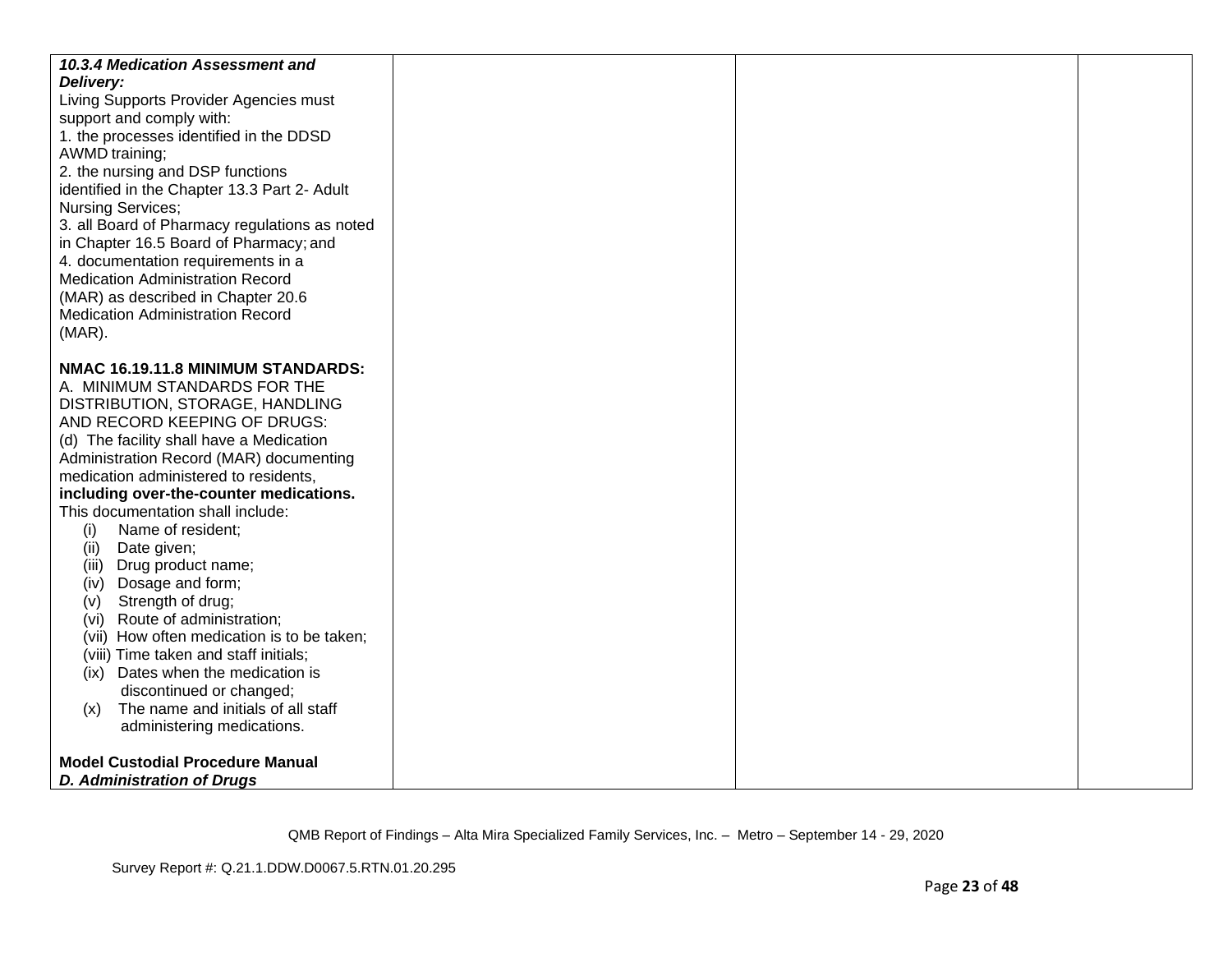| Unless otherwise stated by practitioner,                                                 |  |  |
|------------------------------------------------------------------------------------------|--|--|
| patients will not be allowed to administer their                                         |  |  |
| own medications.                                                                         |  |  |
| Document the practitioner's order authorizing<br>the self-administration of medications. |  |  |
|                                                                                          |  |  |
| All PRN (As needed) medications shall have                                               |  |  |
| complete detail instructions regarding the                                               |  |  |
| administering of the medication. This shall                                              |  |  |
| include:                                                                                 |  |  |
| $\triangleright$ symptoms that indicate the use of the                                   |  |  |
| medication,                                                                              |  |  |
| exact dosage to be used, and<br>$\blacktriangleright$                                    |  |  |
| $\triangleright$ the exact amount to be used in a 24-                                    |  |  |
| hour period.                                                                             |  |  |
|                                                                                          |  |  |
|                                                                                          |  |  |
|                                                                                          |  |  |
|                                                                                          |  |  |
|                                                                                          |  |  |
|                                                                                          |  |  |
|                                                                                          |  |  |
|                                                                                          |  |  |
|                                                                                          |  |  |
|                                                                                          |  |  |
|                                                                                          |  |  |
|                                                                                          |  |  |
|                                                                                          |  |  |
|                                                                                          |  |  |
|                                                                                          |  |  |
|                                                                                          |  |  |
|                                                                                          |  |  |
|                                                                                          |  |  |
|                                                                                          |  |  |
|                                                                                          |  |  |
|                                                                                          |  |  |
|                                                                                          |  |  |
|                                                                                          |  |  |
|                                                                                          |  |  |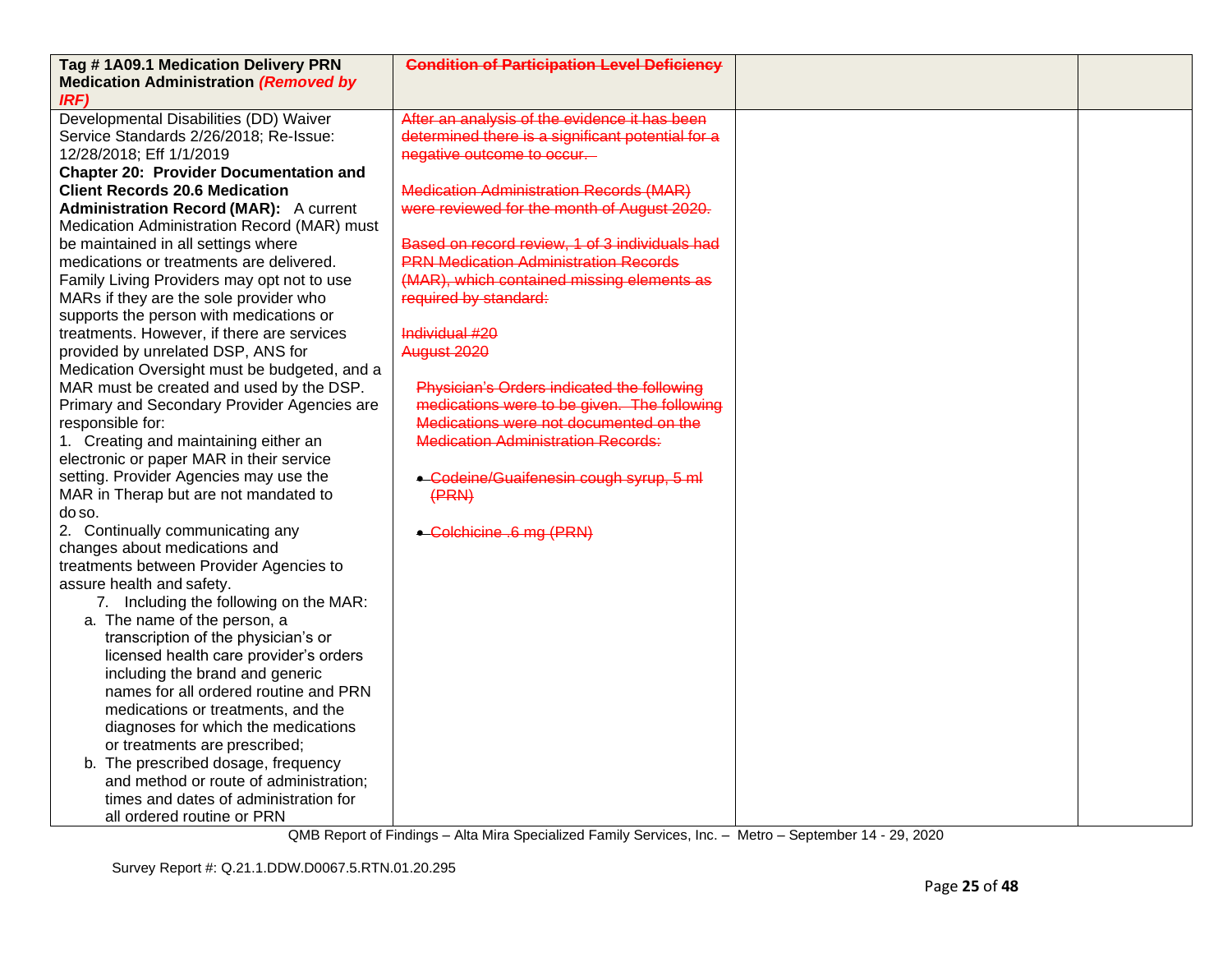| prescriptions or treatments; over the                                      |  |  |
|----------------------------------------------------------------------------|--|--|
| counter (OTC) or "comfort"                                                 |  |  |
| medications or treatments and all self-                                    |  |  |
| selected herbal or vitamin therapy;                                        |  |  |
| c. Documentation of all time limited or                                    |  |  |
| discontinued medications or treatments;                                    |  |  |
| d. The initials of the individual                                          |  |  |
| administering or assisting with the                                        |  |  |
| medication delivery and a signature                                        |  |  |
| page or electronic record that                                             |  |  |
| designates the full name                                                   |  |  |
| corresponding to the initials;                                             |  |  |
| e. Documentation of refused, missed, or<br>held medications or treatments; |  |  |
| f. Documentation of any allergic                                           |  |  |
| reaction that occurred due to                                              |  |  |
| medication or treatments; and                                              |  |  |
| For PRN medications or treatments:<br>a.                                   |  |  |
| i. instructions for the use of the PRN                                     |  |  |
| medication or treatment which must                                         |  |  |
| include observable signs/symptoms or                                       |  |  |
| circumstances in which the                                                 |  |  |
| medication or treatment is to be used                                      |  |  |
| and the number of doses that may be                                        |  |  |
| used in a 24-hour period;                                                  |  |  |
| ii. clear documentation that the                                           |  |  |
| DSP contacted the agency nurse                                             |  |  |
| prior to assisting with the                                                |  |  |
| medication or treatment, unless                                            |  |  |
| the DSP is a Family Living                                                 |  |  |
| Provider related by affinity of                                            |  |  |
| consanguinity; and                                                         |  |  |
| iii. documentation of the                                                  |  |  |
| effectiveness of the PRN                                                   |  |  |
| medication or treatment.                                                   |  |  |
|                                                                            |  |  |
| <b>Chapter 10 Living Care Arrangements</b>                                 |  |  |
| 10.3.4 Medication Assessment and                                           |  |  |
| Delivery:                                                                  |  |  |
| Living Supports Provider Agencies must                                     |  |  |
| support and comply with:                                                   |  |  |
| 1. the processes identified in the DDSD                                    |  |  |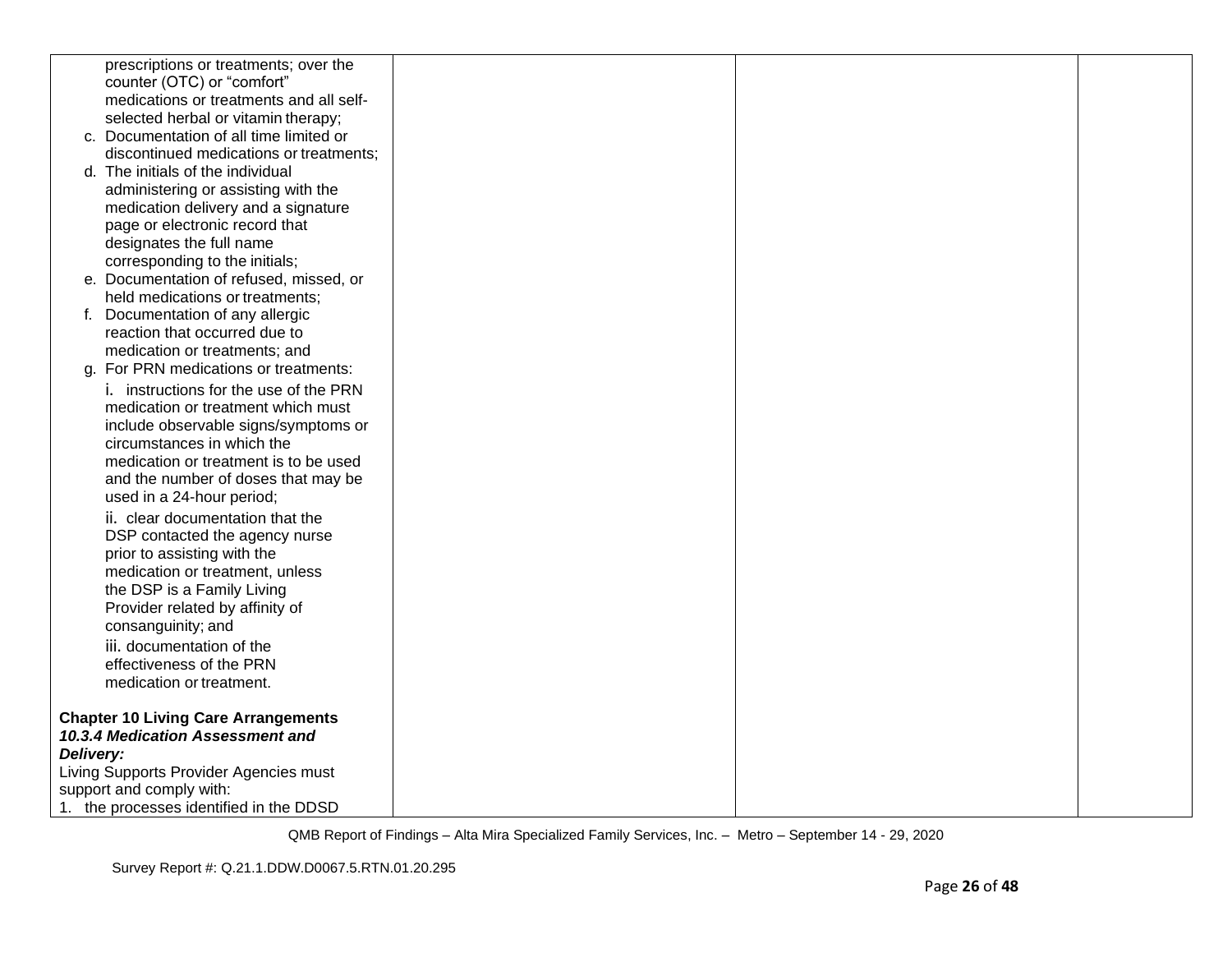| AWMD training;                                |  |  |
|-----------------------------------------------|--|--|
| 2. the nursing and DSP functions              |  |  |
| identified in the Chapter 13.3 Part 2- Adult  |  |  |
| Nursing Services;                             |  |  |
| 3. all Board of Pharmacy regulations as noted |  |  |
|                                               |  |  |
| in Chapter 16.5 Board of Pharmacy; and        |  |  |
| 4. documentation requirements in a            |  |  |
| <b>Medication Administration Record</b>       |  |  |
| (MAR) as described in Chapter 20.6            |  |  |
| Medication Administration Record              |  |  |
| (MAR).                                        |  |  |
|                                               |  |  |
|                                               |  |  |
|                                               |  |  |
|                                               |  |  |
|                                               |  |  |
|                                               |  |  |
|                                               |  |  |
|                                               |  |  |
|                                               |  |  |
|                                               |  |  |
|                                               |  |  |
|                                               |  |  |
|                                               |  |  |
|                                               |  |  |
|                                               |  |  |
|                                               |  |  |
|                                               |  |  |
|                                               |  |  |
|                                               |  |  |
|                                               |  |  |
|                                               |  |  |
|                                               |  |  |
|                                               |  |  |
|                                               |  |  |
|                                               |  |  |
|                                               |  |  |
|                                               |  |  |
|                                               |  |  |
|                                               |  |  |
|                                               |  |  |
|                                               |  |  |
|                                               |  |  |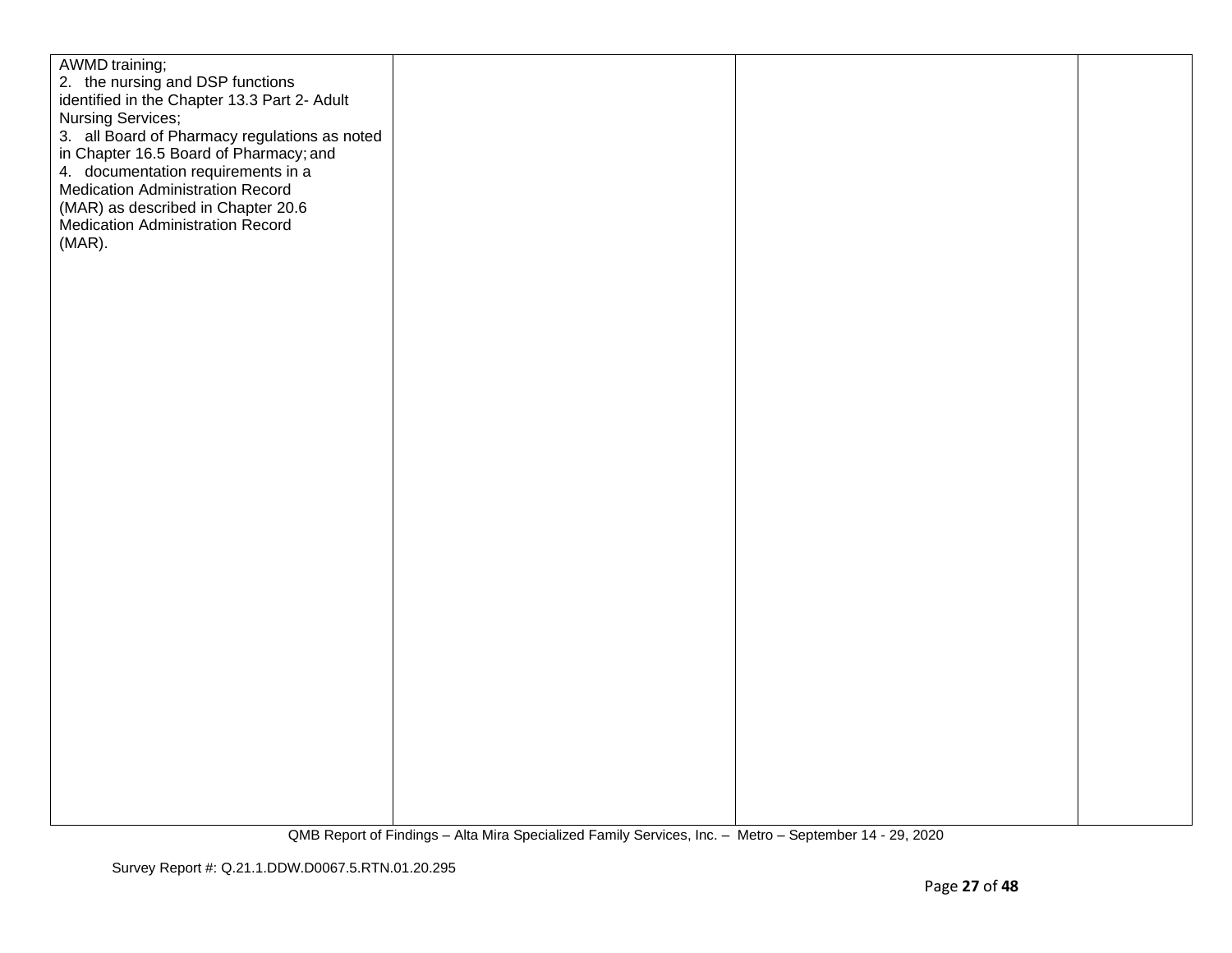| Tag #1A09.1.0 Medication Delivery             | <b>Standard Level Deficiency</b>               |                                                                                                    |  |
|-----------------------------------------------|------------------------------------------------|----------------------------------------------------------------------------------------------------|--|
| <b>PRN Medication Administration</b>          |                                                |                                                                                                    |  |
| Developmental Disabilities (DD) Waiver        | Medication Administration Records (MAR)        | Provider:                                                                                          |  |
| Service Standards 2/26/2018; Re-Issue:        | were reviewed for the month of August 2020.    | <b>State your Plan of Correction for the</b>                                                       |  |
| 12/28/2018; Eff 1/1/2019                      |                                                | deficiencies cited in this tag here (How is the                                                    |  |
| <b>Chapter 20: Provider Documentation and</b> | Based on record review, 1 of 3 individuals had | deficiency going to be corrected? This can be                                                      |  |
| <b>Client Records 20.6 Medication</b>         | <b>PRN Medication Administration Records</b>   | specific to each deficiency cited or if possible an                                                |  |
| <b>Administration Record (MAR):</b> A current | (MAR), which contained missing elements as     | overall correction?): $\rightarrow$                                                                |  |
| Medication Administration Record (MAR) must   | required by standard:                          |                                                                                                    |  |
| be maintained in all settings where           |                                                |                                                                                                    |  |
| medications or treatments are delivered.      | Individual #21                                 |                                                                                                    |  |
| Family Living Providers may opt not to use    | August 2020                                    |                                                                                                    |  |
| MARs if they are the sole provider who        | Medication Administration Records did not      |                                                                                                    |  |
| supports the person with medications or       | contain the circumstance for which the         |                                                                                                    |  |
| treatments. However, if there are services    | medication is to be used:                      |                                                                                                    |  |
| provided by unrelated DSP, ANS for            | • Benadryl 25mg (PRN)                          | <b>Provider:</b>                                                                                   |  |
| Medication Oversight must be budgeted, and a  |                                                | <b>Enter your ongoing Quality</b>                                                                  |  |
| MAR must be created and used by the DSP.      |                                                | <b>Assurance/Quality Improvement</b>                                                               |  |
| Primary and Secondary Provider Agencies are   |                                                | processes as it related to this tag number                                                         |  |
| responsible for:                              |                                                | here (What is going to be done? How many                                                           |  |
| 1. Creating and maintaining either an         |                                                | individuals is this going to affect? How often will<br>this be completed? Who is responsible? What |  |
| electronic or paper MAR in their service      |                                                | steps will be taken if issues are found?): $\rightarrow$                                           |  |
| setting. Provider Agencies may use the        |                                                |                                                                                                    |  |
| MAR in Therap but are not mandated to         |                                                |                                                                                                    |  |
| do so.                                        |                                                |                                                                                                    |  |
| 2. Continually communicating any              |                                                |                                                                                                    |  |
| changes about medications and                 |                                                |                                                                                                    |  |
| treatments between Provider Agencies to       |                                                |                                                                                                    |  |
| assure health and safety.                     |                                                |                                                                                                    |  |
| 7. Including the following on the MAR:        |                                                |                                                                                                    |  |
| a. The name of the person, a                  |                                                |                                                                                                    |  |
| transcription of the physician's or           |                                                |                                                                                                    |  |
| licensed health care provider's orders        |                                                |                                                                                                    |  |
| including the brand and generic               |                                                |                                                                                                    |  |
| names for all ordered routine and PRN         |                                                |                                                                                                    |  |
| medications or treatments, and the            |                                                |                                                                                                    |  |
| diagnoses for which the medications           |                                                |                                                                                                    |  |
| or treatments are prescribed;                 |                                                |                                                                                                    |  |
| b. The prescribed dosage, frequency           |                                                |                                                                                                    |  |
| and method or route of administration;        |                                                |                                                                                                    |  |
| times and dates of administration for         |                                                |                                                                                                    |  |
| all ordered routine or PRN                    |                                                |                                                                                                    |  |
| prescriptions or treatments; over the         |                                                |                                                                                                    |  |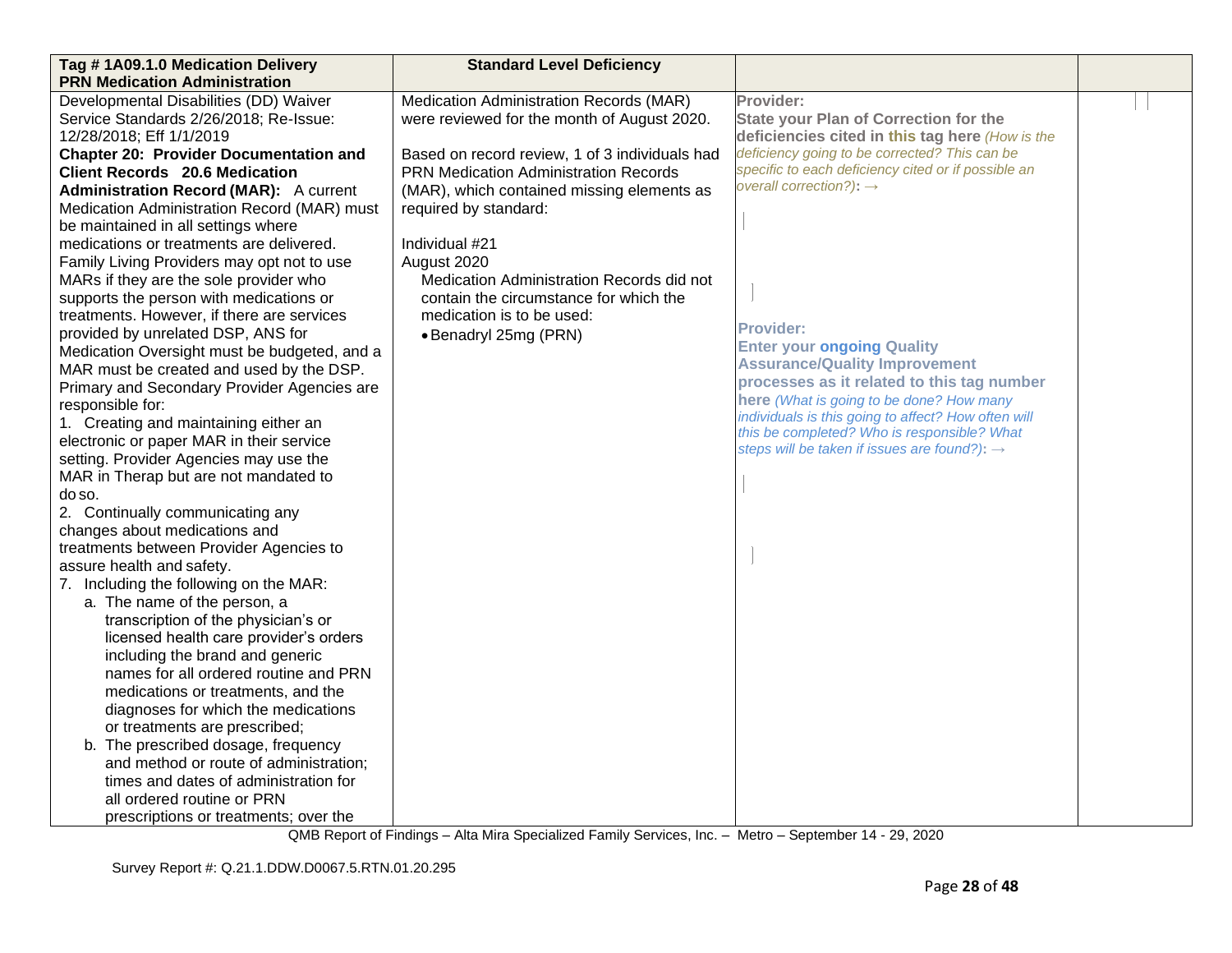|           | counter (OTC) or "comfort"                                     |  |  |
|-----------|----------------------------------------------------------------|--|--|
|           | medications or treatments and all self-                        |  |  |
|           | selected herbal or vitamin therapy;                            |  |  |
|           | c. Documentation of all time limited or                        |  |  |
|           | discontinued medications or treatments;                        |  |  |
|           | d. The initials of the individual                              |  |  |
|           | administering or assisting with the                            |  |  |
|           | medication delivery and a signature                            |  |  |
|           | page or electronic record that                                 |  |  |
|           | designates the full name                                       |  |  |
|           | corresponding to the initials;                                 |  |  |
|           | e. Documentation of refused, missed, or                        |  |  |
|           | held medications or treatments;                                |  |  |
|           | f. Documentation of any allergic                               |  |  |
|           | reaction that occurred due to                                  |  |  |
|           | medication or treatments; and                                  |  |  |
|           | g. For PRN medications or treatments:                          |  |  |
|           | i. instructions for the use of the PRN                         |  |  |
|           | medication or treatment which must                             |  |  |
|           | include observable signs/symptoms or                           |  |  |
|           | circumstances in which the                                     |  |  |
|           | medication or treatment is to be used                          |  |  |
|           | and the number of doses that may be                            |  |  |
|           | used in a 24-hour period;                                      |  |  |
|           | ii. clear documentation that the                               |  |  |
|           | DSP contacted the agency nurse                                 |  |  |
|           | prior to assisting with the<br>medication or treatment, unless |  |  |
|           | the DSP is a Family Living                                     |  |  |
|           | Provider related by affinity of                                |  |  |
|           | consanguinity; and                                             |  |  |
|           | iii. documentation of the                                      |  |  |
|           | effectiveness of the PRN                                       |  |  |
|           | medication or treatment.                                       |  |  |
|           |                                                                |  |  |
|           | <b>Chapter 10 Living Care Arrangements</b>                     |  |  |
|           | 10.3.4 Medication Assessment and                               |  |  |
| Delivery: |                                                                |  |  |
|           | Living Supports Provider Agencies must                         |  |  |
|           | support and comply with:                                       |  |  |
|           | 1. the processes identified in the DDSD                        |  |  |
|           | <b>AWMD</b> training;                                          |  |  |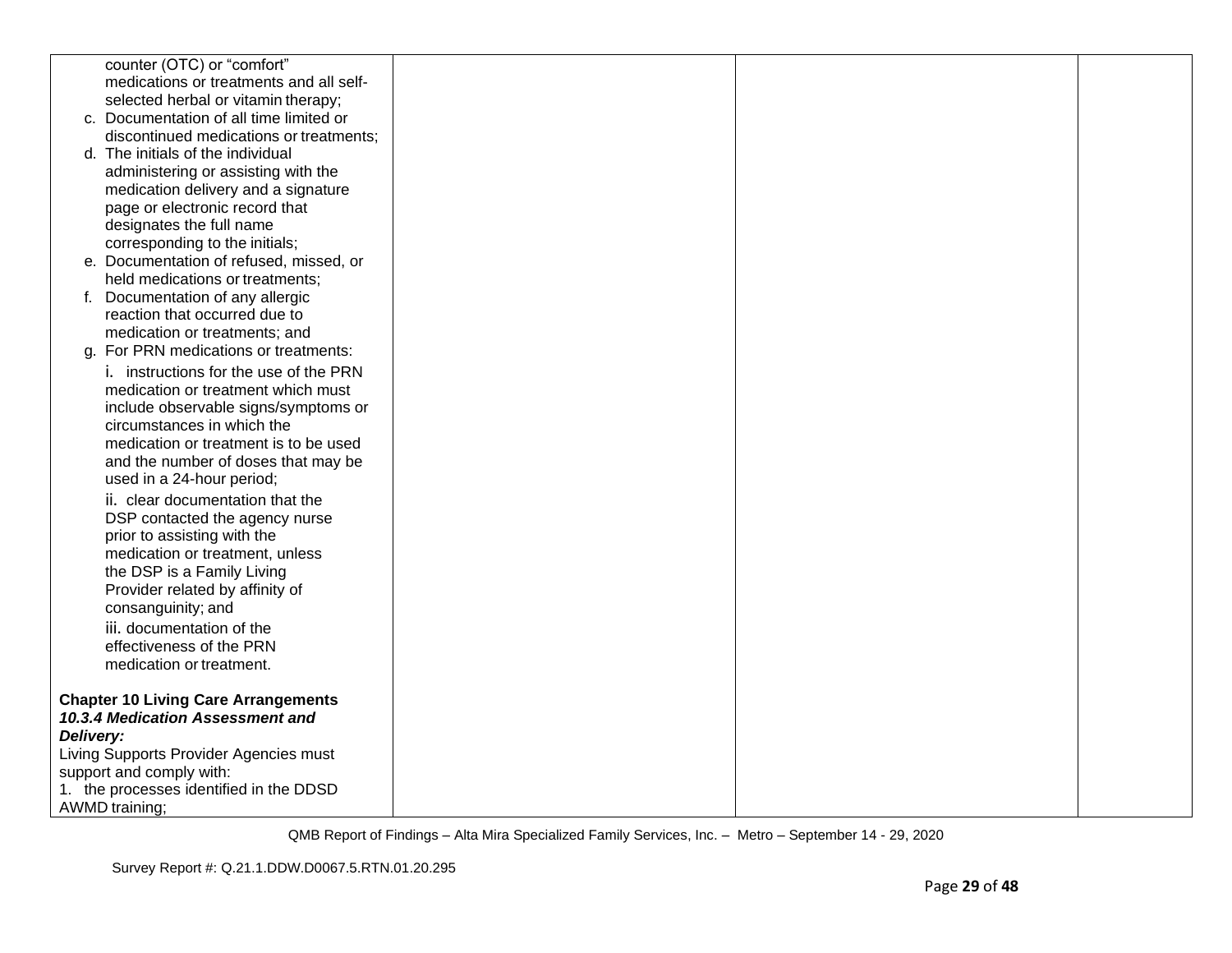| 2. the nursing and DSP functions<br>identified in the Chapter 13.3 Part 2- Adult<br>Nursing Services;<br>3. all Board of Pharmacy regulations as noted<br>in Chapter 16.5 Board of Pharmacy; and<br>4. documentation requirements in a<br><b>Medication Administration Record</b><br>(MAR) as described in Chapter 20.6<br><b>Medication Administration Record</b><br>$(MAR)$ . |  |
|---------------------------------------------------------------------------------------------------------------------------------------------------------------------------------------------------------------------------------------------------------------------------------------------------------------------------------------------------------------------------------|--|
|                                                                                                                                                                                                                                                                                                                                                                                 |  |
|                                                                                                                                                                                                                                                                                                                                                                                 |  |
|                                                                                                                                                                                                                                                                                                                                                                                 |  |
|                                                                                                                                                                                                                                                                                                                                                                                 |  |
|                                                                                                                                                                                                                                                                                                                                                                                 |  |
|                                                                                                                                                                                                                                                                                                                                                                                 |  |
|                                                                                                                                                                                                                                                                                                                                                                                 |  |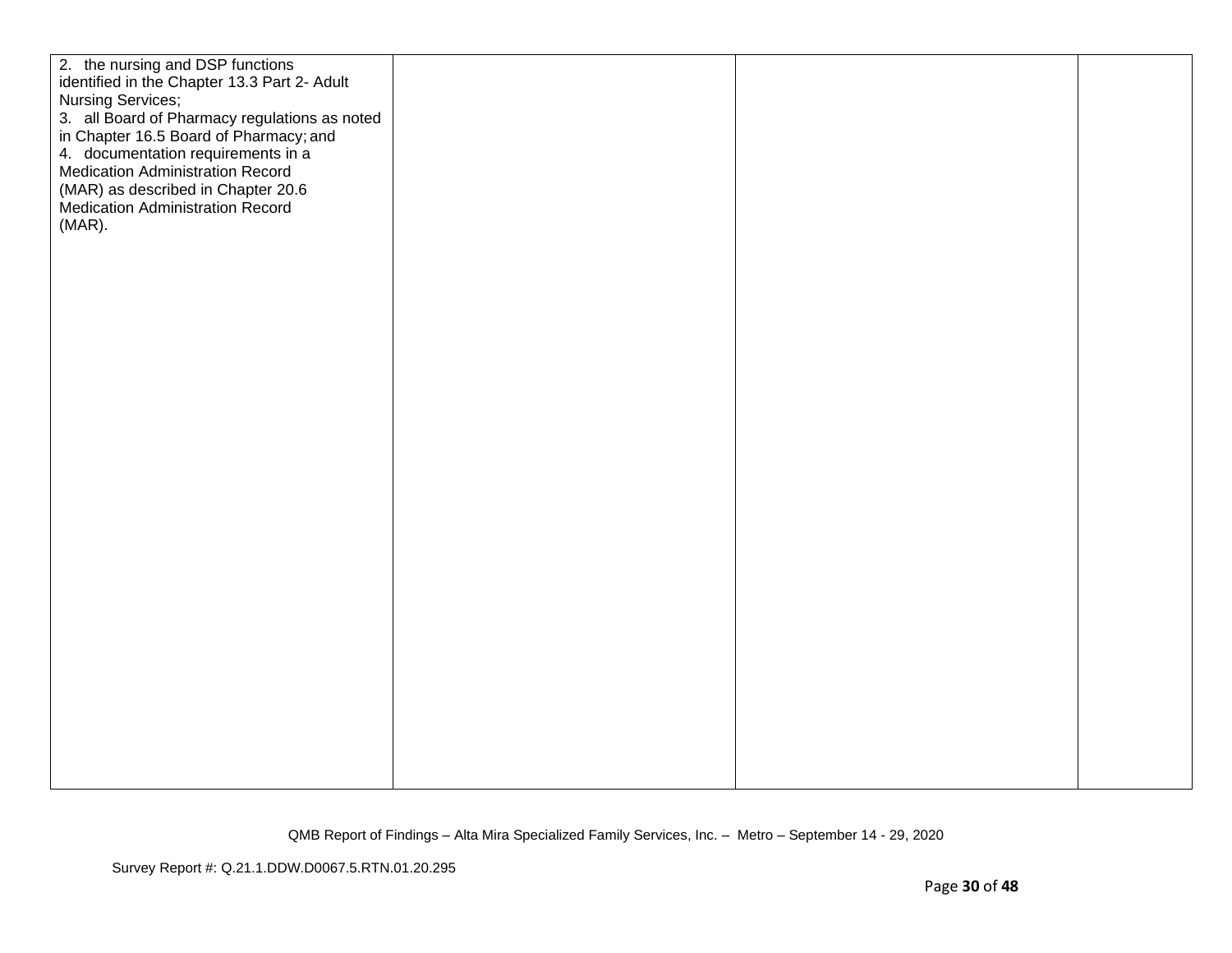| Tag #1A15.2 Administrative Case File:                                                    | <b>Standard Level Deficiency</b>              |                                                                           |  |
|------------------------------------------------------------------------------------------|-----------------------------------------------|---------------------------------------------------------------------------|--|
| <b>Healthcare Documentation (Therap and</b>                                              |                                               |                                                                           |  |
| <b>Required Plans)</b>                                                                   |                                               |                                                                           |  |
| Developmental Disabilities (DD) Waiver                                                   | Based on record review, the Agency did not    | Provider:                                                                 |  |
| Service Standards 2/26/2018; Re-Issue:                                                   | maintain the required documentation in the    | <b>State your Plan of Correction for the</b>                              |  |
| 12/28/2018; Eff 1/1/2019                                                                 | Individuals Agency Record as required by      | deficiencies cited in this tag here (How is the                           |  |
| <b>Chapter 20: Provider Documentation and</b>                                            | standard for 1 of 20 individuals.             | deficiency going to be corrected? This can be                             |  |
| <b>Client Records: 20.2 Client Records</b>                                               |                                               | specific to each deficiency cited or if possible an                       |  |
| Requirements: All DD Waiver Provider                                                     | Review of the administrative individual case  | overall correction?): $\rightarrow$                                       |  |
| Agencies are required to create and maintain                                             | files revealed the following items were not   |                                                                           |  |
| individual client records. The contents of client                                        | found, incomplete, and/or not current:        |                                                                           |  |
| records vary depending on the unique needs                                               |                                               |                                                                           |  |
| of the person receiving services and the                                                 | <b>Comprehensive Aspiration Risk</b>          |                                                                           |  |
| resultant information produced. The extent of                                            | <b>Management Plan:</b>                       |                                                                           |  |
| documentation required for individual client                                             | • Not Found (#5) (Note: Agency created plan   |                                                                           |  |
| records per service type depends on the                                                  | and linked / attached in Therap during the    |                                                                           |  |
| location of the file, the type of service being                                          | on-site survey.)                              | <b>Provider:</b>                                                          |  |
| provided, and the information necessary.                                                 |                                               | <b>Enter your ongoing Quality</b><br><b>Assurance/Quality Improvement</b> |  |
| DD Waiver Provider Agencies are required to                                              | <b>Health Care Plans:</b>                     | processes as it related to this tag number                                |  |
| adhere to the following:                                                                 | <b>Bowel &amp; Bladder:</b>                   | here (What is going to be done? How many                                  |  |
| Client records must contain all documents<br>1.                                          | • Individual #5 - According to Electronic     | individuals is this going to affect? How often will                       |  |
| essential to the service being provided and                                              | <b>Comprehensive Health Assessment Tool</b>   | this be completed? Who is responsible? What                               |  |
| essential to ensuring the health and safety of                                           | the individual is required to have a plan. No | steps will be taken if issues are found?): $\rightarrow$                  |  |
| the person during the provision of the service.                                          | evidence of a plan found. (Note: Agency       |                                                                           |  |
| 2.<br>Provider Agencies must have readily                                                | created plan and linked / attached in         |                                                                           |  |
| accessible records in home and community                                                 | Therap during the on-site survey.)            |                                                                           |  |
| settings in paper or electronic form. Secure                                             |                                               |                                                                           |  |
| access to electronic records through the                                                 | <b>Constipation:</b>                          |                                                                           |  |
| Therap web-based system using computers or                                               | • Individual #5 - According to Electronic     |                                                                           |  |
| mobile devices is acceptable.                                                            | <b>Comprehensive Health Assessment Tool</b>   |                                                                           |  |
| 3. Provider Agencies are responsible for                                                 | the individual is required to have a plan. No |                                                                           |  |
| ensuring that all plans created by nurses, RDs,                                          | evidence of a plan found. (Note: Agency       |                                                                           |  |
| therapists or BSCs are present in all needed                                             | created plan and linked / attached in         |                                                                           |  |
| settings.                                                                                | Therap during the on-site survey.)            |                                                                           |  |
| Provider Agencies must maintain records                                                  |                                               |                                                                           |  |
| of all documents produced by agency<br>personnel or contractors on behalf of each        | Seizures:                                     |                                                                           |  |
|                                                                                          | • Individual #5 - According to Electronic     |                                                                           |  |
| person, including any routine notes or data,<br>annual assessments, semi-annual reports, | Comprehensive Health Assessment Tool          |                                                                           |  |
| evidence of training provided/received,                                                  | the individual is required to have a plan. No |                                                                           |  |
| progress notes, and any other interactions for                                           | evidence of a plan found. (Note: Agency       |                                                                           |  |
| which billing is generated.                                                              | created plan and linked / attached in         |                                                                           |  |
| 5.<br>Each Provider Agency is responsible for                                            | Therap during the on-site survey.)            |                                                                           |  |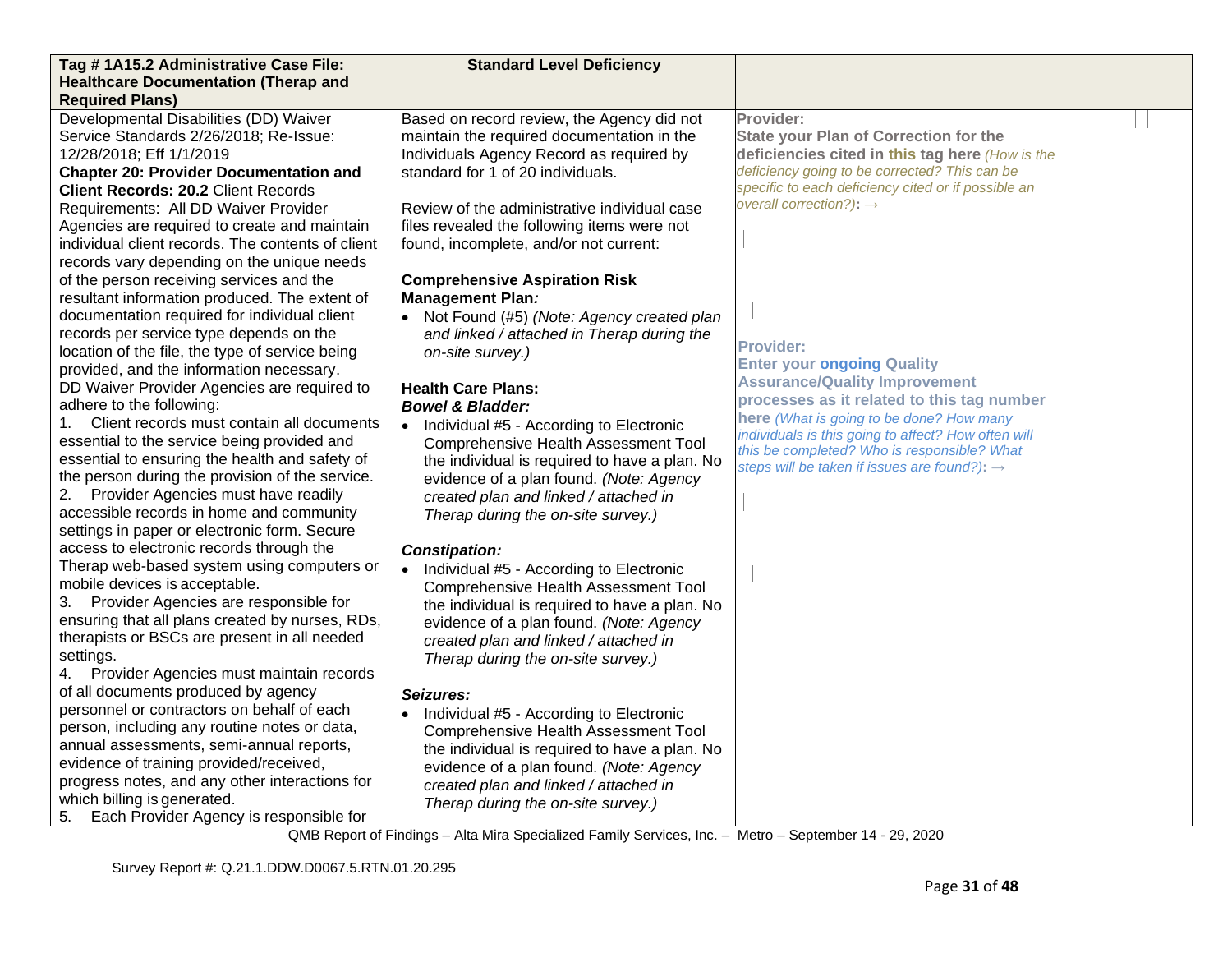maintaining the daily or other contact notes documenting the nature and frequency of service delivery, as well as data tracking only for the services provided by their agency.

6. The current Client File Matrix found in Appendix A Client File Matrix details the minimum requirements for records to be stored in agency office files, the delivery site, or with DSP while providing services in the community.

7. All records pertaining to JCMs must be retained permanently and must be made available to DDSD upon request, upon the termination or expiration of a provider agreement, or upon provider withdrawal from services.

### **Chapter 3 Safeguards: 3.1.1** *Decision Consultation Process (DCP):* Health decisions are the sole domain of waiver participants, their guardians or healthcare decision makers. Participants and their healthcare decision makers can confidently make decisions that are compatible with their personal and cultural values. Provider Agencies are required to support the informed decision making of waiver participants by supporting access to medical consultation, information, and other available resources according to the following:

1. The DCP is used when a person or his/her guardian/healthcare decision maker has concerns, needs more information about health-related issues, or has decided not to follow all or part of an order, recommendation, or suggestion. This includes, but is not limited to:

a. medical orders or recommendations from the Primary Care Practitioner, Specialists or other licensed medical or healthcare practitioners such as a Nurse Practitioner (NP or CNP), Physician Assistant (PA) or Dentist;

# *Skin and Wound:*

• Individual #5 - According to Electronic Comprehensive Health Assessment Tool the individual is required to have a plan. No evidence of a plan found.

#### **Medical Emergency Response Plans:** *Aspiration:*

• Individual #5 - As indicated by the IST section of ISP the individual is required to have a plan. No evidence of a plan found. *(Note: Agency created plan and linked / attached in Therap during the on-site survey.)*

# *Constipation:*

• Individual #5 - As indicated by the IST section of ISP the individual is required to have a plan. No evidence of a plan found. *(Note: Agency created plan and linked / attached in Therap during the on-site survey.)*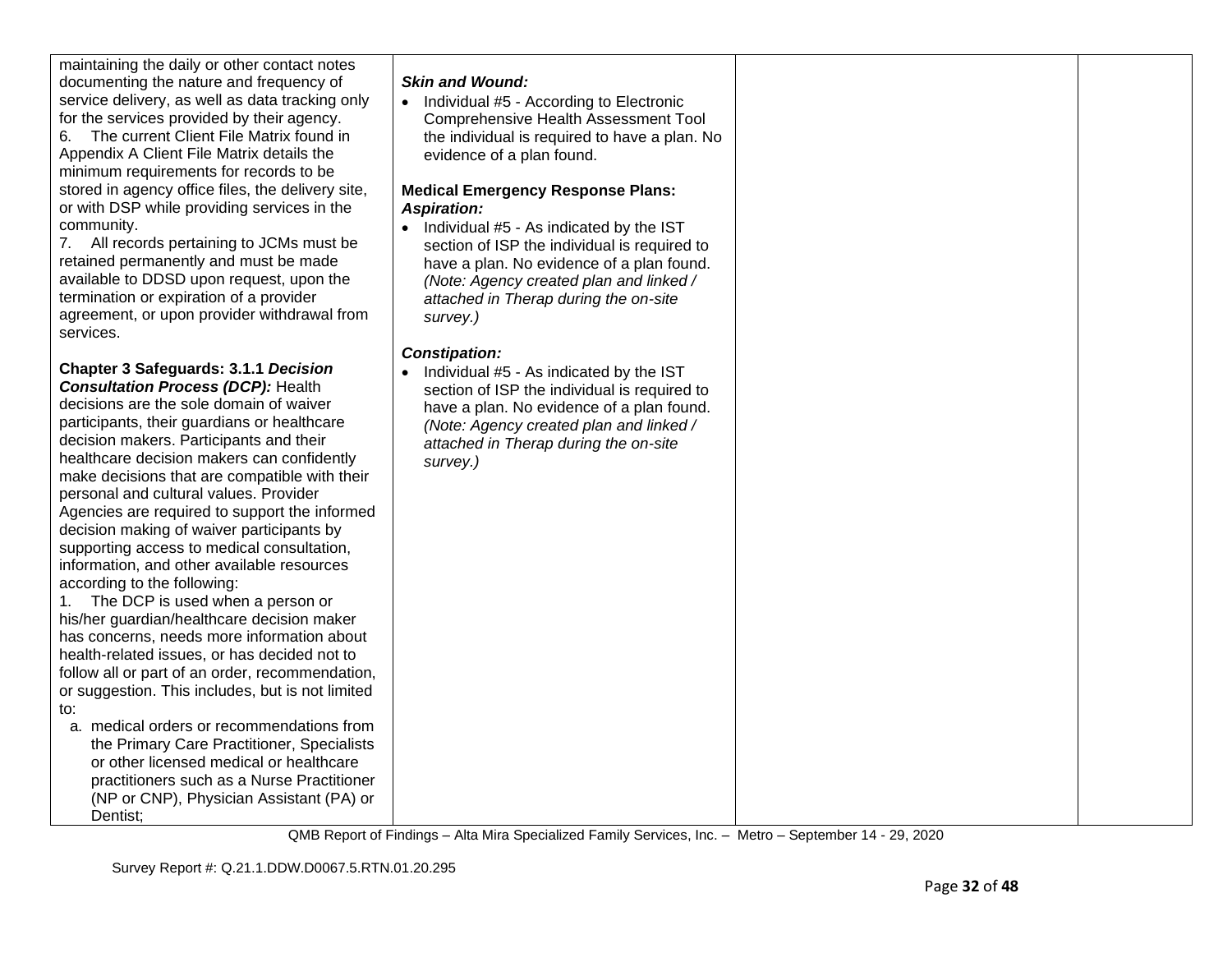| b. clinical recommendations made by          |  |  |
|----------------------------------------------|--|--|
| registered/licensed clinicians who are       |  |  |
| either members of the IDT or clinicians      |  |  |
| who have performed an evaluation such        |  |  |
| as a video-fluoroscopy;                      |  |  |
| c. health related recommendations or         |  |  |
| suggestions from oversight activities such   |  |  |
| as the Individual Quality Review (IQR) or    |  |  |
| other DOH review or oversight activities;    |  |  |
| and                                          |  |  |
| d. recommendations made through a            |  |  |
|                                              |  |  |
| Healthcare Plan (HCP), including a           |  |  |
| <b>Comprehensive Aspiration Risk</b>         |  |  |
| Management Plan (CARMP), or another          |  |  |
| plan.                                        |  |  |
|                                              |  |  |
| 2. When the person/guardian disagrees with a |  |  |
| recommendation or does not agree with the    |  |  |
| implementation of that recommendation,       |  |  |
| Provider Agencies follow the DCP and attend  |  |  |
| the meeting coordinated by the CM. During    |  |  |
| this meeting:                                |  |  |
| a. Providers inform the person/guardian of   |  |  |
| the rationale for that recommendation,       |  |  |
| so that the benefit is made clear. This      |  |  |
| will be done in layman's terms and will      |  |  |
| include basic sharing of information         |  |  |
| designed to assist the person/guardian       |  |  |
| with understanding the risks and benefits    |  |  |
| of the recommendation.                       |  |  |
| The information will be focused on the<br>b. |  |  |
| specific area of concern by the              |  |  |
| person/guardian. Alternatives should be      |  |  |
| presented, when available, if the            |  |  |
| guardian is interested in considering        |  |  |
| other options for implementation.            |  |  |
| c. Providers support the person/guardian to  |  |  |
| make an informed decision.                   |  |  |
| d. The decision made by the                  |  |  |
| person/guardian during the meeting is        |  |  |
| accepted; plans are modified; and the        |  |  |
| IDT honors this health decision in every     |  |  |
| setting.                                     |  |  |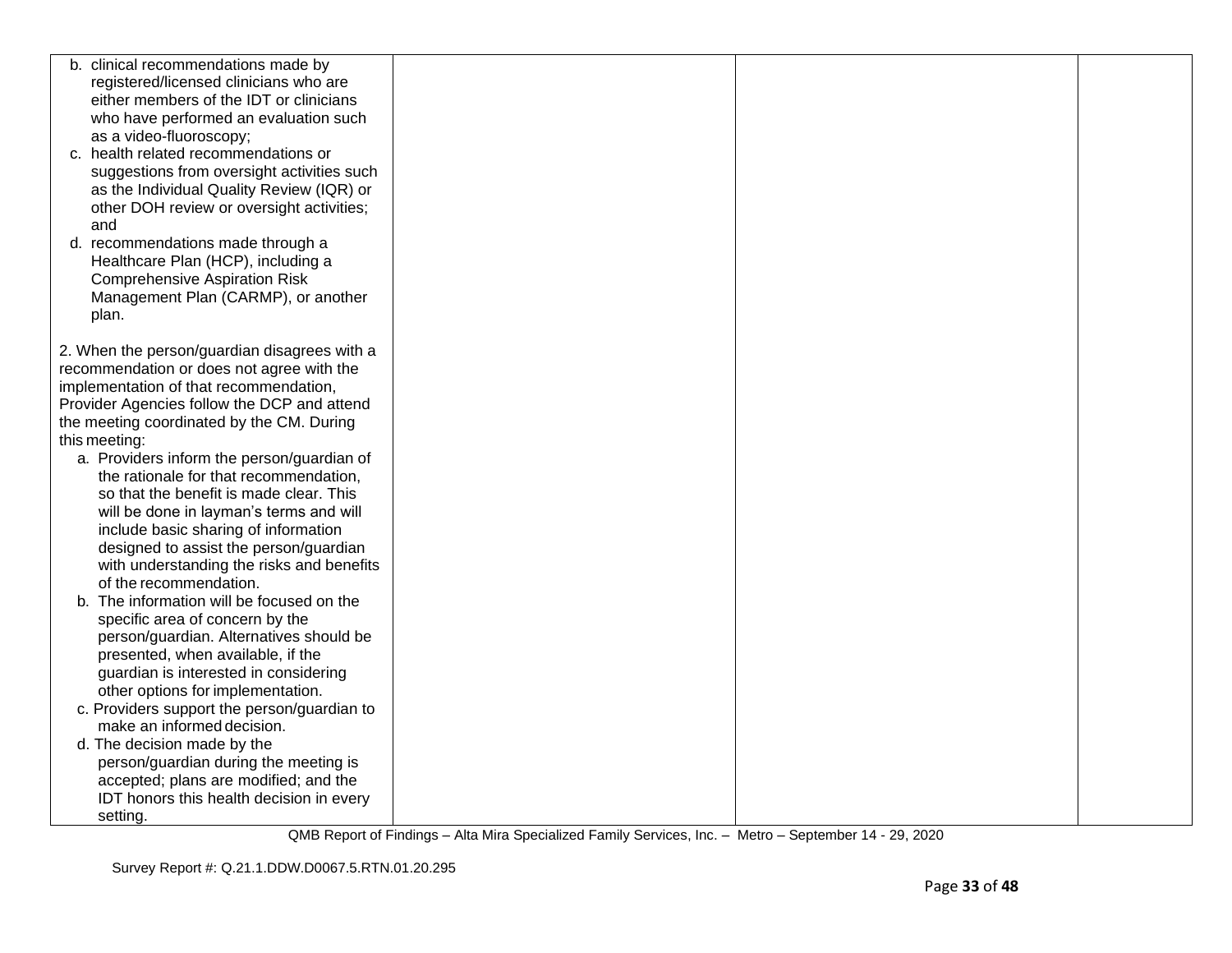| <b>Chapter 13 Nursing Services: 13.2.5</b><br><b>Electronic Nursing Assessment and</b><br><b>Planning Process:</b> The nursing assessment<br>process includes several DDSD mandated<br>tools: the electronic Comprehensive Nursing |  |  |
|------------------------------------------------------------------------------------------------------------------------------------------------------------------------------------------------------------------------------------|--|--|
| Assessment Tool (e-CHAT), the Aspiration<br>Risk Screening Tool (ARST) and the<br>Medication Administration Assessment Tool<br>(MAAT). This process includes developing                                                            |  |  |
| and training Health Care Plans and Medical<br>Emergency Response Plans.<br>The following hierarchy is based on budgeted                                                                                                            |  |  |
| services and is used to identify which Provider<br>Agency nurse has primary responsibility for<br>completion of the nursing assessment process                                                                                     |  |  |
| and related subsequent planning and training.<br>Additional communication and collaboration for<br>planning specific to CCS or CIE services may                                                                                    |  |  |
| be needed.<br>The hierarchy for Nursing Assessment and<br>Planning responsibilities is:                                                                                                                                            |  |  |
| 1. Living Supports: Supported Living, IMLS or<br>Family Living via ANS;<br>2. Customized Community Supports- Group;                                                                                                                |  |  |
| and<br>3. Adult Nursing Services (ANS):<br>a. for persons in Community Inclusion                                                                                                                                                   |  |  |
| with health-related needs; or<br>b. if no residential services are budgeted<br>but assessment is desired and health<br>needs may exist.                                                                                            |  |  |
| 13.2.6 The Electronic Comprehensive<br><b>Health Assessment Tool (e-CHAT)</b>                                                                                                                                                      |  |  |
| 1. The e-CHAT is a nursing assessment. It<br>may not be delegated by a licensed nurse to a<br>non-licensed person.                                                                                                                 |  |  |
| 2. The nurse must see the person face-to-face<br>to complete the nursing assessment.<br>Additional information may be gathered from                                                                                                |  |  |
| members of the IDT and other sources.<br>3. An e-CHAT is required for persons in FL,                                                                                                                                               |  |  |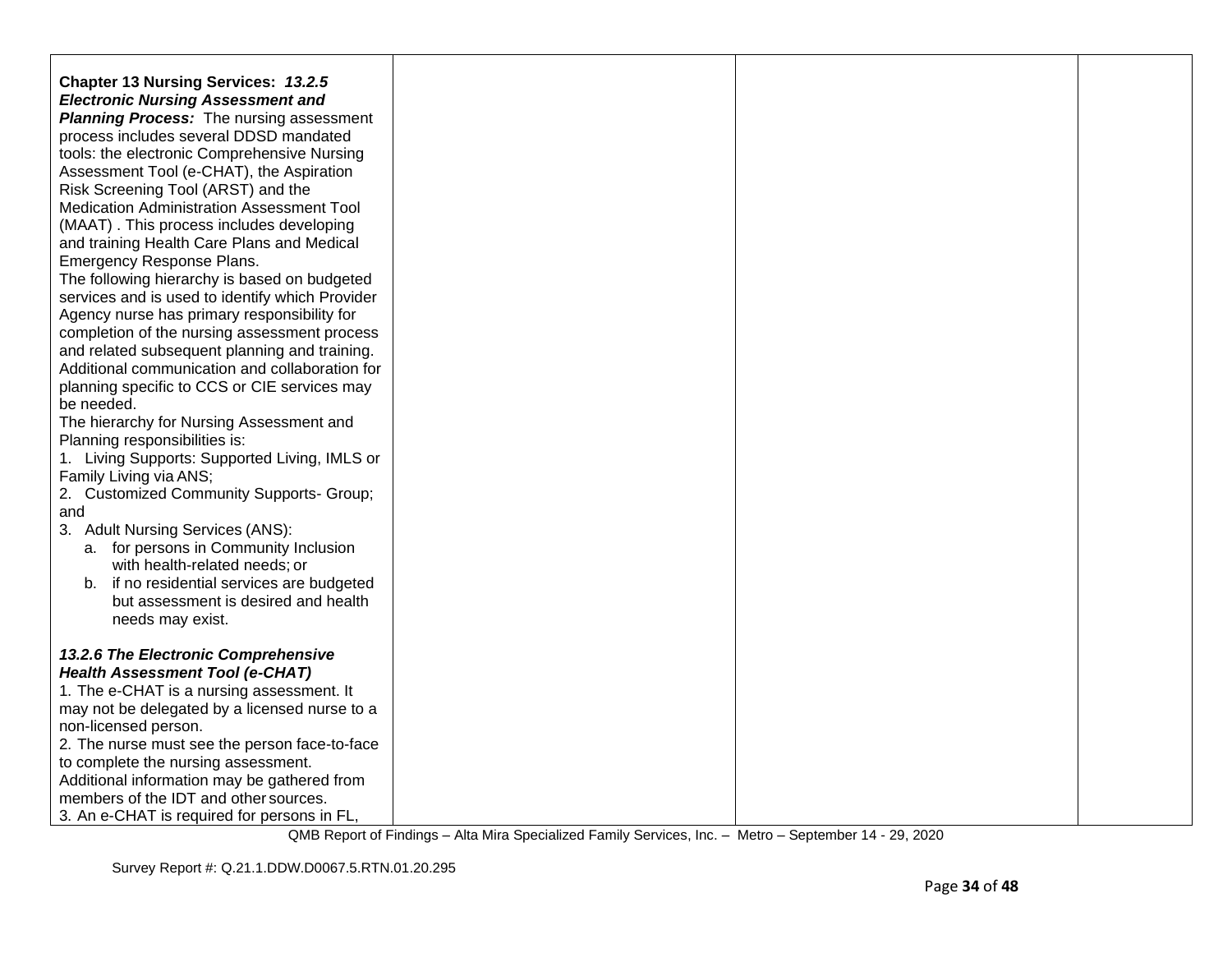| SL, IMLS, or CCS-Group. All other DD Waiver<br>recipients may obtain an e-CHAT if needed or<br>desired by adding ANS hours for assessment<br>and consultation to their budget.<br>4. When completing the e-CHAT, the nurse is<br>required to review and update the electronic<br>record and consider the diagnoses,<br>medications, treatments, and overall status of<br>the person. Discussion with others may be<br>needed to obtain critical information.<br>5. The nurse is required to complete all the e-<br>CHAT assessment questions and add<br>additional pertinent information in all comment<br>sections.                                                                                                                                                                                                                                                                                                                              |  |  |
|---------------------------------------------------------------------------------------------------------------------------------------------------------------------------------------------------------------------------------------------------------------------------------------------------------------------------------------------------------------------------------------------------------------------------------------------------------------------------------------------------------------------------------------------------------------------------------------------------------------------------------------------------------------------------------------------------------------------------------------------------------------------------------------------------------------------------------------------------------------------------------------------------------------------------------------------------|--|--|
| 13.2.7 Aspiration Risk Management<br><b>Screening Tool (ARST)</b>                                                                                                                                                                                                                                                                                                                                                                                                                                                                                                                                                                                                                                                                                                                                                                                                                                                                                 |  |  |
|                                                                                                                                                                                                                                                                                                                                                                                                                                                                                                                                                                                                                                                                                                                                                                                                                                                                                                                                                   |  |  |
| 13.2.8 Medication Administration<br><b>Assessment Tool (MAAT):</b><br>1. A licensed nurse completes the<br><b>DDSD Medication Administration</b><br>Assessment Tool (MAAT) at least two<br>weeks before the annual ISP meeting.<br>2. After completion of the MAAT, the nurse<br>will present recommendations regarding the<br>level of assistance with medication delivery<br>(AWMD) to the IDT. A copy of the MAAT will<br>be sent to all the team members two weeks<br>before the annual ISP meeting and the<br>original MAAT will be retained in the Provider<br>Agency records.<br>3. Decisions about medication delivery<br>are made by the IDT to promote a<br>person's maximum independence and<br>community integration. The IDT will<br>reach consensus regarding which<br>criteria the person meets, as indicated<br>by the results of the MAAT and the<br>nursing recommendations, and the<br>decision is documented this in the ISP. |  |  |
| 13.2.9 Healthcare Plans (HCP):                                                                                                                                                                                                                                                                                                                                                                                                                                                                                                                                                                                                                                                                                                                                                                                                                                                                                                                    |  |  |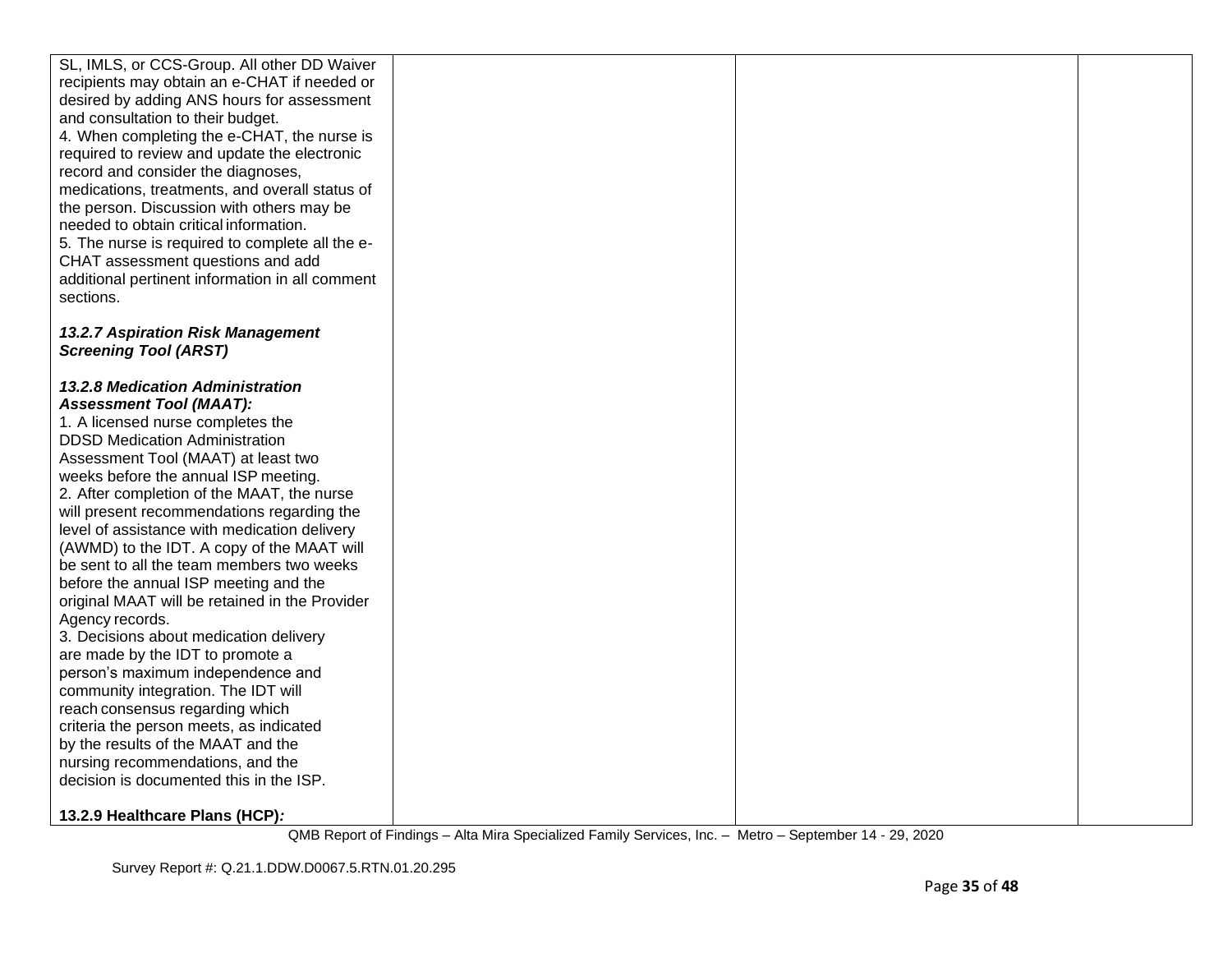| 1. At the nurse's discretion, based on prudent                                            |  |  |
|-------------------------------------------------------------------------------------------|--|--|
| nursing practice, interim HCPs may be                                                     |  |  |
| developed to address issues that must be                                                  |  |  |
| implemented immediately after admission,                                                  |  |  |
| readmission or change of medical condition to                                             |  |  |
| provide safe services prior to completion of the                                          |  |  |
| e-CHAT and formal care planning process.                                                  |  |  |
| This includes interim ARM plans for those                                                 |  |  |
| persons newly identified at moderate or high                                              |  |  |
| risk for aspiration. All interim plans must be                                            |  |  |
| removed if the plan is no longer needed or                                                |  |  |
| when final HCP including CARMPs are in                                                    |  |  |
| place to avoid duplication of plans.                                                      |  |  |
| 2. In collaboration with the IDT, the agency                                              |  |  |
| nurse is required to create HCPs that address                                             |  |  |
| all the areas identified as required in the most                                          |  |  |
| current e-CHAT summary report which is                                                    |  |  |
| indicated by "R" in the HCP column. At the                                                |  |  |
| nurse's sole discretion, based on prudent                                                 |  |  |
| nursing practice, HCPs may be combined                                                    |  |  |
| where clinically appropriate. The nurse should                                            |  |  |
| use nursing judgment to determine whether to                                              |  |  |
| also include HCPs for any of the areas                                                    |  |  |
| indicated by "C" on the e-CHAT summary                                                    |  |  |
| report. The nurse may also create other HCPs                                              |  |  |
| plans that the nurse determines are warranted.                                            |  |  |
|                                                                                           |  |  |
| 13.2.10 Medical Emergency Response Plan                                                   |  |  |
| (MERP):                                                                                   |  |  |
| 1. The agency nurse is required to develop a                                              |  |  |
| Medical Emergency Response Plan (MERP)<br>for all conditions marked with an "R" in the e- |  |  |
| CHAT summary report. The agency nurse                                                     |  |  |
| should use her/his clinical judgment and input                                            |  |  |
| from the Interdisciplinary Team (IDT) to                                                  |  |  |
| determine whether shown as "C" in the e-                                                  |  |  |
| CHAT summary report or other conditions also                                              |  |  |
| warrant a MERP.                                                                           |  |  |
| 2. MERPs are required for persons who have                                                |  |  |
| one or more conditions or illnesses that                                                  |  |  |
| present a likely potential to become a life-                                              |  |  |
| threatening situation.                                                                    |  |  |
|                                                                                           |  |  |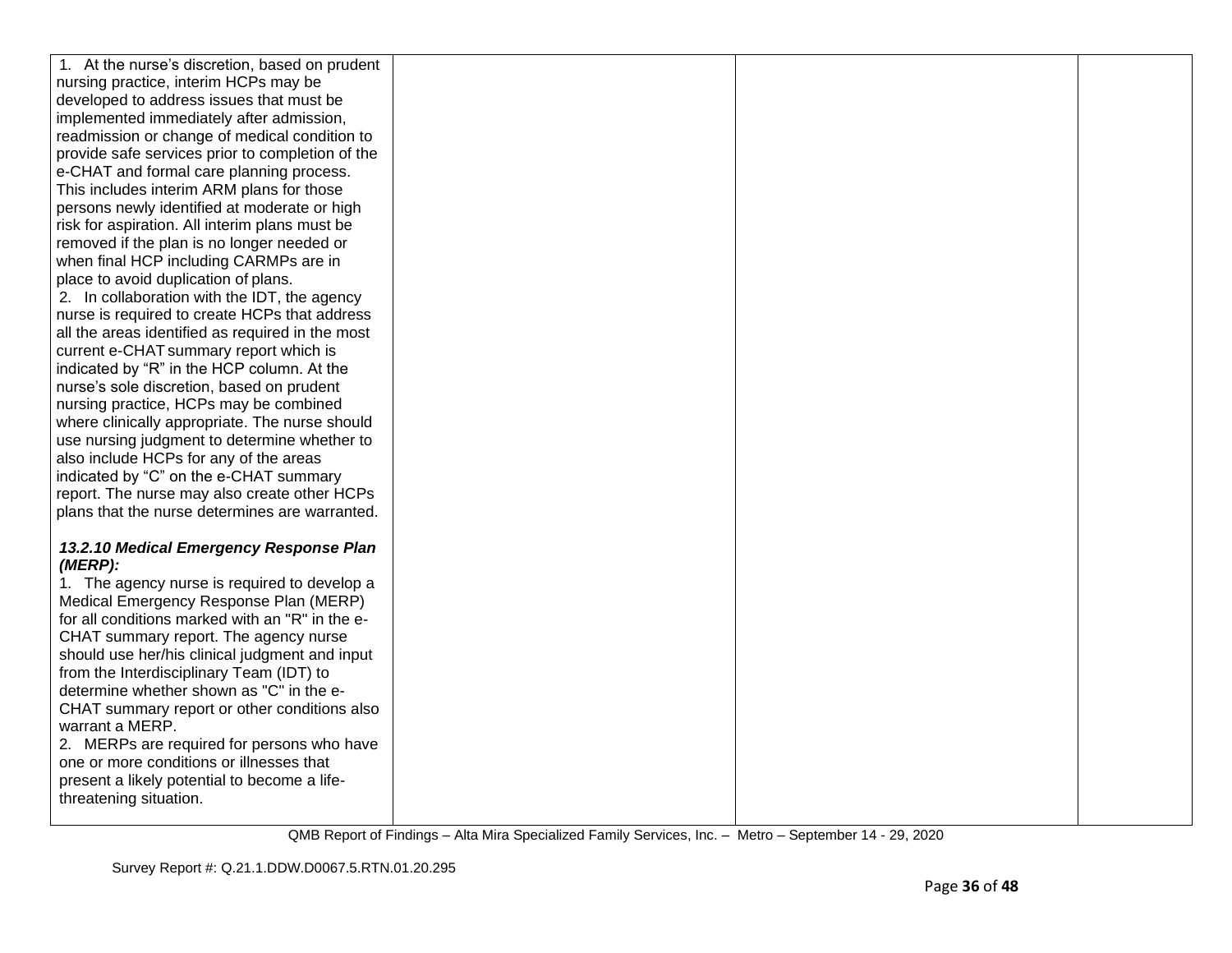| <b>Chapter 20: Provider Documentation and</b>   |  |  |
|-------------------------------------------------|--|--|
| Client Records: 20.5.3 Health Passport and      |  |  |
| <b>Physician Consultation Form: All Primary</b> |  |  |
| and Secondary Provider Agencies must use        |  |  |
| the Health Passport and Physician               |  |  |
| Consultation form from the Therap system.       |  |  |
| This standardized document contains             |  |  |
| individual, physician and emergency contact     |  |  |
| information, a complete list of current medical |  |  |
| diagnoses, health and safety risk factors,      |  |  |
| allergies, and information regarding insurance, |  |  |
| guardianship, and advance directives. The       |  |  |
| Health Passport also includes a standardized    |  |  |
| form to use at medical appointments called the  |  |  |
| Physician Consultation form.                    |  |  |
|                                                 |  |  |
|                                                 |  |  |
|                                                 |  |  |
|                                                 |  |  |
|                                                 |  |  |
|                                                 |  |  |
|                                                 |  |  |
|                                                 |  |  |
|                                                 |  |  |
|                                                 |  |  |
|                                                 |  |  |
|                                                 |  |  |
|                                                 |  |  |
|                                                 |  |  |
|                                                 |  |  |
|                                                 |  |  |
|                                                 |  |  |
|                                                 |  |  |
|                                                 |  |  |
|                                                 |  |  |
|                                                 |  |  |
|                                                 |  |  |
|                                                 |  |  |
|                                                 |  |  |
|                                                 |  |  |
|                                                 |  |  |
|                                                 |  |  |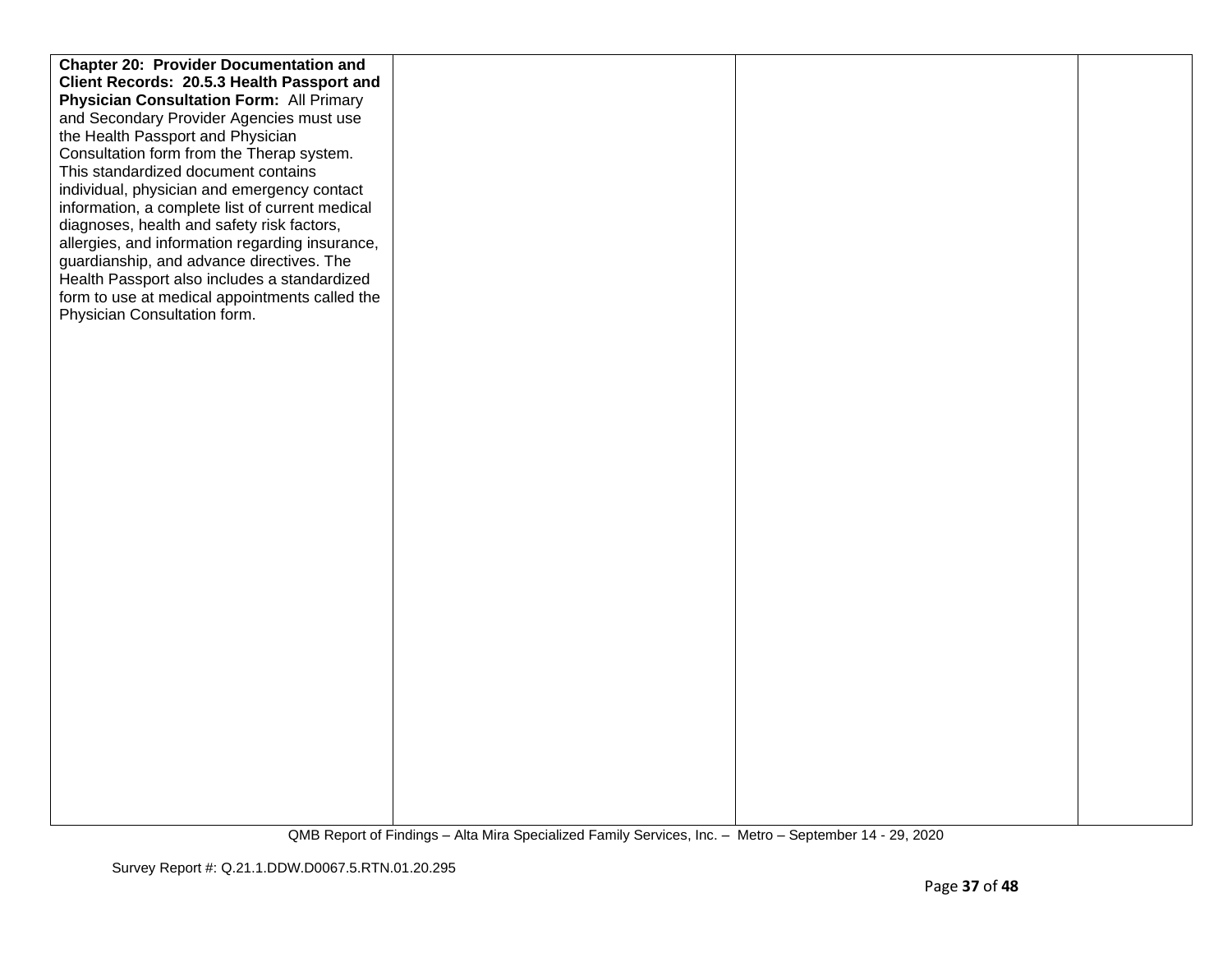| Tag #1A31 Client Rights / Human Rights                                                                                                                                                                                                                                                                                                                                                                                                                                                                                                                                                                                                                                                                                                                                                                                                                                                                                                                                                                                                                                                                                                                                                                                                                                                                                                                                                                                                                                                                                                                                         | <b>Condition of Participation Level Deficiency</b>                                                                                                                                                                                                                                                                                                                                                                                                                                                                       |                                                                                                                                                                                                                                                                                                                                                                                                                                                                                                                                                                                                                          |  |
|--------------------------------------------------------------------------------------------------------------------------------------------------------------------------------------------------------------------------------------------------------------------------------------------------------------------------------------------------------------------------------------------------------------------------------------------------------------------------------------------------------------------------------------------------------------------------------------------------------------------------------------------------------------------------------------------------------------------------------------------------------------------------------------------------------------------------------------------------------------------------------------------------------------------------------------------------------------------------------------------------------------------------------------------------------------------------------------------------------------------------------------------------------------------------------------------------------------------------------------------------------------------------------------------------------------------------------------------------------------------------------------------------------------------------------------------------------------------------------------------------------------------------------------------------------------------------------|--------------------------------------------------------------------------------------------------------------------------------------------------------------------------------------------------------------------------------------------------------------------------------------------------------------------------------------------------------------------------------------------------------------------------------------------------------------------------------------------------------------------------|--------------------------------------------------------------------------------------------------------------------------------------------------------------------------------------------------------------------------------------------------------------------------------------------------------------------------------------------------------------------------------------------------------------------------------------------------------------------------------------------------------------------------------------------------------------------------------------------------------------------------|--|
| NMAC 7.26.3.11 RESTRICTIONS OR<br><b>LIMITATION OF CLIENT'S RIGHTS:</b><br>A. A service provider shall not restrict or limit<br>a client's rights except:<br>(1) where the restriction or limitation is<br>allowed in an emergency and is necessary to<br>prevent imminent risk of physical harm to the<br>client or another person; or<br>(2) where the interdisciplinary team has<br>determined that the client's limited capacity<br>to exercise the right threatens his or her<br>physical safety; or<br>(3) as provided for in Section 10.1.14 [now<br>Subsection N of 7.26.3.10 NMAC].<br>B. Any emergency intervention to prevent<br>physical harm shall be reasonable to prevent<br>harm, shall be the least restrictive<br>intervention necessary to meet the<br>emergency, shall be allowed no longer than<br>necessary and shall be subject to<br>interdisciplinary team (IDT) review. The IDT<br>upon completion of its review may refer its<br>findings to the office of quality assurance.<br>The emergency intervention may be subject<br>to review by the service provider's behavioral<br>support committee or human rights<br>committee in accordance with the behavioral<br>support policies or other department<br>regulation or policy.<br>C. The service provider may adopt<br>reasonable program policies of general<br>applicability to clients served by that service<br>provider that do not violate client rights.<br>[09/12/94; 01/15/97; Recompiled 10/31/01]<br>Developmental Disabilities (DD) Waiver<br>Service Standards 2/26/2018; Re-Issue: | After an analysis of the evidence it has been<br>determined there is a significant potential for a<br>negative outcome to occur.<br>Based on record review the Agency did not<br>ensure the rights of Individuals were not<br>restricted or limited for 1 of 20 Individuals.<br>No current Human Rights Approval was found<br>for the following:<br>• Locked doors. Last Review was dated<br>6/2019. (Individual #17)<br>• Arms reach supervision in the community.<br>Last Review was dated 6/2019. (Individual<br>#17) | Provider:<br><b>State your Plan of Correction for the</b><br>deficiencies cited in this tag here (How is the<br>deficiency going to be corrected? This can be<br>specific to each deficiency cited or if possible an<br>overall correction?): $\rightarrow$<br><b>Provider:</b><br><b>Enter your ongoing Quality</b><br><b>Assurance/Quality Improvement</b><br>processes as it related to this tag number<br>here (What is going to be done? How many<br>individuals is this going to affect? How often will<br>this be completed? Who is responsible? What<br>steps will be taken if issues are found?): $\rightarrow$ |  |
| 12/28/2018; Eff 1/1/2019                                                                                                                                                                                                                                                                                                                                                                                                                                                                                                                                                                                                                                                                                                                                                                                                                                                                                                                                                                                                                                                                                                                                                                                                                                                                                                                                                                                                                                                                                                                                                       |                                                                                                                                                                                                                                                                                                                                                                                                                                                                                                                          |                                                                                                                                                                                                                                                                                                                                                                                                                                                                                                                                                                                                                          |  |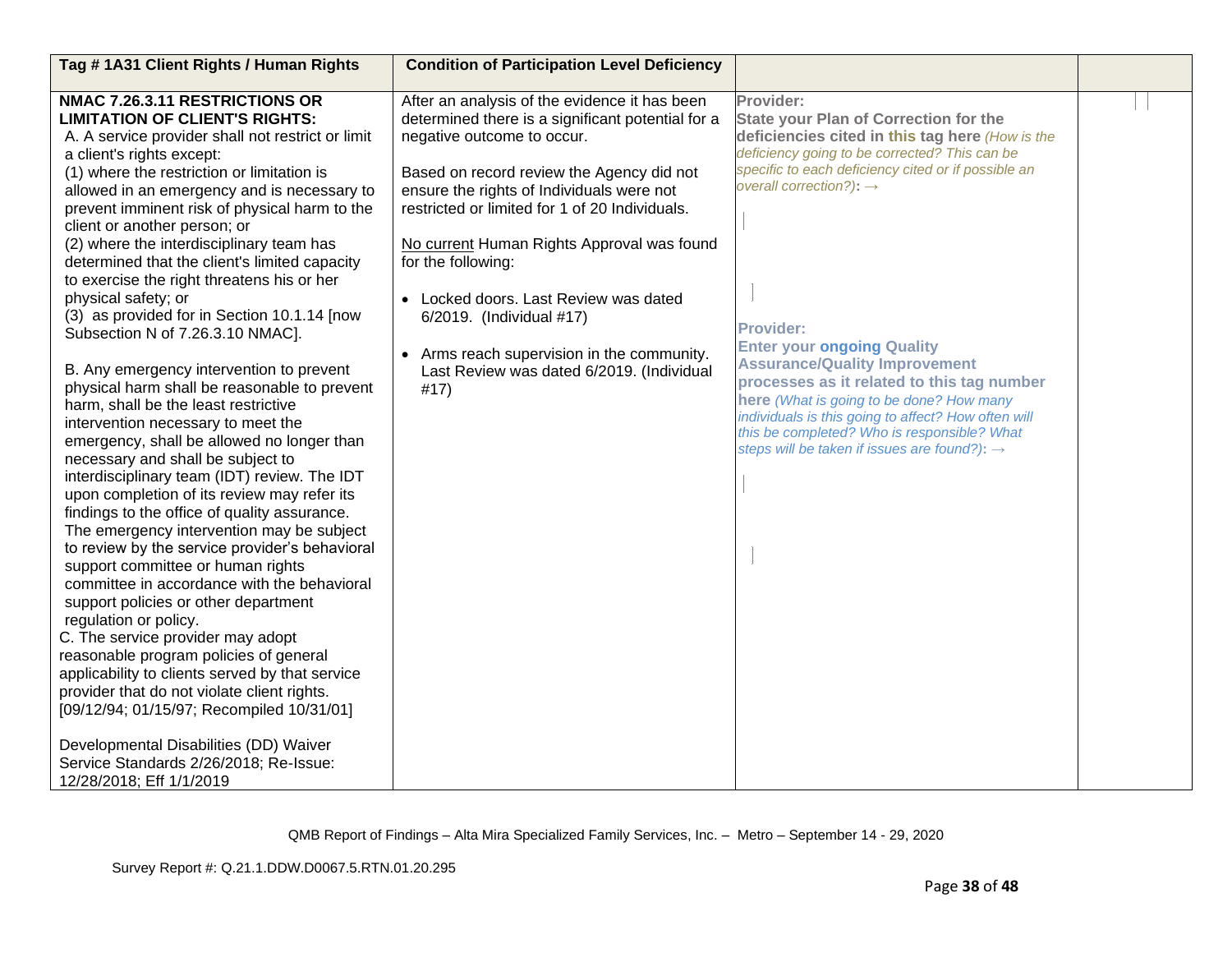| <b>Chapter 2: Human Rights:</b> Civil rights apply |  |  |
|----------------------------------------------------|--|--|
| to everyone, including all waiver participants,    |  |  |
| family members, guardians, natural supports,       |  |  |
| and Provider Agencies. Everyone has a              |  |  |
| responsibility to make sure those rights are not   |  |  |
| violated. All Provider Agencies play a role in     |  |  |
| person-centered planning (PCP) and have an         |  |  |
| obligation to contribute to the planning           |  |  |
| process, always focusing on how to best            |  |  |
| support the person.                                |  |  |
|                                                    |  |  |
| Chapter 3 Safeguards: 3.3.1 HRC                    |  |  |
| <b>Procedural Requirements:</b>                    |  |  |
| 1. An invitation to participate in the HRC         |  |  |
| meeting of a rights restriction review will be     |  |  |
| given to the person (regardless of verbal or       |  |  |
| cognitive ability), his/her guardian, and/or a     |  |  |
| family member (if desired by the person), and      |  |  |
| the Behavior Support Consultant (BSC) at           |  |  |
| least 10 working days prior to the meeting         |  |  |
| (except for in emergency situations). If the       |  |  |
| person (and/or the guardian) does not wish to      |  |  |
| attend, his/her stated preferences may be          |  |  |
| brought to the meeting by someone whom the         |  |  |
| person chooses as his/her representative.          |  |  |
| 2. The Provider Agencies that are seeking to       |  |  |
| temporarily limit the person's right(s) (e.g.,     |  |  |
| Living Supports, Community Inclusion, or BSC)      |  |  |
| are required to support the person's informed      |  |  |
| consent regarding the rights restriction, as well  |  |  |
| as their timely participation in the review.       |  |  |
| 3. The plan's author, designated staff (e.g.,      |  |  |
| agency service coordinator) and/or the CM          |  |  |
| makes a written or oral presentation to the        |  |  |
| HRC.                                               |  |  |
| 4. The results of the HRC review are reported      |  |  |
| in writing to the person supported, the            |  |  |
| guardian, the BSC, the mental health or other      |  |  |
| specialized therapy provider, and the CM           |  |  |
| within three working days of the meeting.          |  |  |
| 5. HRC committees are required to meet at          |  |  |
| least on a quarterly basis.                        |  |  |
| 6. A quorum to conduct an HRC meeting is at        |  |  |
|                                                    |  |  |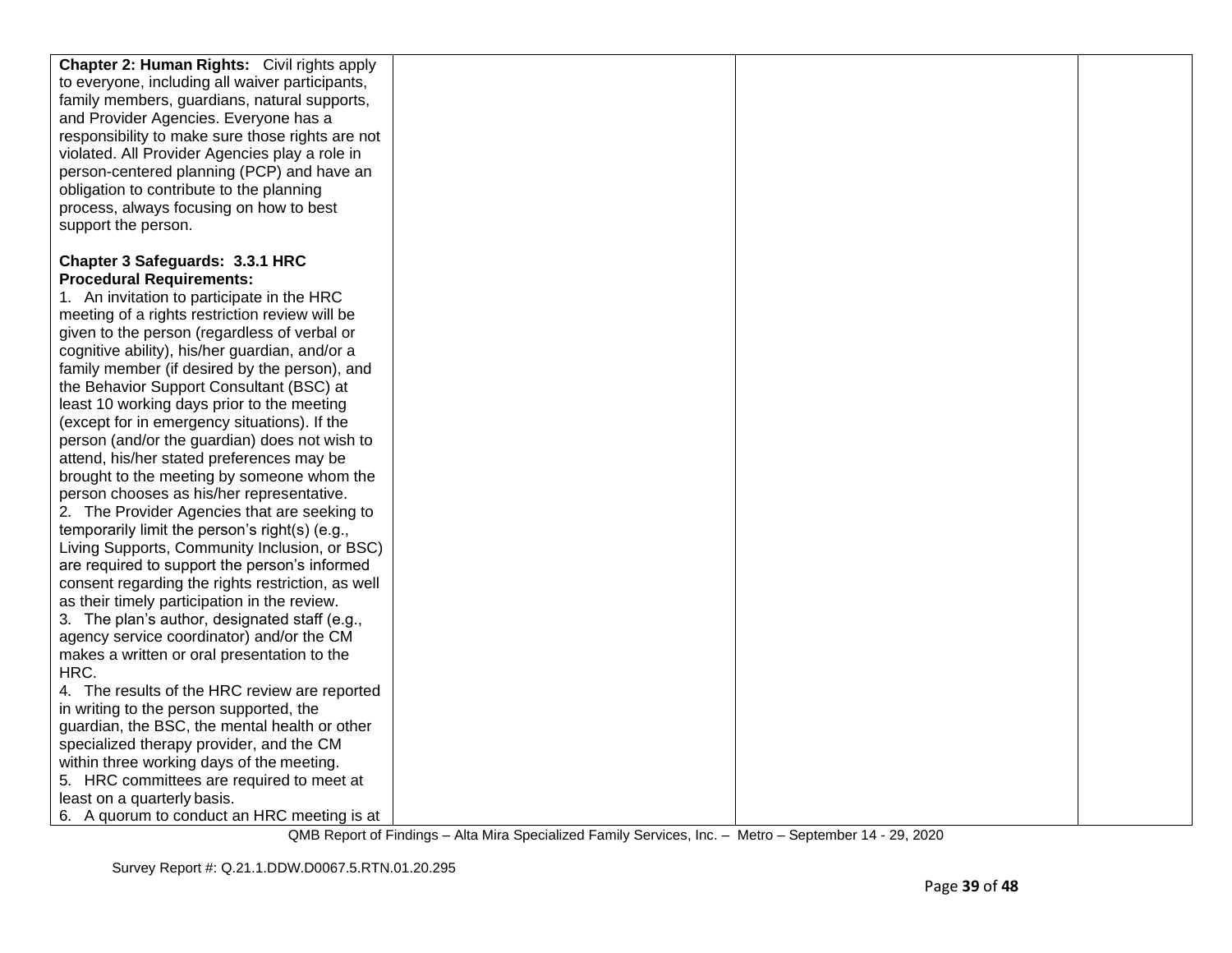| least three voting members eligible to vote in      |  |  |
|-----------------------------------------------------|--|--|
| each situation and at least one must be a           |  |  |
| community member at large.                          |  |  |
| 7. HRC members who are directly involved in         |  |  |
| the services provided to the person must            |  |  |
| excuse themselves from voting in that               |  |  |
| situation.                                          |  |  |
| Each HRC is required to have a provision for        |  |  |
| emergency approval of rights restrictions           |  |  |
| based upon credible threats of harm against         |  |  |
| self or others that may arise between               |  |  |
| scheduled HRC meetings (e.g., locking up            |  |  |
| sharp knives after a serious attempt to injure      |  |  |
| self or others or a disclosure, with a credible     |  |  |
| plan, to seriously injure or kill someone). The     |  |  |
| confidential and HIPAA compliant emergency          |  |  |
| meeting may be via telephone, video or              |  |  |
| conference call, or secure email. Procedures        |  |  |
| may include an initial emergency phone              |  |  |
| meeting, and a subsequent follow-up                 |  |  |
| emergency meeting in complex and/or ongoing         |  |  |
| situations.                                         |  |  |
| 8. The HRC with primary responsibility for          |  |  |
| implementation of the rights restriction will       |  |  |
| record all meeting minutes on an individual         |  |  |
| basis, i.e., each meeting discussion for an         |  |  |
| individual will be recorded separately, and         |  |  |
| minutes of all meetings will be retained at the     |  |  |
| agency for at least six years from the final date   |  |  |
| of continuance of the restriction.                  |  |  |
|                                                     |  |  |
| 3.3.3 HRC and Behavioral Support: The               |  |  |
| HRC reviews temporary restrictions of rights        |  |  |
| that are related to medical issues or health and    |  |  |
| safety considerations such as decreased             |  |  |
| mobility (e.g., the use of bed rails due to risk of |  |  |
| falling during the night while getting out of       |  |  |
| bed). However, other temporary restrictions         |  |  |
| may be implemented because of health and            |  |  |
| safety considerations arising from behavioral       |  |  |
| issues.                                             |  |  |
| Positive Behavioral Supports (PBS) are              |  |  |
| mandated and used when behavioral support           |  |  |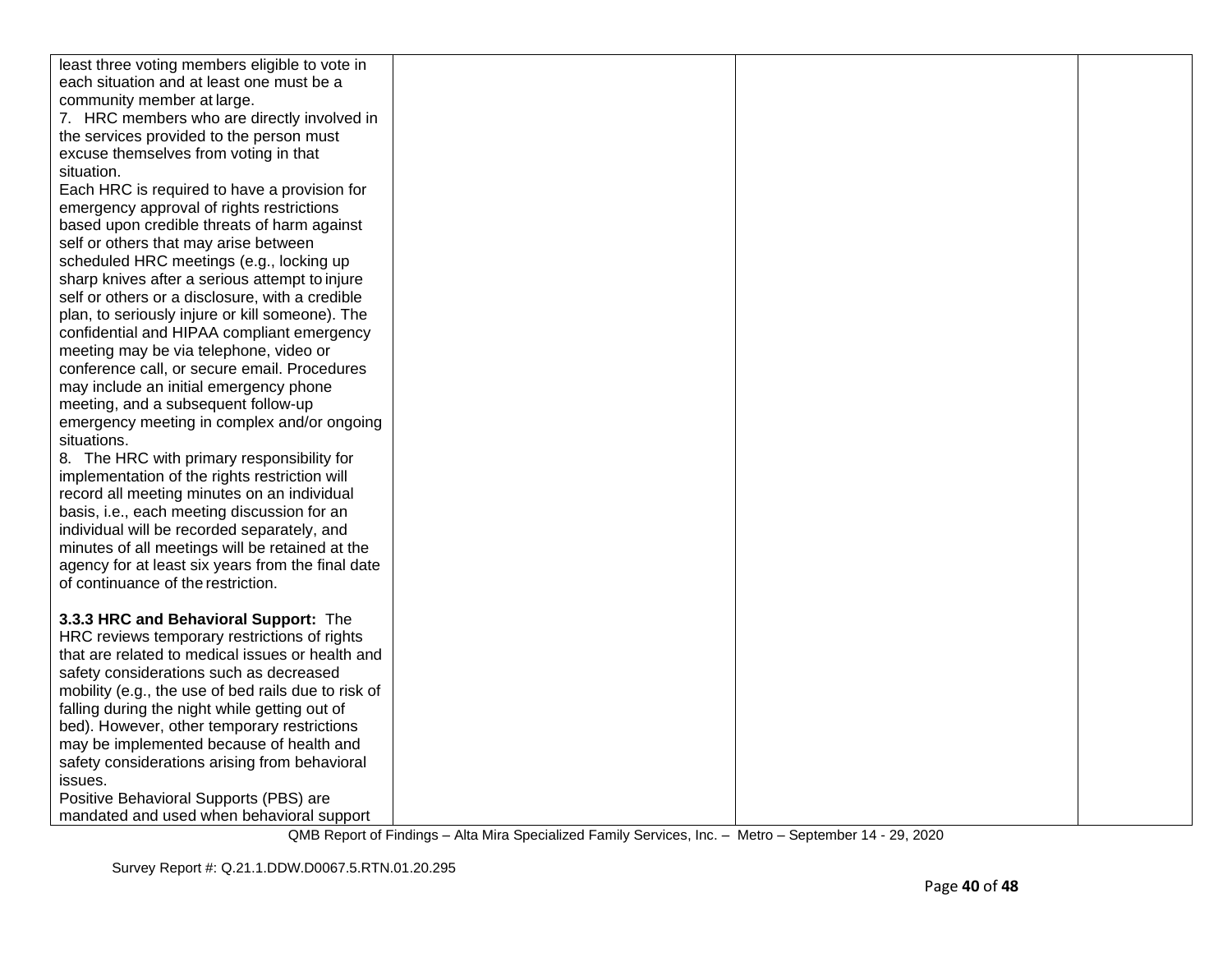|    | is needed and desired by the person and/or<br>the IDT. PBS emphasizes the acquisition and |  |  |
|----|-------------------------------------------------------------------------------------------|--|--|
|    | maintenance of positive skills (e.g. building                                             |  |  |
|    | healthy relationships) to increase the person's                                           |  |  |
|    | quality of life understanding that a natural                                              |  |  |
|    | reduction in other challenging behaviors will                                             |  |  |
|    | follow. At times, aversive interventions may be                                           |  |  |
|    | temporarily included as a part of a person's                                              |  |  |
|    | behavioral support (usually in the BCIP), and                                             |  |  |
|    | therefore, need to be reviewed prior to                                                   |  |  |
|    | implementation as well as periodically while                                              |  |  |
|    | the restrictive intervention is in place. PBSPs                                           |  |  |
|    | not containing aversive interventions do not                                              |  |  |
|    | require HRC review or approval.                                                           |  |  |
|    | Plans (e.g., ISPs, PBSPs, BCIPs PPMPs,                                                    |  |  |
|    | and/or RMPs) that contain any aversive                                                    |  |  |
|    | interventions are submitted to the HRC in                                                 |  |  |
|    | advance of a meeting, except in emergency                                                 |  |  |
|    | situations.                                                                               |  |  |
|    | 3.3.4 Interventions Requiring HRC Review                                                  |  |  |
|    | and Approval: HRCs must review prior to                                                   |  |  |
|    |                                                                                           |  |  |
|    |                                                                                           |  |  |
|    | implementation, any plans (e.g. ISPs, PBSPs,                                              |  |  |
|    | BCIPs and/or PPMPs, RMPs), with strategies,                                               |  |  |
|    | including but not limited to:                                                             |  |  |
| 1. | response cost;                                                                            |  |  |
| 2. | restitution;                                                                              |  |  |
| 3. | emergency physical restraint (EPR);                                                       |  |  |
| 4. | routine use of law enforcement as part of                                                 |  |  |
| 5. | a BCIP;                                                                                   |  |  |
|    | routine use of emergency hospitalization                                                  |  |  |
|    | procedures as part of a BCIP;                                                             |  |  |
| 6. | use of point systems;                                                                     |  |  |
| 7. | use of intense, highly structured, and                                                    |  |  |
|    | specialized treatment strategies,<br>including level systems with response                |  |  |
|    | cost or failure to earn components;                                                       |  |  |
| 8. |                                                                                           |  |  |
|    | a 1:1 staff to person ratio for behavioral<br>reasons, or, very rarely, a 2:1 staff to    |  |  |
|    | person ratio for behavioral or medical                                                    |  |  |
|    | reasons:                                                                                  |  |  |
| 9. | use of PRN psychotropic medications;                                                      |  |  |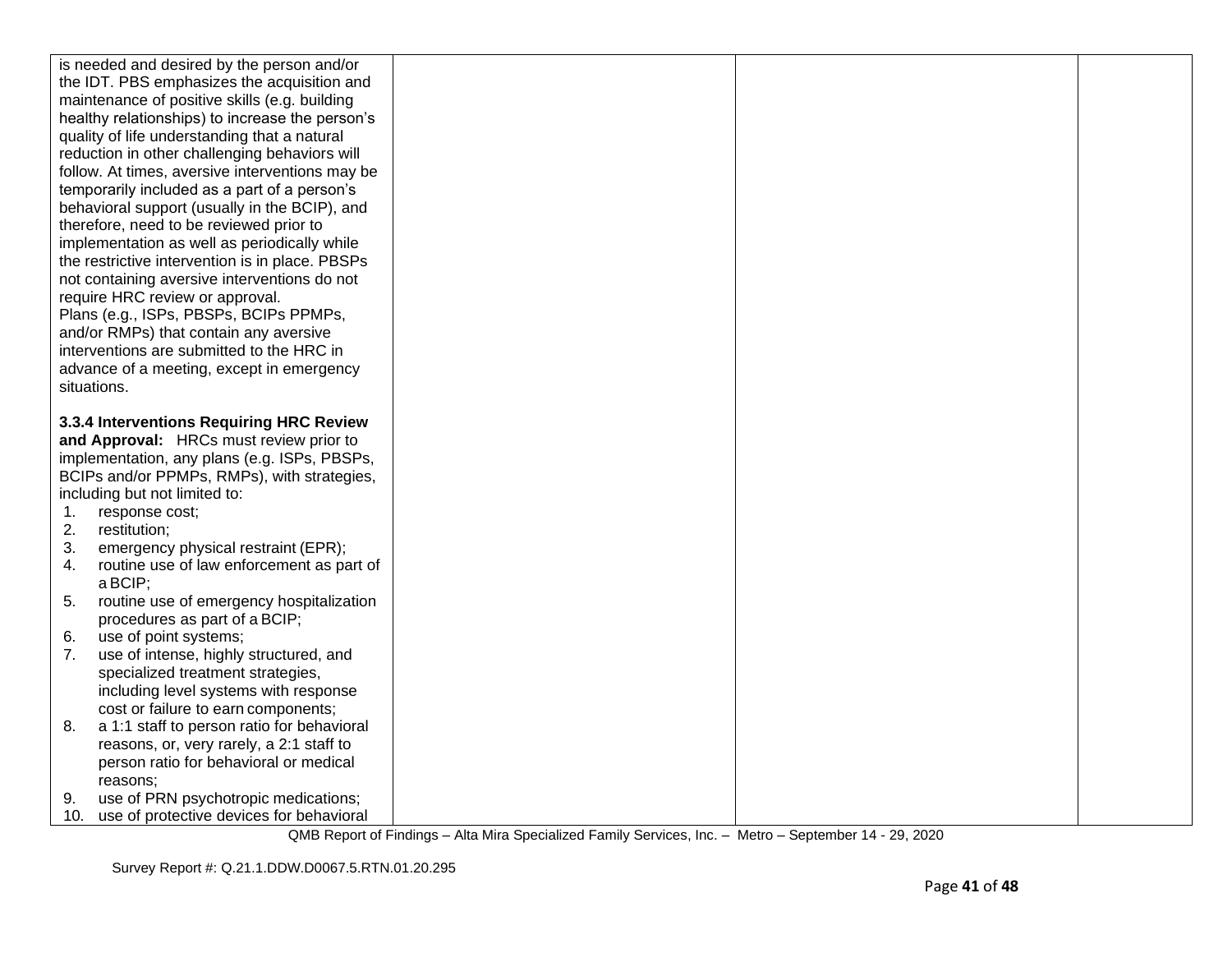| 11. use of bed rails;    | purposes (e.g., helmets for head<br>banging, Posey gloves for biting hand);<br>12. use of a device and/or monitoring system<br>through PST may impact the person's<br>privacy or other rights; or<br>13. use of any alarms to alert staff to a<br>person's whereabouts.                                                                                                                                        |  |  |
|--------------------------|----------------------------------------------------------------------------------------------------------------------------------------------------------------------------------------------------------------------------------------------------------------------------------------------------------------------------------------------------------------------------------------------------------------|--|--|
| safety.                  | 3.4 Emergency Physical Restraint (EPR):<br>Every person shall be free from the use of<br>restrictive physical crisis intervention<br>measures that are unnecessary. Provider<br>Agencies who support people who may<br>occasionally need intervention such as<br>Emergency Physical Restraint (EPR) are<br>required to institute procedures to maximize                                                        |  |  |
| 1.<br>HRCs;<br>2.        | 3.4.5 Human Rights Committee: The HRC<br>reviews use of EPR. The BCIP may not be<br>implemented without HRC review and approval<br>whenever EPR or other restrictive measure(s)<br>are included. Provider Agencies with an HRC<br>are required to ensure that the HRCs:<br>participate in training regarding required<br>constitution and oversight activities for<br>review any BCIP, that include the use of |  |  |
| EPR<br>3.<br>considered: | occur at least annually, occur in any<br>quarter where EPR is used, and occur<br>whenever any change to the BCIP is                                                                                                                                                                                                                                                                                            |  |  |
| 4.<br>BCIP; and<br>5.    | maintain HRC minutes approving or<br>disallowing the use of EPR as written in a<br>maintain HRC minutes of meetings<br>reviewing the implementation of the BCIP<br>when EPR is used.                                                                                                                                                                                                                           |  |  |
|                          |                                                                                                                                                                                                                                                                                                                                                                                                                |  |  |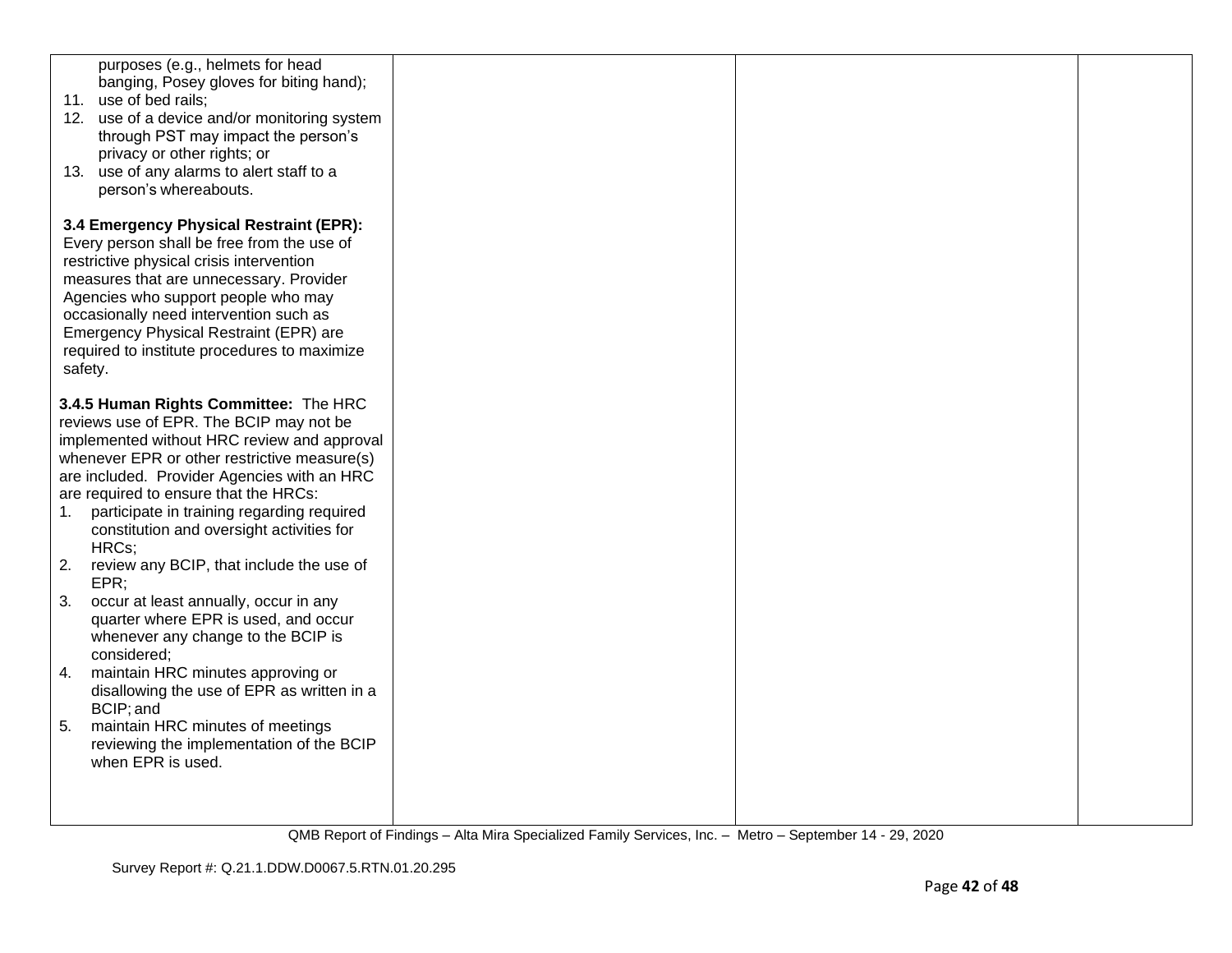| <b>Standard of Care</b>                                                                                                                                                                                                                                                                                                                                                                                                                                                                                                                                                                                                                                                                                                                                                                                                                                                                                                                                                                                                                                                                                                                                                                                                                                                                                                                                                                                                                                                                                                                                                            | <b>Deficiencies</b>                                                                                                                                                                                                                                                                                                                                                                                                                                                                   | Agency Plan of Correction, On-going QA/QI<br>and Responsible Party | <b>Date Due</b>                  |
|------------------------------------------------------------------------------------------------------------------------------------------------------------------------------------------------------------------------------------------------------------------------------------------------------------------------------------------------------------------------------------------------------------------------------------------------------------------------------------------------------------------------------------------------------------------------------------------------------------------------------------------------------------------------------------------------------------------------------------------------------------------------------------------------------------------------------------------------------------------------------------------------------------------------------------------------------------------------------------------------------------------------------------------------------------------------------------------------------------------------------------------------------------------------------------------------------------------------------------------------------------------------------------------------------------------------------------------------------------------------------------------------------------------------------------------------------------------------------------------------------------------------------------------------------------------------------------|---------------------------------------------------------------------------------------------------------------------------------------------------------------------------------------------------------------------------------------------------------------------------------------------------------------------------------------------------------------------------------------------------------------------------------------------------------------------------------------|--------------------------------------------------------------------|----------------------------------|
| Service Domain: Medicaid Billing/Reimbursement - State financial oversight exists to assure that claims are coded and paid for in accordance with the<br>reimbursement methodology specified in the approved waiver.                                                                                                                                                                                                                                                                                                                                                                                                                                                                                                                                                                                                                                                                                                                                                                                                                                                                                                                                                                                                                                                                                                                                                                                                                                                                                                                                                               |                                                                                                                                                                                                                                                                                                                                                                                                                                                                                       |                                                                    |                                  |
| Tag #1A12 All Services Reimbursement                                                                                                                                                                                                                                                                                                                                                                                                                                                                                                                                                                                                                                                                                                                                                                                                                                                                                                                                                                                                                                                                                                                                                                                                                                                                                                                                                                                                                                                                                                                                               | <b>No Deficient Practices Found</b>                                                                                                                                                                                                                                                                                                                                                                                                                                                   |                                                                    | <b>Completion</b><br><b>Date</b> |
| Developmental Disabilities (DD) Waiver<br>Service Standards 2/26/2018; Re-Issue:<br>12/28/2018; Eff 1/1/2019<br><b>Chapter 21: Billing Requirements: 21.4</b><br><b>Recording Keeping and Documentation</b><br><b>Requirements: DD Waiver Provider Agencies</b><br>must maintain all records necessary to<br>demonstrate proper provision of services for<br>Medicaid billing. At a minimum, Provider<br>Agencies must adhere to the following:<br>1. The level and type of service provided<br>must be supported in the ISP and have an<br>approved budget prior to service delivery and<br>billing.<br>2. Comprehensive documentation of direct<br>service delivery must include, at a minimum:<br>a. the agency name;<br>b. the name of the recipient of the service;<br>the location of theservice;<br>c.<br>the date of the service;<br>d.<br>the type of service;<br>е.<br>the start and end times of theservice;<br>t.<br>the signature and title of each staff<br>g.<br>member who documents their time; and<br>h. the nature of services.<br>3. A Provider Agency that receives payment for<br>treatment, services, or goods must retain all<br>medical and business records for a period of at<br>least six years from the last payment date, until<br>ongoing audits are settled, or until involvement<br>of the state Attorney General is completed<br>regarding settlement of any claim, whichever is<br>longer.<br>4. A Provider Agency that receives payment for<br>treatment, services or goods must retain all<br>medical and business records relating to any of | Based on record review, the Agency<br>maintained all the records necessary to fully<br>disclose the nature, quality, amount and<br>medical necessity of services furnished to an<br>eligible recipient who is currently receiving for<br>20 of 20 individuals.<br>Progress notes and billing records supported<br>billing activities for the month of July 2020 for<br>the following services:<br>• Family Living<br>• Customized In-Home Supports<br>• Customized Community Supports |                                                                    |                                  |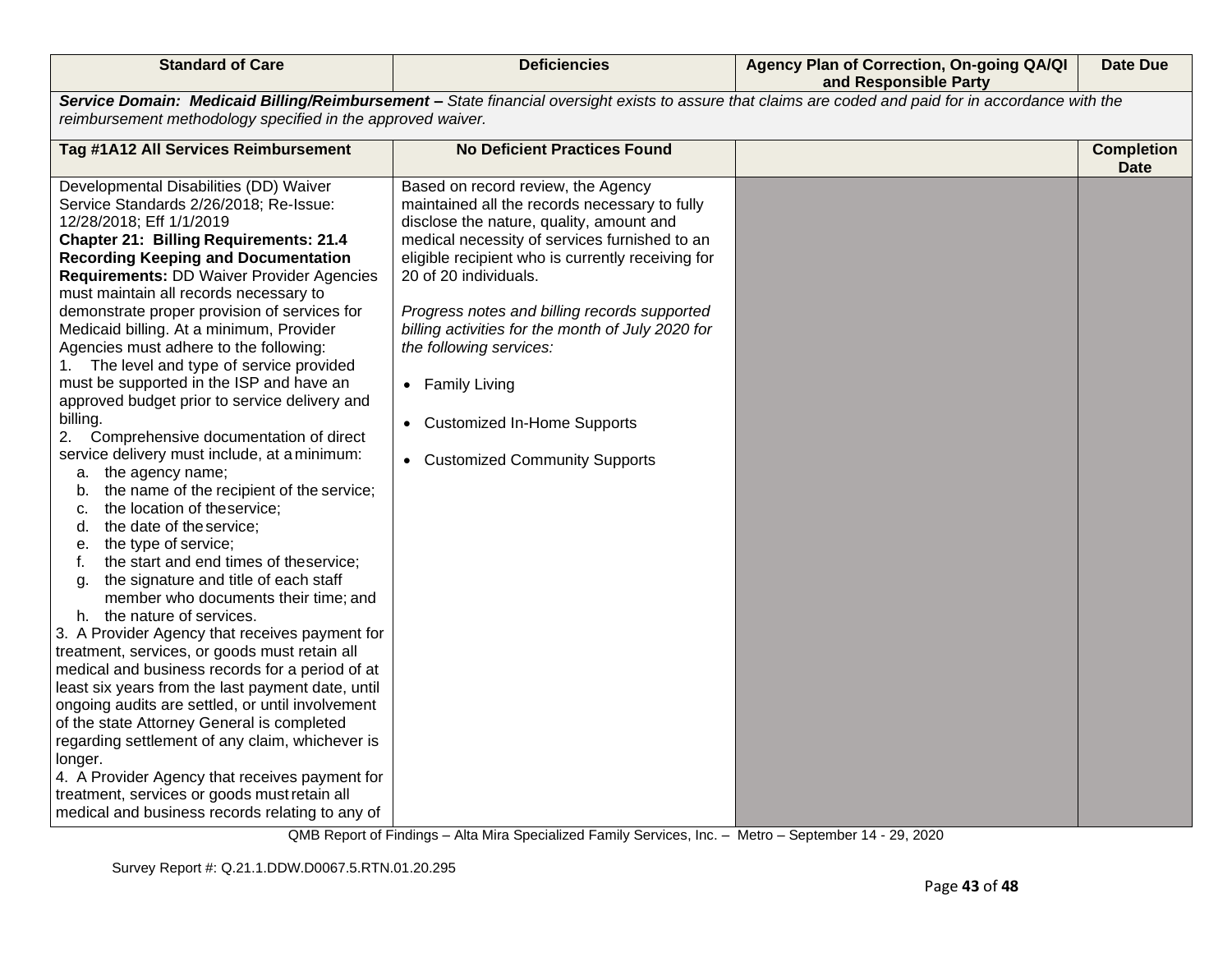| the following for a period of at least six years               |  |  |
|----------------------------------------------------------------|--|--|
| from the payment date:                                         |  |  |
| a. treatment or care of any eligible recipient;                |  |  |
| b. services or goods provided to any                           |  |  |
| eligible recipient;                                            |  |  |
| amounts paid by MAD on behalf of any<br>C.                     |  |  |
| eligible recipient; and<br>any records required by MAD for the |  |  |
| d.<br>administration of Medicaid.                              |  |  |
|                                                                |  |  |
| 21.9 Billable Units: The unit of billing depends               |  |  |
| on the service type. The unit may be a 15-                     |  |  |
| minute interval, a daily unit, a monthly unit or a             |  |  |
| dollar amount. The unit of billing is identified in            |  |  |
| the current DD Waiver Rate Table. Provider                     |  |  |
| Agencies must correctly report service units.                  |  |  |
|                                                                |  |  |
| 21.9.1 Requirements for Daily Units: For                       |  |  |
| services billed in daily units, Provider Agencies              |  |  |
| must adhere to the following:                                  |  |  |
| 1. A day is considered 24 hours from midnight                  |  |  |
| to midnight.                                                   |  |  |
| 2. If 12 or fewer hours of service are provided,               |  |  |
| then one-half unit shall be billed. A whole unit               |  |  |
| can be billed if more than 12 hours of service is              |  |  |
| provided during a 24-hour period.                              |  |  |
| 3. The maximum allowable billable units                        |  |  |
| cannot exceed 340 calendar days per ISP year                   |  |  |
| or 170 calendar days per six months.                           |  |  |
| 4. When a person transitions from one Provider                 |  |  |
| Agency to another during the ISP year, a                       |  |  |
| standard formula to calculate the units billed by              |  |  |
| each Provider Agency must be applied as                        |  |  |
| follows:                                                       |  |  |
| a. The discharging Provider Agency bills the                   |  |  |
| number of calendar days that services were                     |  |  |
| provided multiplied by .93 (93%).                              |  |  |
| b. The receiving Provider Agency bills the                     |  |  |
| remaining days up to 340 for the ISP year.                     |  |  |
| 21.9.2 Requirements for Monthly Units: For                     |  |  |
| services billed in monthly units, a Provider                   |  |  |
| Agency must adhere to the following:                           |  |  |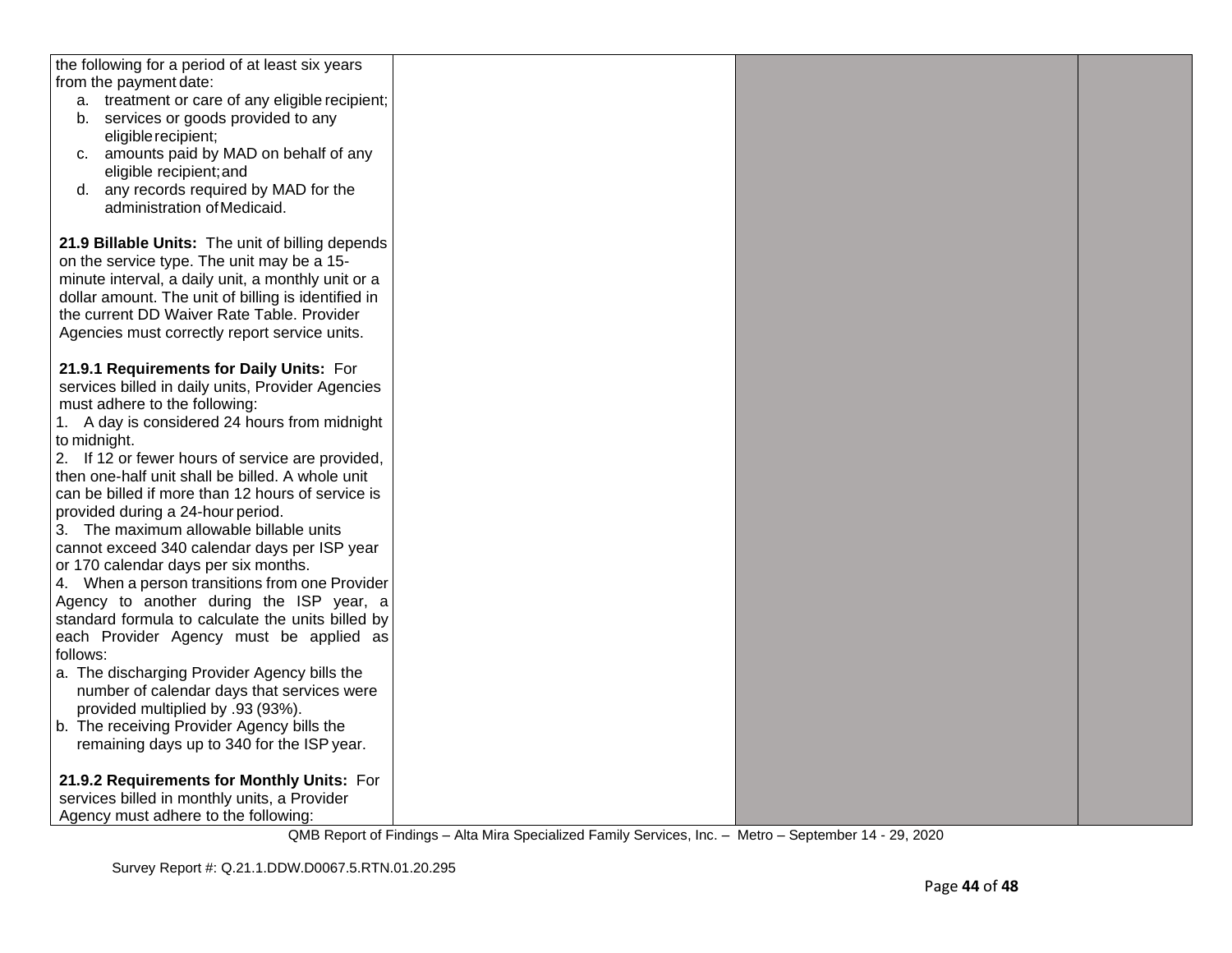| 1. A month is considered a period of 30            |  |  |
|----------------------------------------------------|--|--|
| calendar days.                                     |  |  |
| 2. At least one hour of face-to-face billable      |  |  |
| services shall be provided during a calendar       |  |  |
| month where any portion of a monthly unit is       |  |  |
| billed.                                            |  |  |
| 3. Monthly units can be prorated by a half unit.   |  |  |
| 4. Agency transfers not occurring at the           |  |  |
| beginning of the 30-day interval are required to   |  |  |
| be coordinated in the middle of the 30-day         |  |  |
| interval so that the discharging and receiving     |  |  |
| agency receive a half unit.                        |  |  |
|                                                    |  |  |
| 21.9.3 Requirements for 15-minute and              |  |  |
| hourly units: For services billed in 15-minute or  |  |  |
| hourly intervals, Provider Agencies must adhere    |  |  |
| to the following:                                  |  |  |
| 1. When time spent providing the service is        |  |  |
| not exactly 15 minutes or one hour, Provider       |  |  |
| Agencies are responsible for reporting time        |  |  |
| correctly following NMAC 8.302.2.                  |  |  |
| 2. Services that last in their entirety less than  |  |  |
| eight minutes cannot be billed.                    |  |  |
| NMAC 8.302.1.17 Effective Date 9-15-08             |  |  |
| <b>Record Keeping and Documentation</b>            |  |  |
| Requirements - A provider must maintain all        |  |  |
| the records necessary to fully disclose the        |  |  |
| nature, quality, amount and medical necessity      |  |  |
| of services furnished to an eligible recipient     |  |  |
| who is currently receiving or who has received     |  |  |
| services in the past.                              |  |  |
| <b>Detail Required in Records - Provider</b>       |  |  |
| Records must be sufficiently detailed to           |  |  |
| substantiate the date, time, eligible recipient    |  |  |
| name, rendering, attending, ordering or            |  |  |
| prescribing provider; level and quantity of        |  |  |
| services, length of a session of service billed,   |  |  |
| diagnosis and medical necessity of any service     |  |  |
| Treatment plans or other plans of care must        |  |  |
| be sufficiently detailed to substantiate the level |  |  |
| of need, supervision, and direction and            |  |  |
| service(s) needed by the eligible recipient.       |  |  |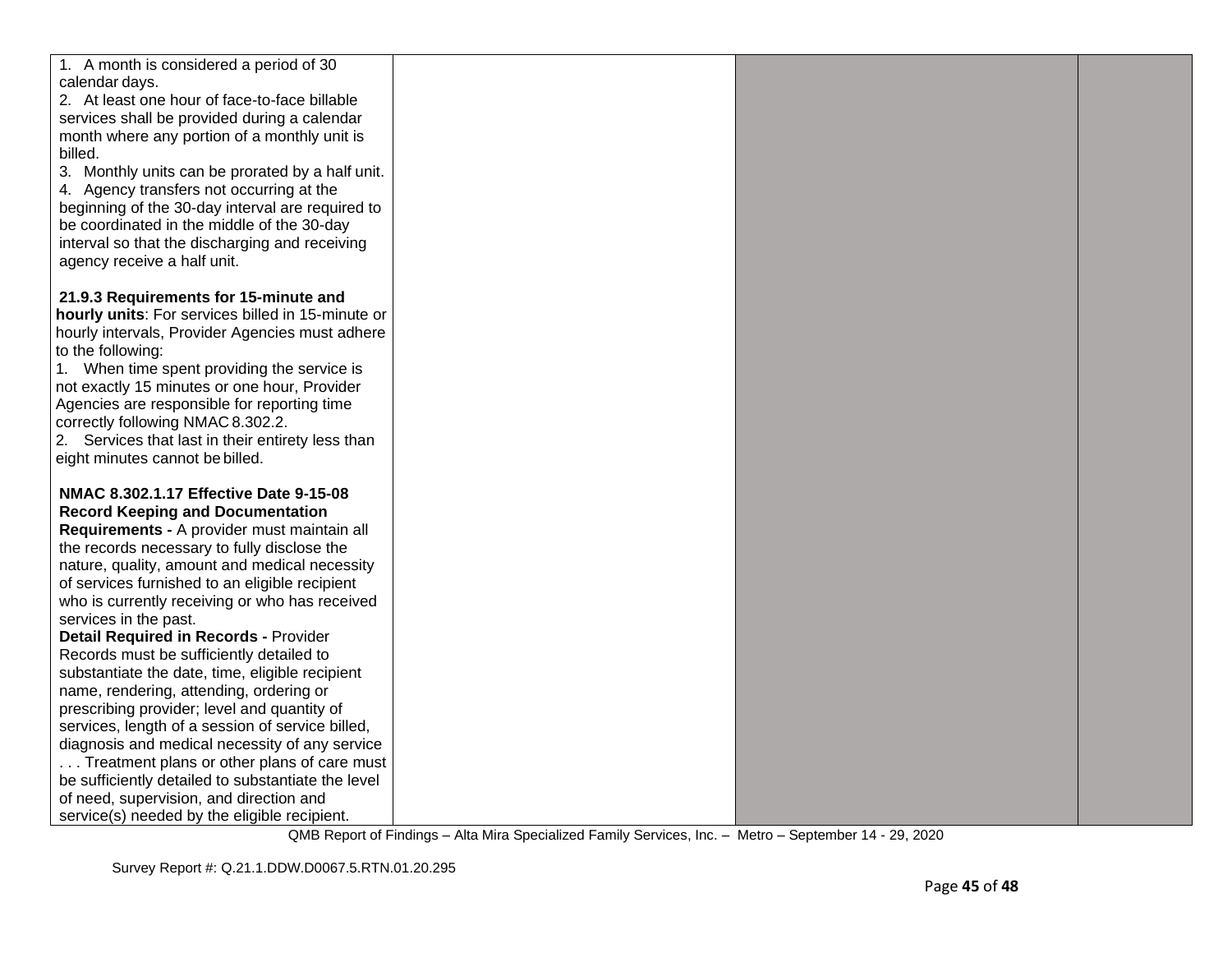| <b>Services Billed by Units of Time -</b><br>Services billed on the basis of time units spent<br>with an eligible recipient must be sufficiently<br>detailed to document the actual time spent with<br>the eligible recipient and the services provided<br>during that time unit.<br>Records Retention - A provider who receives<br>payment for treatment, services or goods must<br>retain all medical and business records relating<br>to any of the following for a period of at least six<br>years from the payment date:<br>(1) treatment or care of any eligible recipient<br>(2) services or goods provided to any eligible<br>recipient<br>(3) amounts paid by MAD on behalf of any<br>eligible recipient; and<br>(4) any records required by MAD for the<br>administration of Medicaid. |  |  |  |
|--------------------------------------------------------------------------------------------------------------------------------------------------------------------------------------------------------------------------------------------------------------------------------------------------------------------------------------------------------------------------------------------------------------------------------------------------------------------------------------------------------------------------------------------------------------------------------------------------------------------------------------------------------------------------------------------------------------------------------------------------------------------------------------------------|--|--|--|
|--------------------------------------------------------------------------------------------------------------------------------------------------------------------------------------------------------------------------------------------------------------------------------------------------------------------------------------------------------------------------------------------------------------------------------------------------------------------------------------------------------------------------------------------------------------------------------------------------------------------------------------------------------------------------------------------------------------------------------------------------------------------------------------------------|--|--|--|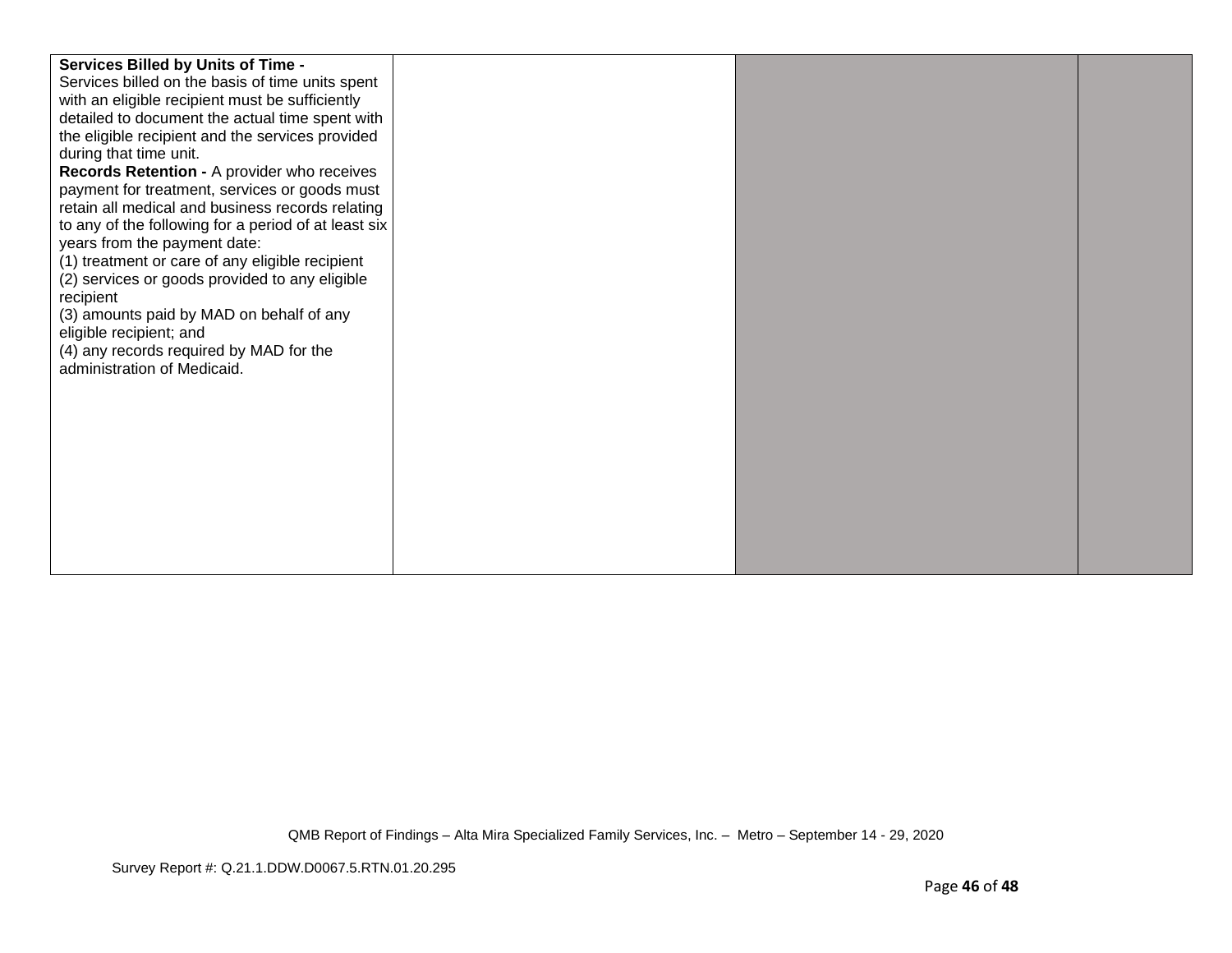

DR. TRACIE C. COLLINS, M.D. Secretary-Designate

| Date:                                      | December 29, 2020                                                                                                                             |
|--------------------------------------------|-----------------------------------------------------------------------------------------------------------------------------------------------|
| To:<br>Provider:<br>Address:<br>State/Zip: | Angelique Tafoya, Executive Director<br>Alta Mira Specialized Family Services, Inc.<br>1605 Carlisle Blvd NE<br>Albuquerque, New Mexico 87110 |
| E-mail Address:                            | atafoya@altamiranm.org                                                                                                                        |
| CC:                                        | kmiller@altamiranm.org; jbrinkley@altamiranm.org                                                                                              |
| <b>Board Chair</b><br>E-Mail Address:      | spencerw@gmail.com                                                                                                                            |
| Region:<br>Survey Date:                    | Metro<br>September 14 - September 29, 2020                                                                                                    |
| Program Surveyed:                          | Developmental Disabilities Waiver                                                                                                             |
| Service Surveyed:                          | 2018: Family Living, Customized In-Home Supports, and Customized<br><b>Community Supports</b>                                                 |
| Survey Type:                               | Routine                                                                                                                                       |

Dear Ms. Tafoya:

The Division of Health Improvement/Quality Management Bureau has received, reviewed and approved the supporting documents you submitted for your Plan of Correction. The documents you provided verified that all previously cited survey Deficiencies have been corrected.

# **The Plan of Correction process is now complete.**

# **Furthermore, your agency is now determined to be in Compliance with all Conditions of Participation.**

To maintain ongoing compliance with standards and regulations, continue to use the Quality Assurance (self-auditing) processes you described in your Plan of Correction.

Consistent use of these Quality Assurance processes will enable you to identify and promptly respond to problems, enhance your service delivery, and result in fewer deficiencies cited in future QMB surveys.

Thank you for your cooperation with the Plan of Correction process, for striving to come into compliance with standards and regulations, and for helping to provide the health, safety and personal growth of the people you serve.